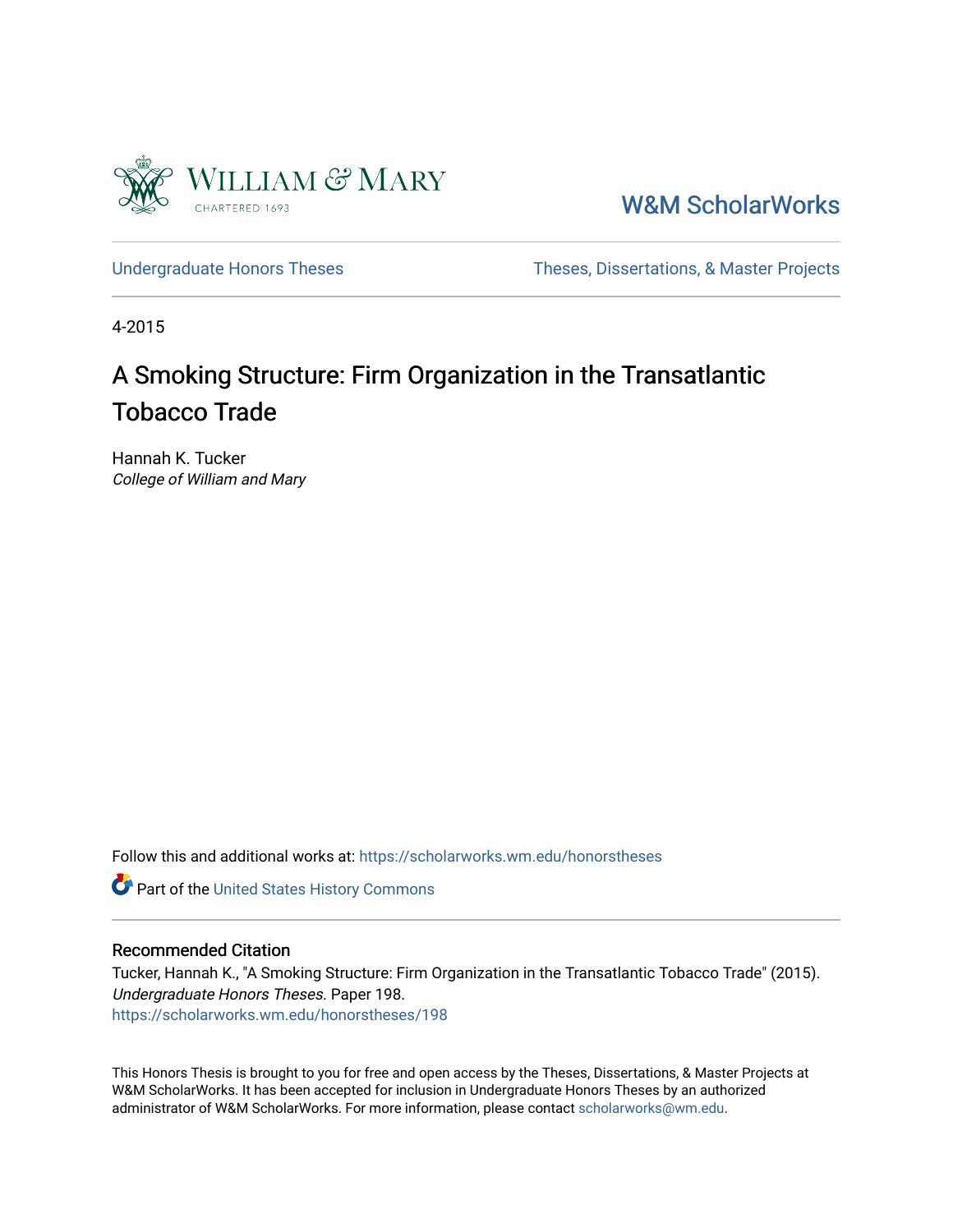## A Smoking Structure: Firm Organization in the Transatlantic Tobacco Trade

A thesis submitted in partial fulfillment of the requirement for the degree of Bachelor of Arts in History from The College of William and Mary

by

Hannah Knox Tucker

Accepted for monorJ (Honors High Honors, Highest Honors) Dr. Scott Reynolds Nelson, Director Dr. Nicholas S. Popper حند Dr. Paul Mapp Dr. Peter McHenry

Williamsburg, VA April 27, 2015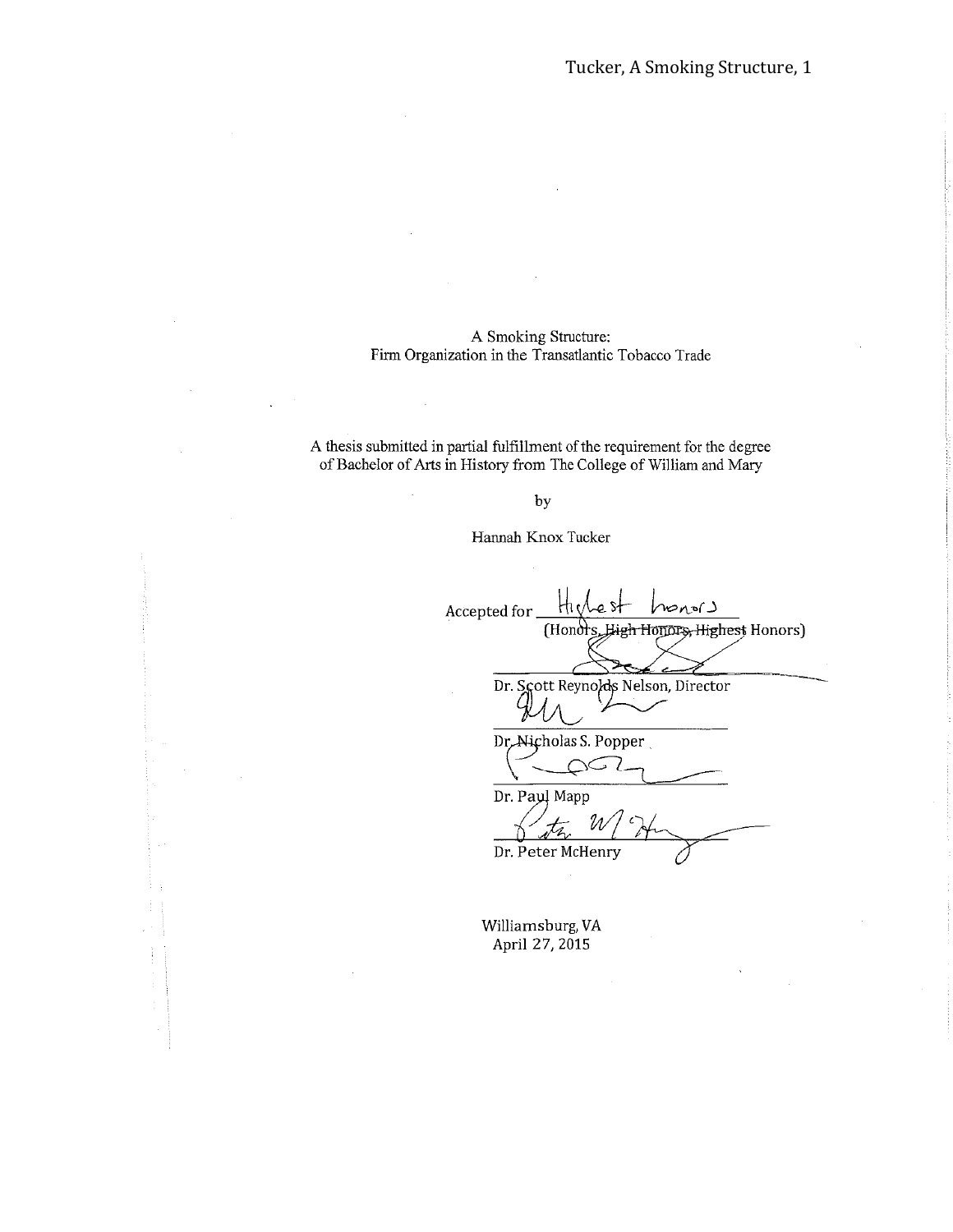To Wendy Knox Tucker and James Arnold Tucker who selflessly grant me unerring support, love, and respect.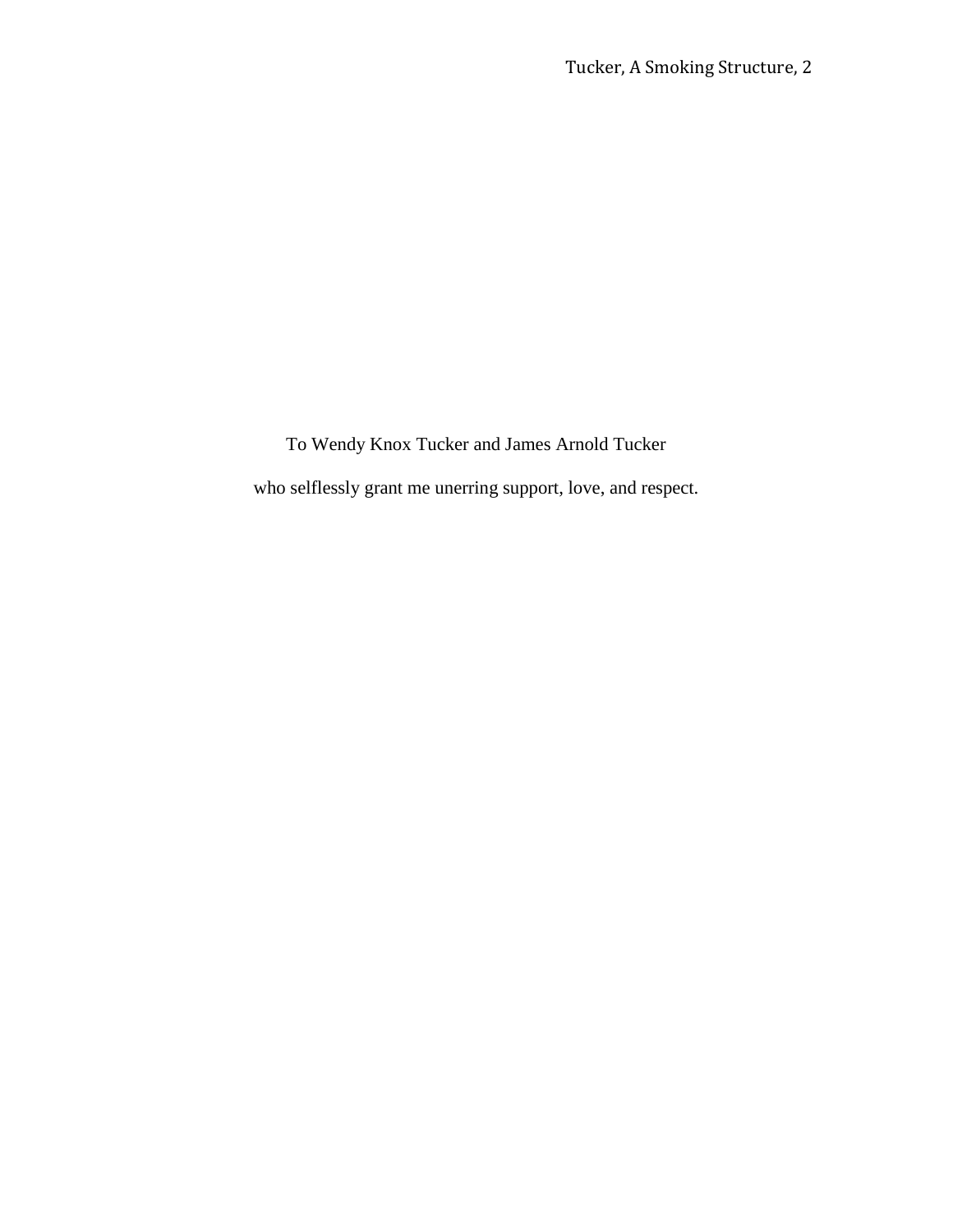#### Prologue

Trade transformed the British Atlantic world. The vestiges of the mercantilist system that continued through the 1700s were characterized by a contest of empire in which trade was a tool of international domination. Under the mercantilist system, a country aimed to produce goods for export in such great quantity and quality that other countries would find importation irresistible. Simultaneously, European countries instituted tariffs to exclude foreign manufactures from their domestic market. The system's aim was to achieve self-sufficiency within the empire and encourage the dependence of other empires' economies upon their own. By ensuring that goods, services, and credit exited the empire at a greater rate than they entered, the empire theoretically gained the power to cripple other empires' economies. When studying the economy in the British Atlantic during this time it is important to remember that trade was, in the words of economic historian Jerry Muller, "a tacit war against rival nations."<sup>1</sup>

The British Empire was largely successful in this effort. High protective tariffs encouraged the growth of British manufactures. The Navigation Acts ensured that all goods flowed through Great Britain to be processed and taxed before re-exportation. And the vast and growing British Empire, including colonies producing a wide range of goods, ensured that international demand for their products would endure. An addictive weed that grew in a semitropical climate was a perfect weapon in the mercantilist arsenal. The empire needed tobacco and tobacco was suited to the Chesapeake. Because mercantilist theory barred the British colonies from trading with continental Europe directly, the British merchants profited from the sale of tobacco and ensured that

l

<sup>&</sup>lt;sup>1</sup> Jerry Z. Muller, *The Mind and the Market: Capitalism in Modern European Thought, (New York:* Random House, 2002), 69-70.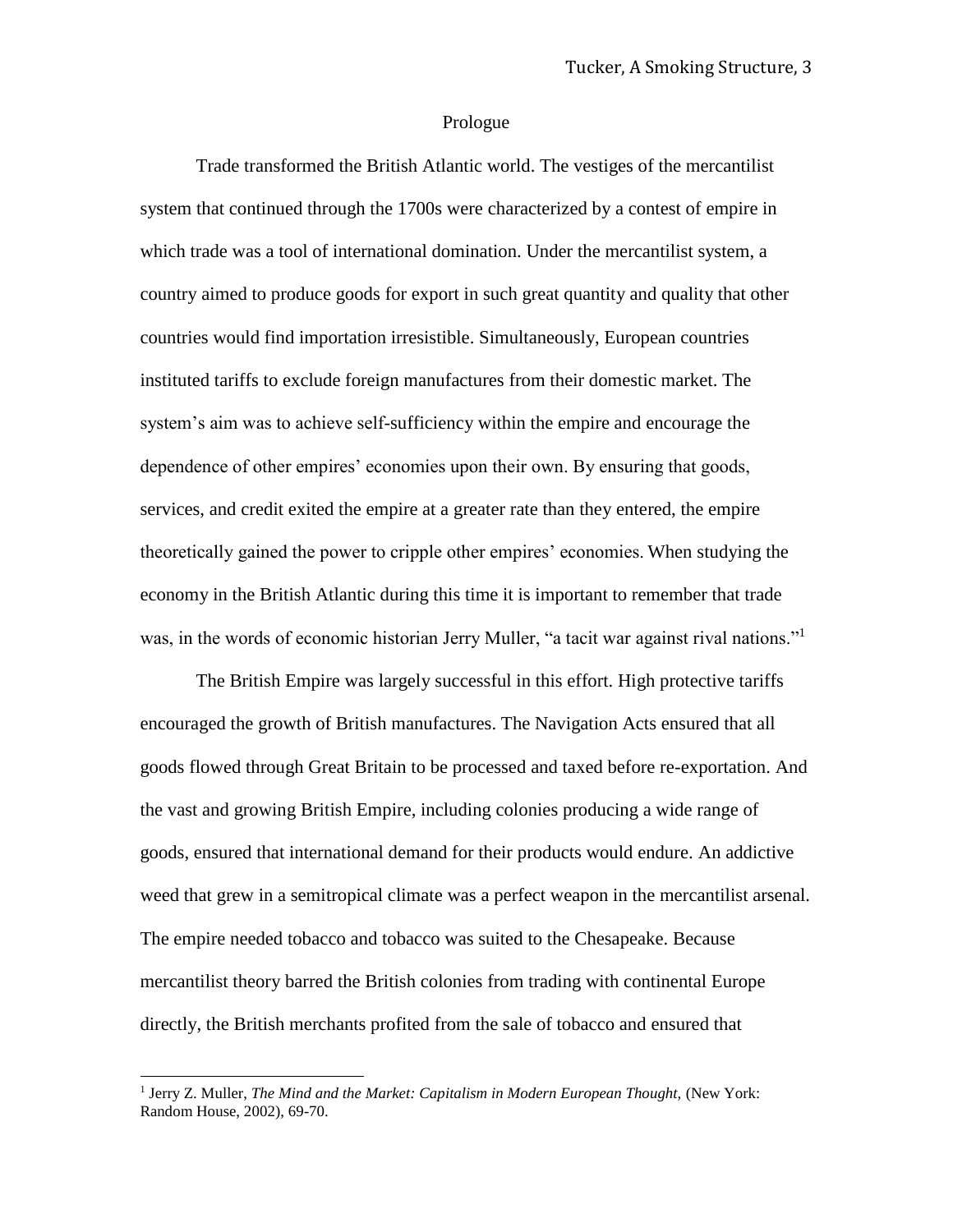European tobacco importers relied on the British Empire. Merchants also ensured that the colonies relied on them by providing credit and manufactured goods to the colonies in exchange for their "cash crop," tobacco.<sup>2</sup> Understanding the goals of mercantilism and, thus, the importance of raw material production in the international landscape helps contextualize the seemingly irrational behavior of some merchants who offered liberal credit to colonial tobacco planters.

The Scottish merchants stepped into the mercantilist economy with a different model. Perhaps as Scotsmen, a distinct cultural group only recently brought into the fold of empire, they did not wish to enrich the British Empire at the expense of others. Perhaps Scotland's physical distance from London, the center of government, made the mercantilist ideal seem equally distant. Regardless of their motivation, the business model the Scottish developed was fundamentally distinct from their English contemporaries. It focused on specialization within the firm for the collective good of the firm. It also harnessed every individual's proclivity for self-interest channeling it through effective incentives into firm productivity and growth.

These ideas that would become the building blocks of Adam Smith's capitalism were present in the business models of Glasgow tobacco merchants during the mideighteenth century. During the heart of this period, Adam Smith held a professorship at Glasgow University from 1751-1763 where he interacted with the sons of aristocrats and merchants regularly. While it is impossible to prove the degree to which the tobacco merchants influenced Smith and vice versa, it is clear the Glasgow environment was

l

<sup>2</sup> John J. McCusker and Russell R. Menard, *The Economy of British America 1607-1789,* (Chapel Hill: The University of North Carolina Press) 37-39.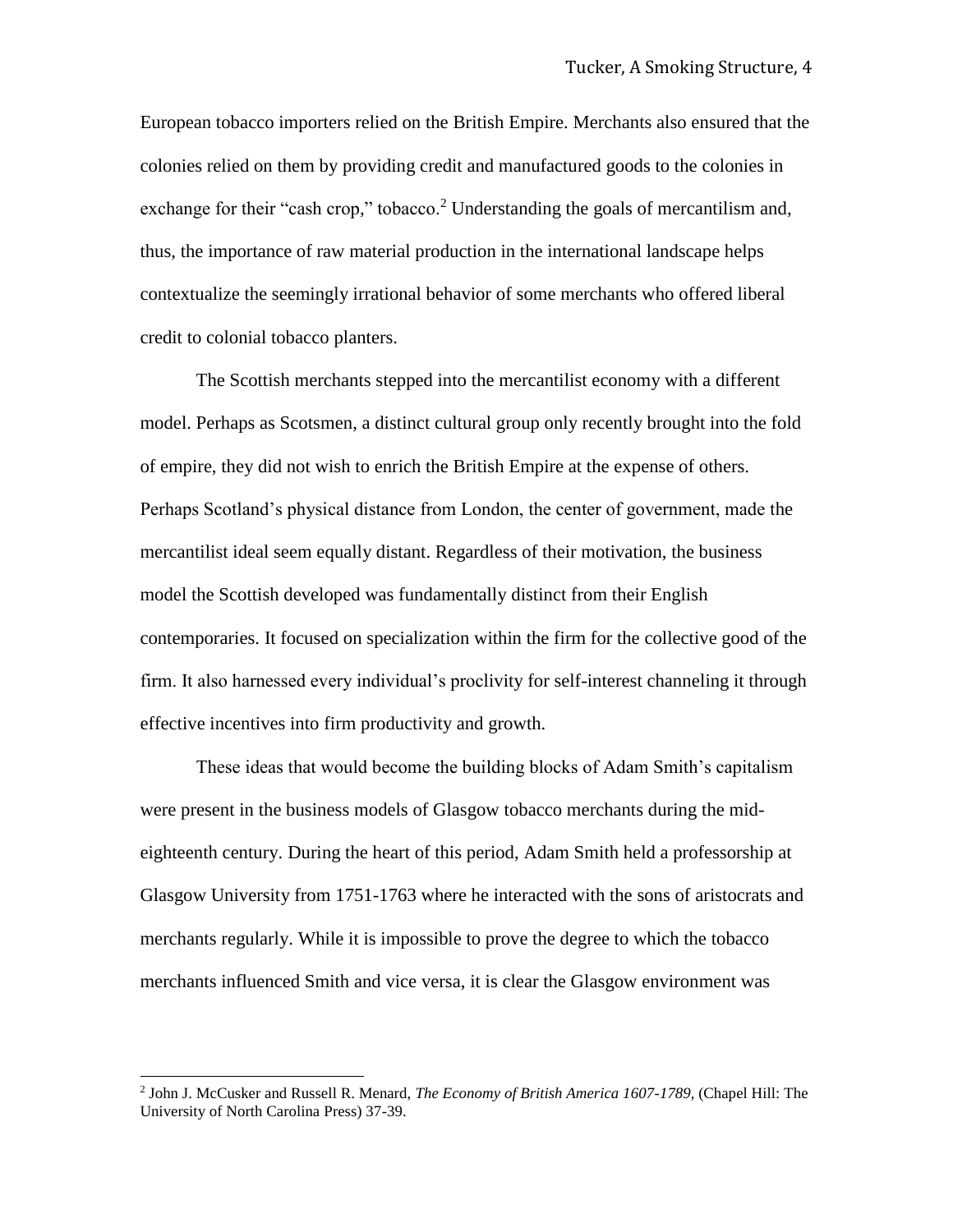innovative and merchants and theorists were benefitting from a different way of thinking about the economy that would come to be called capitalism.

The abstract vision of the clash of economic systems becomes clearer when examined through the lens of the firm and the ways tobacco trading firms organized themselves differently in response to different pressures. This study of the tobacco trade examines the organization of three types of firms: the plantation firm, the Glasgow store firm, and the English consignment firm. A firm has come to be defined as a legal entity with the ability to sign contracts, an administrative entity with teams of coordinating managers, and an individual pool of skills, capital, and facilities.<sup>3</sup> Under this definition all three can reasonably be defined as firms. However, as R.H. Coase pointed out, the existence of firms should not be assumed because when markets are coordinated by the price mechanism, "islands of conscious power" or firms need not exist.<sup>4</sup> Yet, every market transaction is accompanied by costs. Firms existed in the transatlantic tobacco trade because, by organizing, they could minimize the high transaction costs that characterized the trade. Transatlantic travel time, imperfect information, and limited cash requiring high levels of credit were all costs that organization mitigated.

By granting plantations, the Glasgow store system, and the English consignment trade the same status, firms that sold tobacco, it becomes easier to examine the different ways they perceived and responded to market pressures. The ensuing study examines how these three firms were organized, how they adapted or failed to adapt, and why they responded to market pressures in the ways that they did. Examination of the transatlantic

<sup>&</sup>lt;sup>3</sup> Alfred D. Chandler, "Organizational Capabilities and the Economic History of the Industrial Enterprise," *Journal of Economic Perspectives 6* (1992), 79.

<sup>4</sup> R. H. Coase, "The Nature of the Firm," *Economica* 4:16 (1937), 388.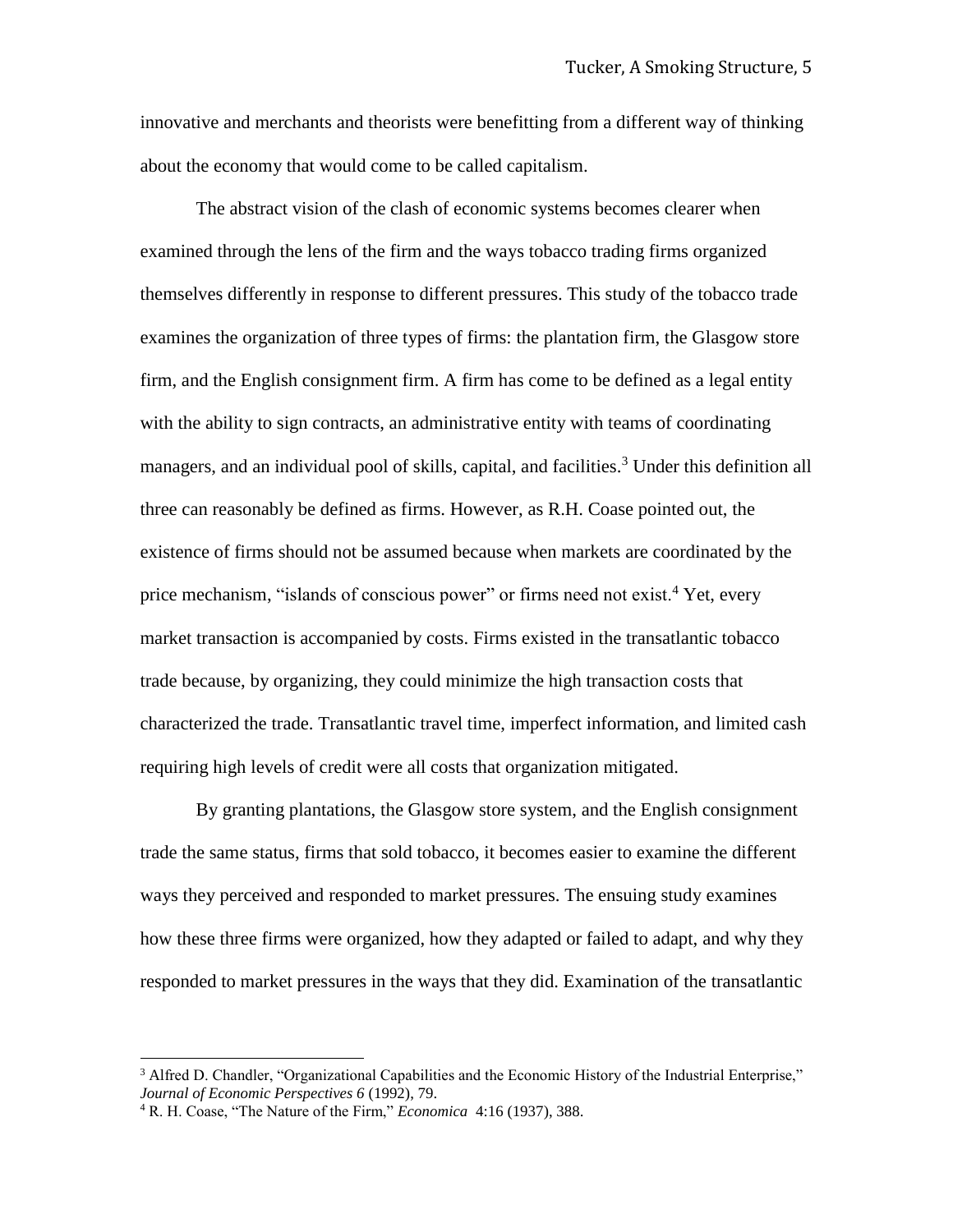tobacco trade is worthwhile, first, because of its quantitative importance in international trade and, second, because it illuminates traditionally capitalist market pressures during the period of mercantilism.

# Chapter One

The men who would become the fathers of the Chesapeake gentry arrived in Virginia and later Maryland with lofty goals. These men were seduced by the vision of a new world in which their internal drive and a little luck would allow them to make their fortune. They left an ordered English world of hierarchy and reciprocity in which obedience was granted in exchange for protection and entered a world where they had little control. Slowly and with great difficulty they began to thrive growing crops in the fertile soil that lined the Chesapeake's rivers. As a new social order with its roots in the British tradition developed a few men ascended to power and prominence. These men controlled vast tracts of land, owned humans, and influenced the royal governor and the British crown. Yet, their dominance was fragile because it depended on the production and sale of one crucial product. In their fields grew a green addictive plant that entranced the people of Europe and led to nothing more or less extraordinary than market evolution. That plant was tobacco and those men were its planters.

# *I. The Gentry*

The immigrant founders of the Chesapeake gentry were driven and resourceful men. Often second, third, or even seventh sons of influential English families, these men were usually well-connected and possessed some wealth upon arrival. Their fortunes were often enhanced by gaining the support of prominent early emigrants and making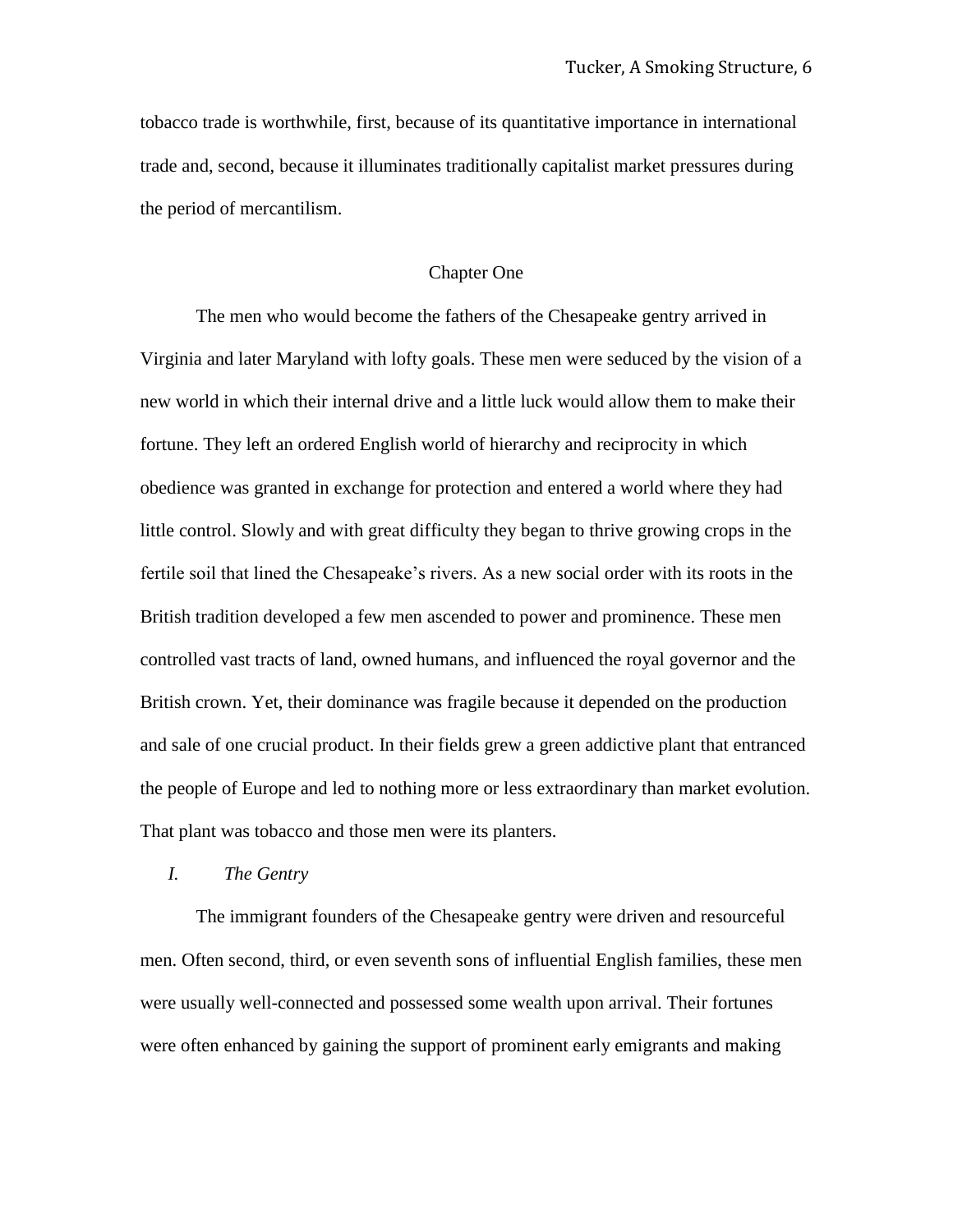advantageous marriages to their daughters or widows.<sup>5</sup> They emigrated from diverse areas of Britain: Byrd, Carter, Lee, and Corbin from London, Beverly, Robinson, and Wormeley from Yorkshire, Randolph from Warwickshire, and Fitzhugh and Burwell from Bedfordshire.<sup>6</sup> They settled on fertile tracts of land along the rivers that flowed into the Chesapeake Bay and established plantations, growing some grain and crops for subsistence and local markets, but primarily producing tobacco for European markets. Most of the politically and economically powerful families in the Chesapeake were well established by the 1670s. Though the forefathers of the first families were typically effective businessmen and politicians scrupulously building an empire, their welleducated sons were not always as meticulous and gifted as their fathers. For example, William Byrd II inherited his father's vast estate along the James River and eventually accumulated  $181,299$  acres.<sup>7</sup> Despite his thorough classical and mercantile education in England, Byrd possessed a penchant for gambling at cards and business affairs. $8$  This, coupled with his taste for European luxuries, led Byrd to accrue debts that put him in danger of losing his estate. By the outbreak of the American Revolution many planters like Byrd's son, William Byrd III, found themselves deeply in debt with significantly reduced political power. Yet, their legacy endured in the market they created, the land they cultivated, and the lives of the Africans they enslaved.

The primary employment of Chesapeake planters was cultivating tobacco, but plantation owners were gentlemen involved in diverse activities. Almost all the Virginia

<sup>5</sup> Kathleen M. Brown, *Good Wives, Nasty Wenches, and Anxious Patriarchs: Gender Race and Power in Colonial Virginia,* (Chapel Hill: The University of North Carolina Press 1992), 92.

<sup>6</sup> Emory G. Evans, *A* "*Topping People": The Rise and Decline of Virginia's Old Political Elite, 1680-1790,*  (Charlottesville: University of Virginia Press, 2009), 2.

<sup>7</sup> Evans, "Topping People, 90.

<sup>8</sup> William Byrd, *The Secret Diary of William Byrd of Westover, 1709-1712*, ed. Louis B. Wright and Marion Tinling, (Richmond: The Dietz Press, 1941), 442.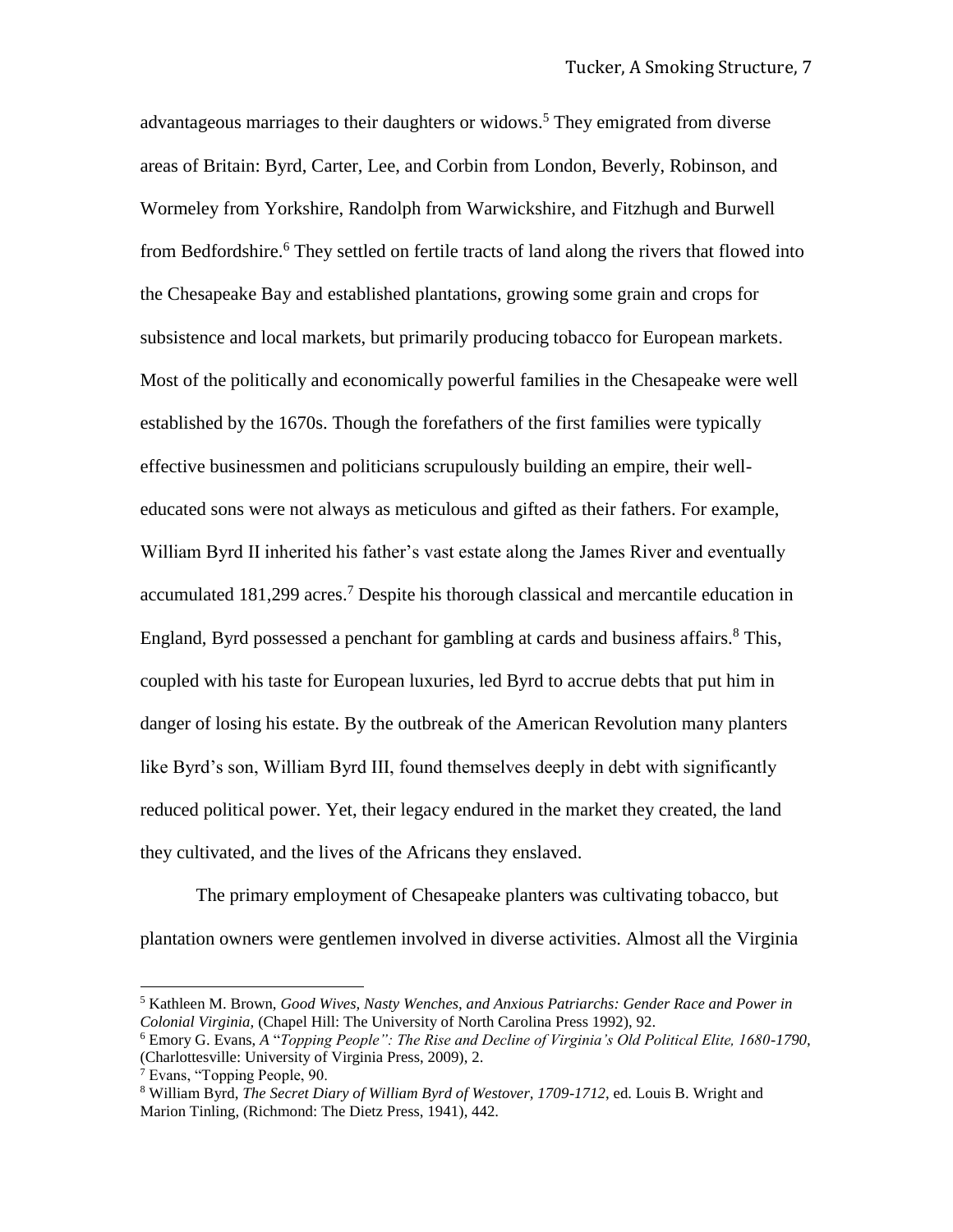gentry were elected to the House of Burgesses, appointed to the Governor's Council of twelve or served in various less prominent political offices. For example, at various points in his life Sir John Randolph (1693-1737) served as the deputy attorney general, attorney general, Justice of the Peace for Henrico County, clerk and later speaker of the House of Burgesses, and clerk of the Governor's Council. Virginia gentlemen were also regularly appointed to military offices in the militia. For example, John Randolph of Bizarre (1742-1775), Richard Randolph of Curles (1691-1748), Ryland Randolph (1734- 1784), William Randolph of Tuckahoe (1713-1745), and Nathaniel Burwell (1750–1814) served as colonels in the Virginia militia.<sup>9</sup> Many plantation owners practiced law, including William Byrd II (1674-1744), William Fitzhugh (1651-1701) and William Randolph II (1681-1742), and most were involved with their local Anglican churches, often serving as vestrymen. Underpinning their diverse involvement in the Chesapeake colonies was a devotion to the pursuit of education. Almost all the Virginia gentry received a classical education at the College of William and Mary, European schools or both, and the pursuit of knowledge endured throughout their lives. For example, William Byrd II began almost every day by reading scripture in Hebrew and Homer in Greek with occasional forays into Latin, French, Italian, or Dutch literature.<sup>10</sup>

The Virginia planters were politicians, military officers, religious leaders, and businessmen, but their foremost occupation that provided them with money and goods was tobacco production. While all the planters' other occupations were secondary in

<sup>9</sup> Gerald Steffens Cowden, "The Randolphs of Turkey Island: A Prosopography of the First Three Generations," (PhD diss, The College of William and Mary, 1977) 471,421, 459, and 403 and *Encyclopedia Virginia Online*, s.v. "Nathaniel Burwell (1750–1814)," http://www.encyclopediavirginia.org/Burwell\_Nathaniel\_1750-1814.

<sup>10</sup> Byrd, *Secret Diary*, 429, 136, 2, and 454.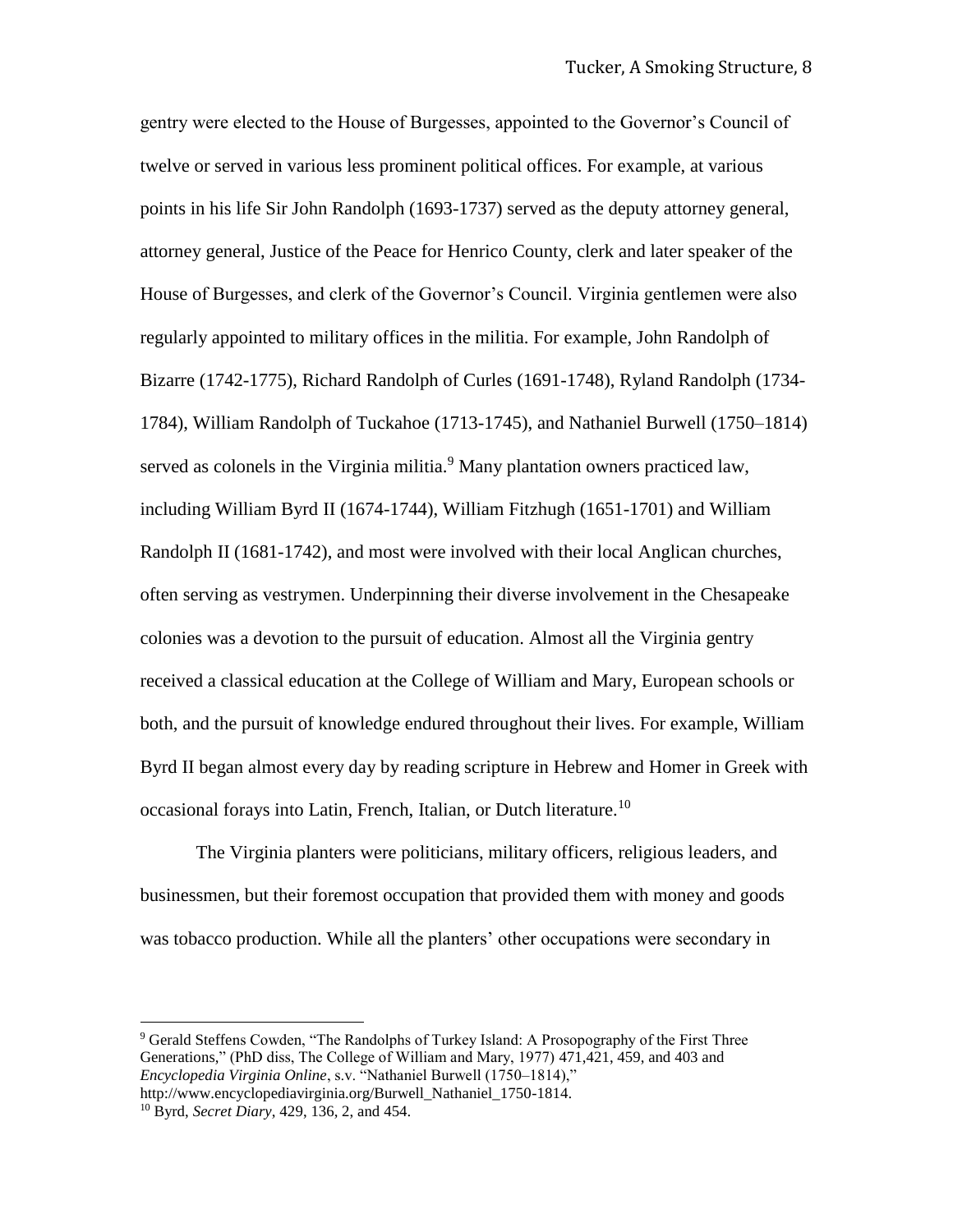importance for accumulating wealth, their civic nature often encouraged planters to pursue community matters at the expense of their tobacco crop. As a result of this loss of focus their tobacco crops, estates, and business affairs suffered. Referring to his prolonged removal to Williamsburg for the Virginia Assembly from April 11 to June 5, 1757, Landon Carter wrote, "Had I been home I would have prevented a great deal of the raggidness of my Crop by planting after the [rainy] season was over and the land a little drye."<sup>11</sup> Prolonged absences of this kind were increasingly common during the eighteenth century as the assembly's duties and debates increased in magnitude and length and royal bureaucracy grew. Because plantation owners were the terminal managers in the plantations' chain of command their absences resulted in missed opportunities at best, and mismanagement at worst.

Planters' degree of civic and economic power correlated strongly with the quantity of their landholdings. Property granted its owner a voice in government because only men with property were allowed to vote in elections. The governor had the power to call elections for representatives to the House of Burgesses, which he typically did every two to four years. The law requiring property ownership was premised on the idea that successful participation in governance required independent thought. Political theorists of the time believed that if a man owned property he could produce for himself, thus, when special interests sought to bribe him he could reject their proposals and make impartial decisions for societal good.<sup>12</sup> Therefore, by the eighteenth century land granted its owner

<sup>&</sup>lt;sup>11</sup> Landon Carter, *The Diary of Colonel Landon Carter of Sabine Hall, 1752-1778*, ed. Jack P. Greene, (Charlottesville: The University Press of Virginia, 1965), 164.

<sup>12</sup> Jack P. Greene, *The Foundations of America: Political Life in Eighteenth-Century Virginia*  (Williamsburg: Colonial Williamsburg Foundation, 1986), 22-23.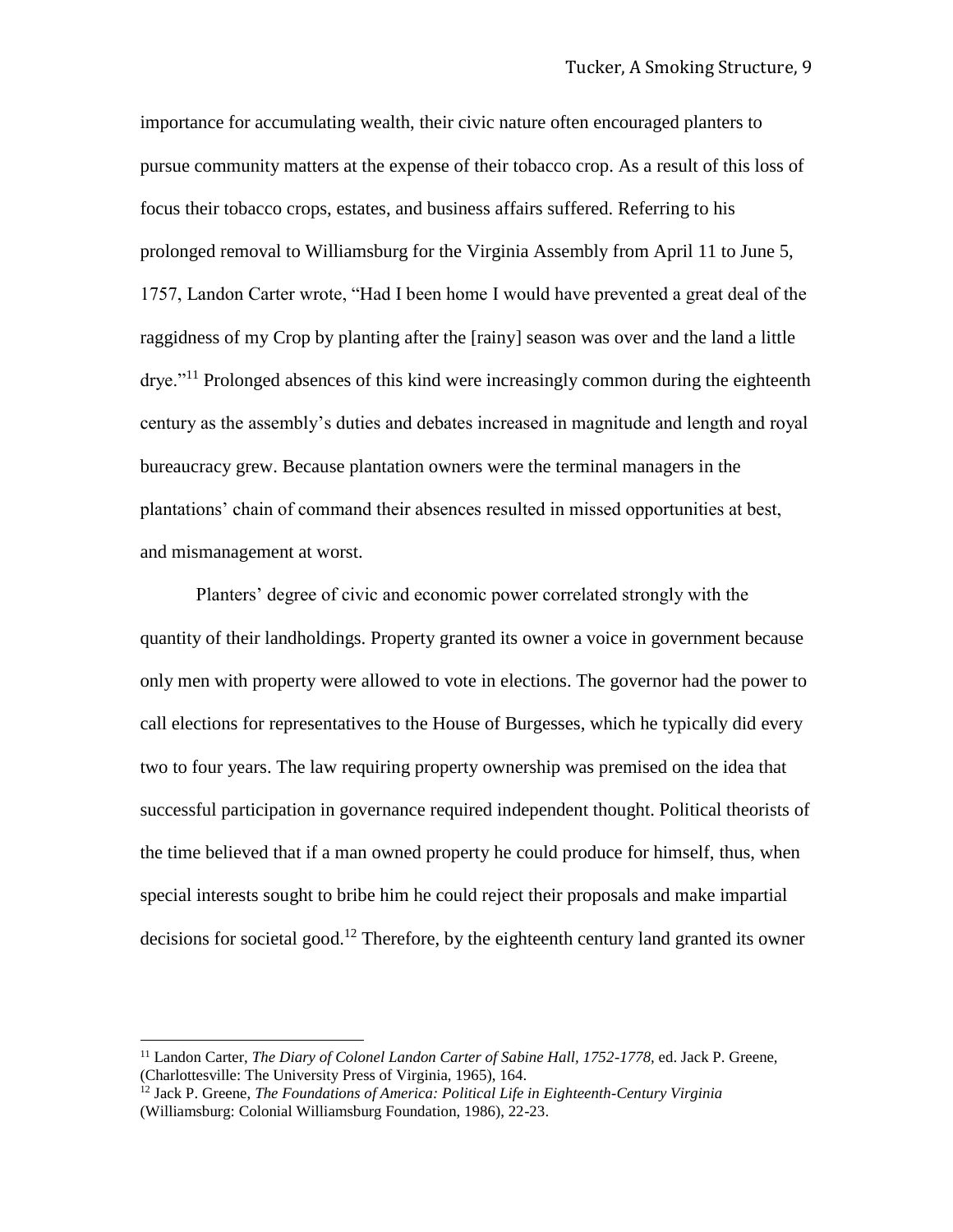political power, wealth, and belief in his morality and honesty. Land commanded respect making tobacco producers some of the most respected men in the Chesapeake.

While land's transcendent political and cultural meaning was important, land was most important to Chesapeake planters because of its fundamental role in tobacco production. Planters owned large tracts of land, often between 10,000 and 100,000 acres. These tracts were generally discontinuous, given that planters typically began their plantations with inherited land and added to their holdings throughout their lives. Robert "King" Carter, for example, was the largest landowner in Virginia. He inherited land upon his father and elder half-brother's deaths and purchased more throughout his lifetime, ultimately possessing approximately  $295,000$  acres.<sup>13</sup> Planters regularly purchased land from one another when death or crushing debt overtook the land's owner.<sup>14</sup> Land speculation and patenting was also a common way planters gained land.

# *II. Plantation Organization*

Life on a plantation revolved around the cultivation of the Chesapeake's two major tobacco forms, sweet-scented and Oronoco.<sup>15</sup> The cultivation of tobacco began when the tobacco seeds were sown in rich seedbeds, approximately twelve days after Christmas. The seedbeds allowed the seedling to mature and begin to sprout in a protected fertile area. In late April or early May the young plants were transplanted to the fields where they were placed in tobacco hills that were, "all well dunged," or fertilized.<sup>16</sup> Transplanting took a few weeks though it could easily spill over into June. Through the

<sup>13</sup> *Encyclopedia Virginia Online,* s.v. "Robert Carter (ca. 1664–1732),"

http://www.encyclopediavirginia.org/Carter\_Robert\_ca\_1664-1732

<sup>&</sup>lt;sup>14</sup> Gerald Steffens Cowden, "The Randolphs of Turkey Island" 193-194.

<sup>15</sup> William Fitzhugh, *William Fitzhugh and His Chesapeake World 1676-1701: The Fitzhugh Letters and Other Documents,* ed. Richard Beale Davis (Chapel Hill: The University of North Carolina Press, 1963) 323.

<sup>16</sup> Carter, *The Diary of Colonel Landon Carter,* 299.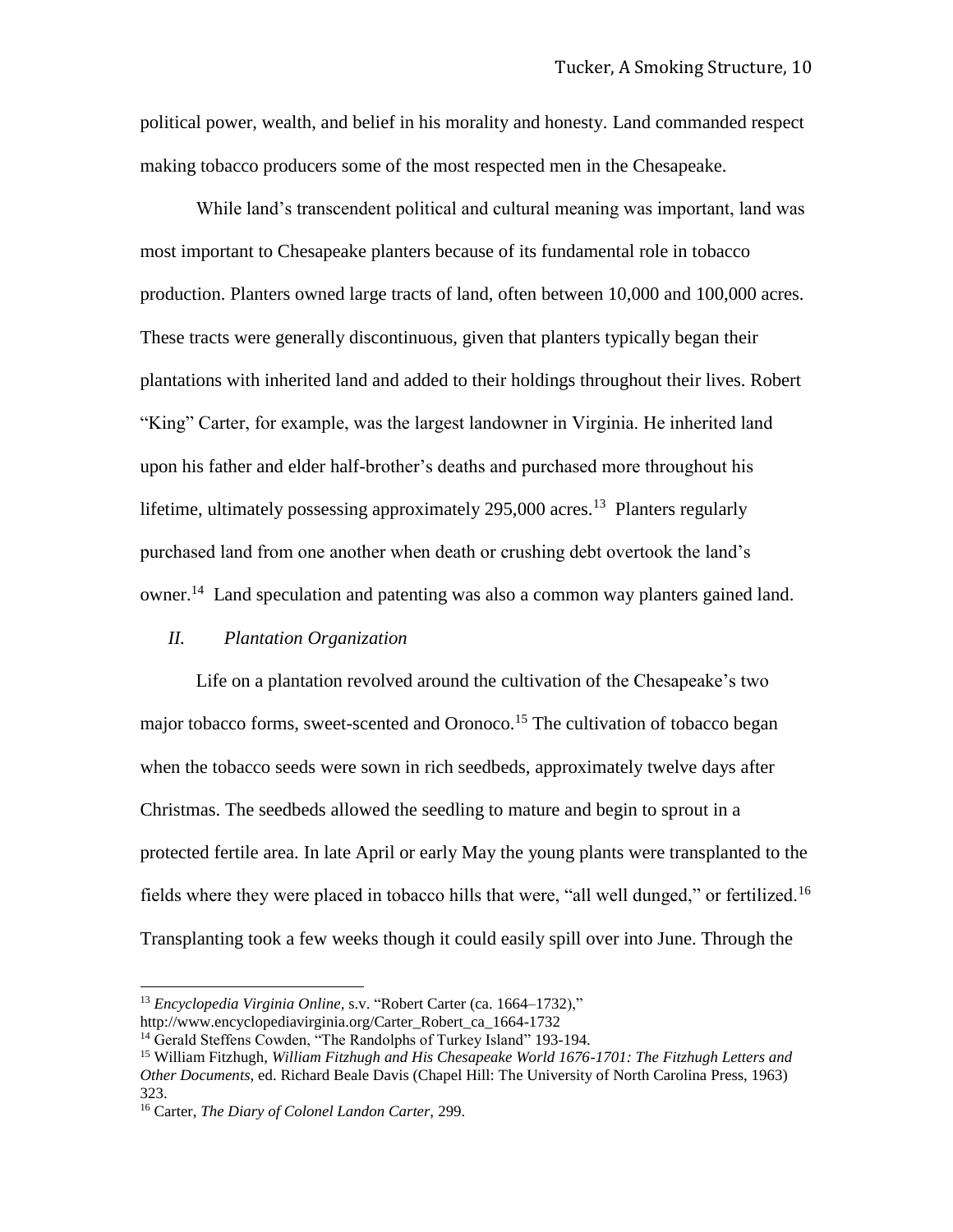summer, as the plants ripened in the fields, laborers fought the inevitable spread of weeds by hoeing each hill up to three times. The tobacco plants were also "topped," a process in which the flowering part of the plant was removed to ensure that all the nutrients would flow to the leaves.<sup>17</sup> In September the leaves were cut and transported to curing barns where the leaves had to be hung to dry. This task required expertise. If the leaves were hung close together they would remain damp, where opportunistic fungi would transform the green leaves into a brownish-black rotting mass unfit for market. However, if the leaves dried too thoroughly they could become brittle and crumble as they were packed into the hogsheads or wooden barrels that housed leaves bound for the market.

Tobacco production was a delicate art in which the plantation owner used all his knowledge to combat the forces that could ruin his tobacco crops. Foremost of these threats was foul weather. Echoing farmers in every time whose livelihoods depended on rain and sun, Landon Carter observed, "The poor Farmer must always feel the weather and rejoice when it is good and be patient when it is unreasonable."<sup>18</sup> The destruction of the crop – tobacco leaves - was an ever-present threat. Long winters could delay spring planting, early rain could keep the young tobacco plant from taking root after transplant, heavy rain could drown the hills on low ground, and hail could do "no small execution" to an otherwise healthy crop.<sup>19</sup> The young crop also was susceptible to worms and flies that feasted on the leaves and roots. The dangers of natural disaster did not stop after harvest when humid weather could create the perfect environment for bacterial and

<sup>17</sup> T. H. Breen, *Tobacco Culture: The Mentality of the Great Tidewater Planters on the Eve of the Revolution,* (Princeton: Princeton University Press, 1985), 48-49.

<sup>18</sup> Carter, *The Diary of Colonel Landon Carter,*161.

<sup>19</sup> William Byrd 1, II, and III, *The Correspondence of The Three William Byrds of Westover, Virginia, 1684-1776,* ed. Marion Tinling, (Charlottesville: The University Press of Virginia, 1977), 557 and Carter, *The Diary of Colonel Landon Carter,* 280.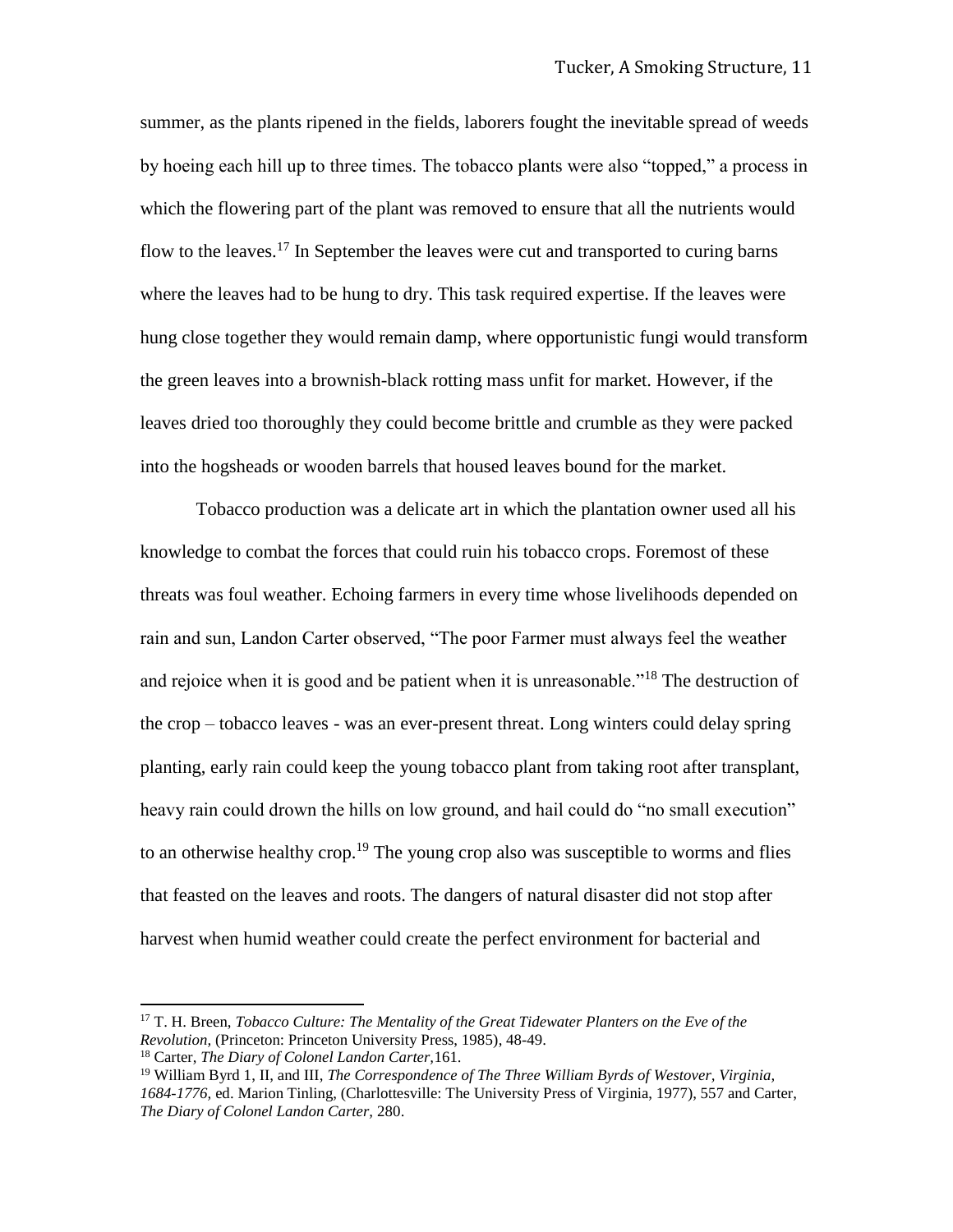fungal growth that could rot the tobacco as it hung in the drying barn. The dangers posed by the natural world lent gravity to the decisions made by tobacco planters, which could either minimize damage or destroy the final product.

In all business related to his plantation, the plantation owner's decision was absolute. In the ideal plantation model he decided when to plant, harvest, buy labor, sell tobacco, and every other small issue that came to his attention. While the diligence, attention and skill of the planters varied, they were in all cases the head of the plantation and were ultimately responsible for every detail.

Given that most major landowners had landholdings separated by large distances and public duties requiring prolonged absences, plantation owners employed overseers to maintain their plantations. These men were typically sons of nearby smaller planters. They were young, inexperienced, and transient, rarely maintaining their posts for more than a year, yet they were given immense responsibility.<sup>20</sup> The ideal overseers were those who, "attend their business with diligence, keep the Negroes in good order and enforce obedience by the example of their own industry.<sup>"21</sup> The more attentive planters corresponded regularly with their overseers and expected the young men to follow their instructions meticulously.<sup>22</sup> The less attentive planters provided their overseers with more occasional letters and abstract instructions. In both cases the day-to-day management decisions, which ultimately led to profit or deficit for the planter, were left to the overseer's discretion.

 $\overline{\phantom{a}}$ 

<sup>21</sup> Richard Corbin, *Plantation and Frontier Documents: 1649-1863 Illustrative of Industrial History in the Colonial & Ante-Bellum South*, ed. Ulrich B. Phillips, (Cleveland: Arthur H. Clarke Company, 1909), 109. <sup>22</sup> Carter, *The Diary of Colonel Landon Carter,* 176.

<sup>20</sup> Allan Kulikoff, *Tobacco and Slaves: The Development of Southern Cultures in the Chesapeake 1680- 1800*, (Chapel Hill: University of North Carolina Press, 1986), 43.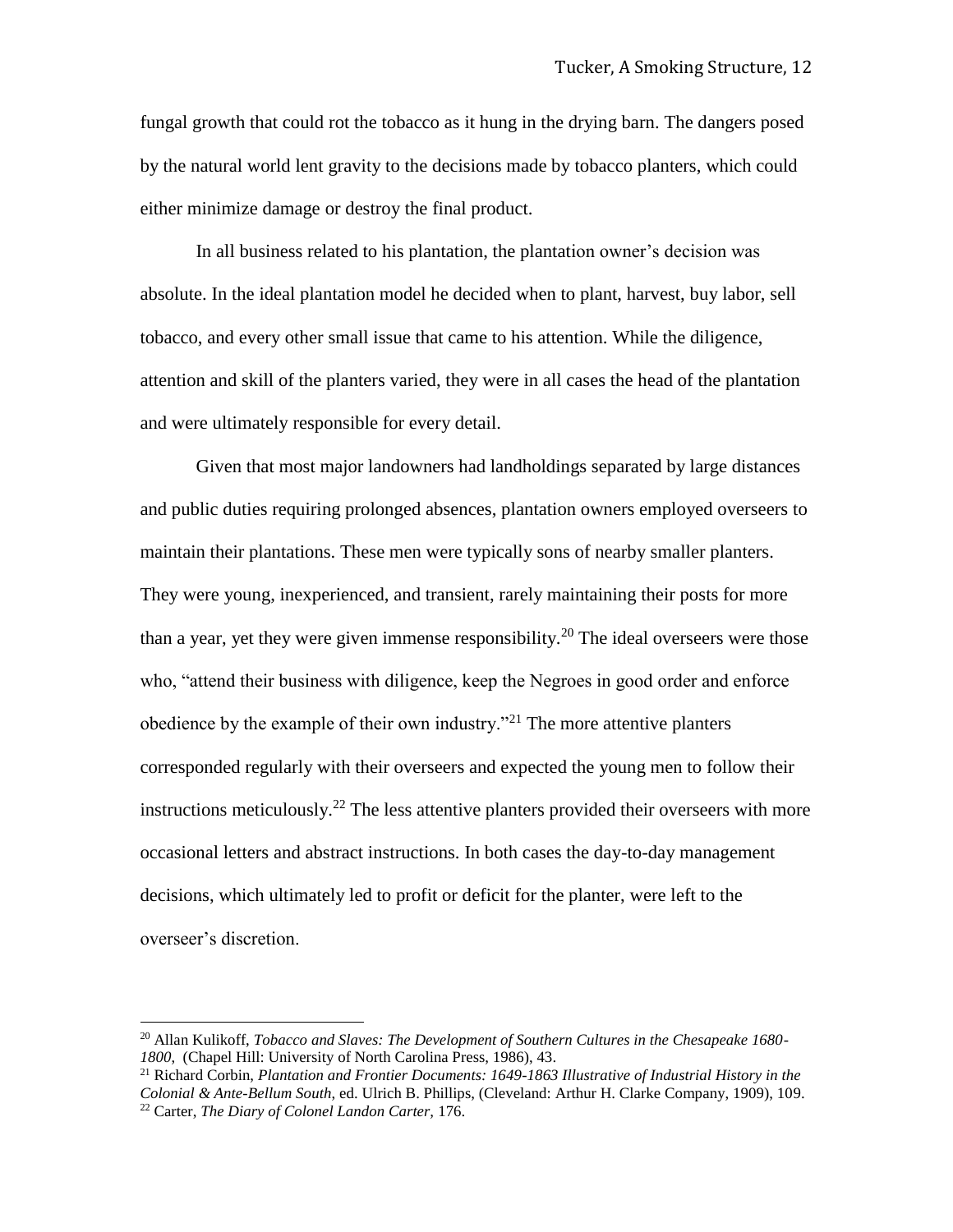Regardless of a plantation owner's level of direction all planters expected their slaves and fields to be productive. However, the plantation's structure was ill-suited to motivating overseers. First, because they were wage employees, often earning about £25 annually, they earned the same amount regardless of the quality or quantity of the crop.<sup>23</sup> Second, most overseers' ultimate goal was to purchase land and begin farming for themselves, thereby gaining independence, i.e. the means to attract a wife and support a family, social status, and the right to vote**.** Overseers were incentivized to start their own farms, not advance within the plantation. This left them with little reason to excel while they remained. Because their ultimate goal was to purchase land, they rarely worked on any plantation for more than one or two years. Without time to learn and modify their behavior through trial and error, few could learn to improve yields. Motivating overseers in the system was thus a fundamental problem. Though plantation owners used both praise and admonishments to shape overseers' behavior, their verbal and written entreaties were rarely sufficient to evoke change.<sup>24</sup>

Underpinning the transatlantic tobacco trade was an insatiable demand for labor. The tobacco production process was an intense, yearlong affair requiring a constant influx of new labor as more acreage came under cultivation, and the work's intensity claimed lives. In the seventeenth century indentured servants, men and women who sold their labor for approximately four years in exchange for passage to the colonies, comprised the vast majority of the Chesapeake labor system.<sup>25</sup> Between 50 and 75

<sup>23</sup> Byrd, *Secret Diary*, 275.

<sup>24</sup> Byrd, *Secret Diary*, 447.

<sup>25</sup> David W. Galenson, "The Market Evolution of Human Capital: The Case of Indentured Servitude," *The Journal of Political Economy 89* (1981): 453.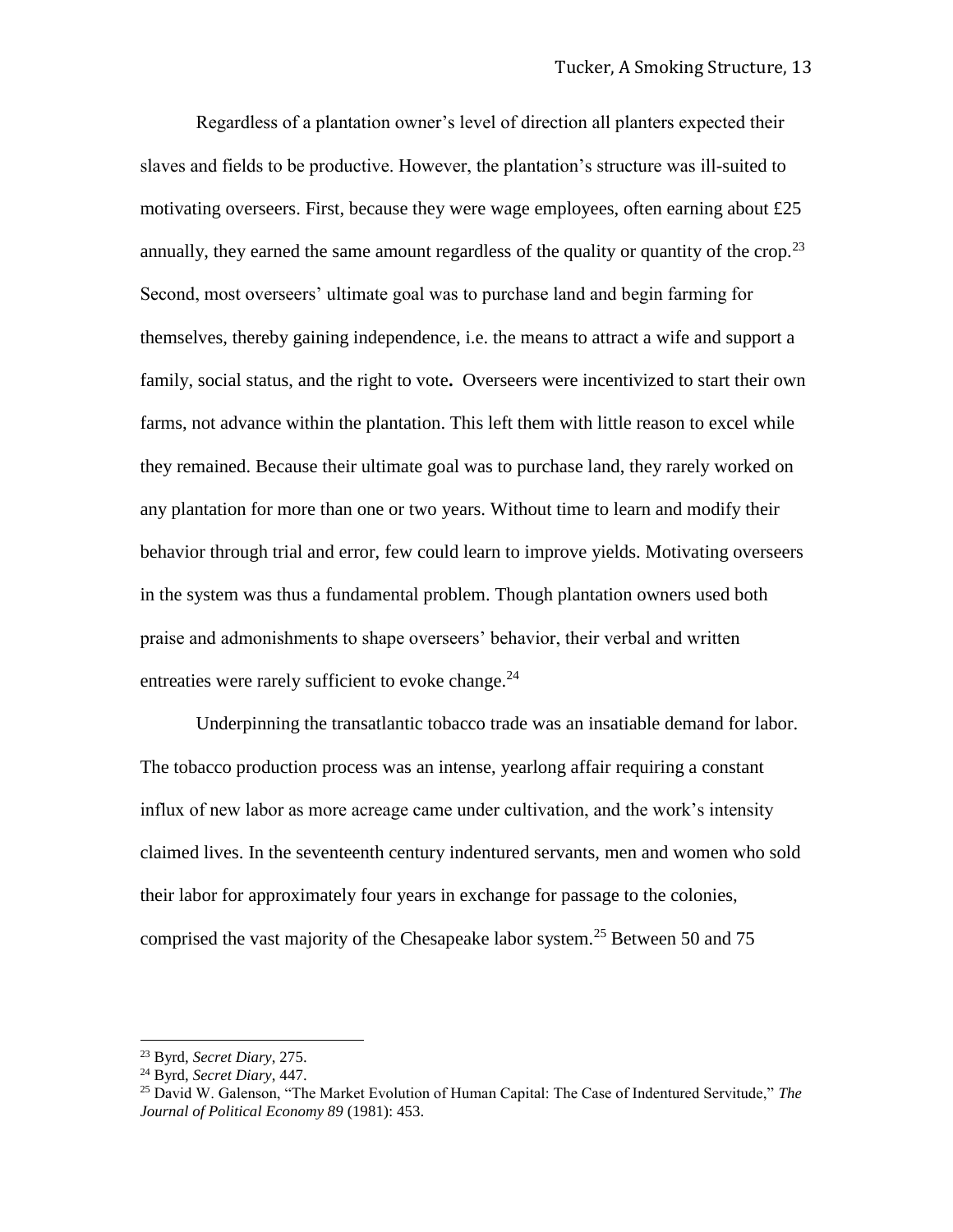percent of the white immigrants to the colonies were indentured servants.<sup>26</sup> However, between the1680s and the 1690s the percentage of the servant labor force comprised of slaves increased from one-third to two-thirds.<sup>27</sup> Therefore, by the beginning of the eighteenth century enslaved Africans with no prospect of freedom became the largest segment of the labor force. The advantage, as plantation owners conceived of it, of a labor force comprised of enslaved Africans and indentured servants was that plantation owners and overseers maintained almost complete control over their workers. They could use a combination of violence and enticements including food, clothing, and free time to induce work. However, the fundamental problem, that intrinsic motivation was nonexistent, remained. Labor productivity suffered as slaves resisted their forced bondage through acts of sabotage, faked illness, escape, and occasionally violence.<sup>28</sup>

Despite the many challenges inherent in the tobacco trade, the foremost of which were weather and labor motivation, the plantation owner possessed powerful advantages in the tobacco market. First, large plantation owners' vast acreage allowed them to experiment with new production methods in small areas without risking their entire crop. Their land was also dispersed across the Chesapeake and, as a result, they were able to take advantage of different weather patterns in different areas.<sup>29</sup> In addition, after the initial investment in an overseer was made at a plantation, additional labor could be added fairly easily without expending more on management. Furthermore, with such a large labor force each laborer was able to specialize in a certain trade and develop skills

<sup>&</sup>lt;sup>26</sup> David W. Galenson, "The Rise and Fall of Indentured Servitude in the Americas: An Economic Analysis," *The Journal of Economic History 44* (Mar., 1984): 9.

<sup>27</sup> Kulifkoff, *Tobacco and Slaves,* 41.

<sup>28</sup> Gerald W. Mullin, *Flight and Rebellion: Slave Resistance in Eighteenth-Century Virginia*, (New York: Oxford University Press, 1972) 35-36.

<sup>29</sup> Carter, *The Diary of Colonel Landon Carter,* 433.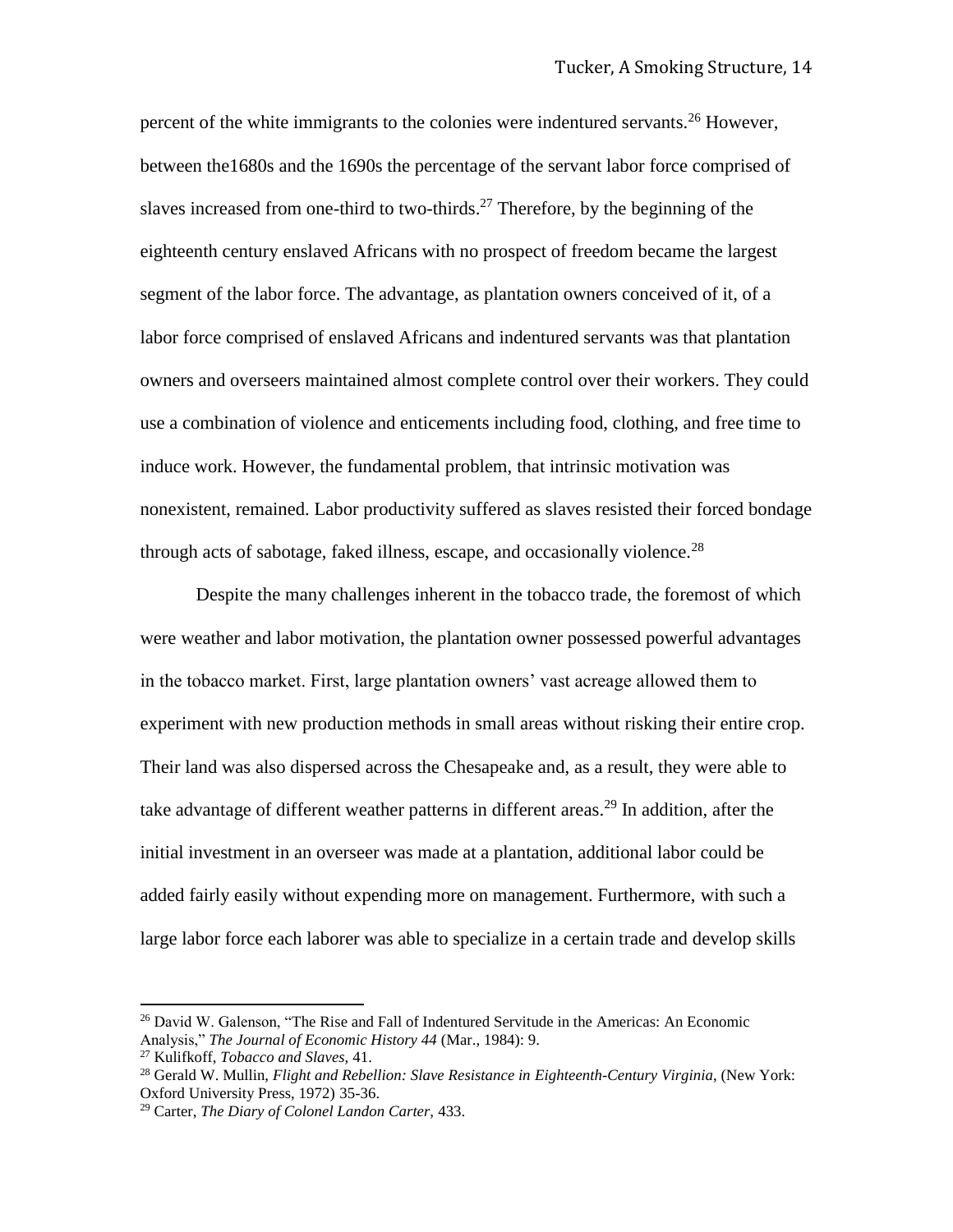that increased their efficiency. Some slaves were trained as coopers, blacksmiths, and house-servants, while some labored in the fields. Finally, because the planter was physically present on his plantation he was able to intervene when his overseers and slaves were not satisfying his expectations. The advantages that accrued to a plantation owner as a result of the plantation's size were significant during production but the advantages were significantly more pronounced in the planter's marketing and finance.

## *III. Tobacco for Sale*

l

Between 1697 and 1730 Virginia and Maryland were exporting an average of 29,277,000 pounds of tobacco to England a year.<sup>30</sup> During this period the primary method of sale was the consignment trade in which large planters sold their tobacco to firms in British port towns including London, Liverpool, Whitehaven and Bristol.<sup>31</sup> In this system the plantation owner paid for his tobacco to cross the Atlantic on a British vessel and maintained responsibility for any damage in transit.<sup>32</sup> The vessels used in the trade were typically sent from England with European goods and were then reloaded with tobacco in the colonies, though some vessels were chartered in the colonies.<sup>33</sup> Upon their arrival in the Chesapeake, the ship captains would advertise in *The Virginia Gazette* and deliver letters from English merchants encouraging planters to ship their tobacco upon that vessel. Planters then sent their bills of landing, a document detailing the shipment and granting the captain legal rights, to the captain who would collect the tobacco from

<sup>30</sup> John J. McCusker, "Tobacco imported into England, by origin: 1697–1775," Table Eg1038-1045 in *Historical Statistics of the United States, Earliest Times to the Present: Millennial Edition,* ed. Susan B. Carter, Scott Sigmund Gartner, Michael R. Haines, Alan L. Olmstead, Richard Sutch, and Gavin Wright. (New York: Cambridge University Press, 2006).

<sup>31</sup> "Tobacco Exported from the Upper District of James River," *The Virginia Gazette*, January 22, 1767. <sup>32</sup> "In Pursuance of a Commission Received by Mr. Philip Thomas," *The Virginia Gazette*, February 17, 1738.

<sup>33</sup> "At Norfolk for Charter," *The Virginia Gazette*, September 30, 1773.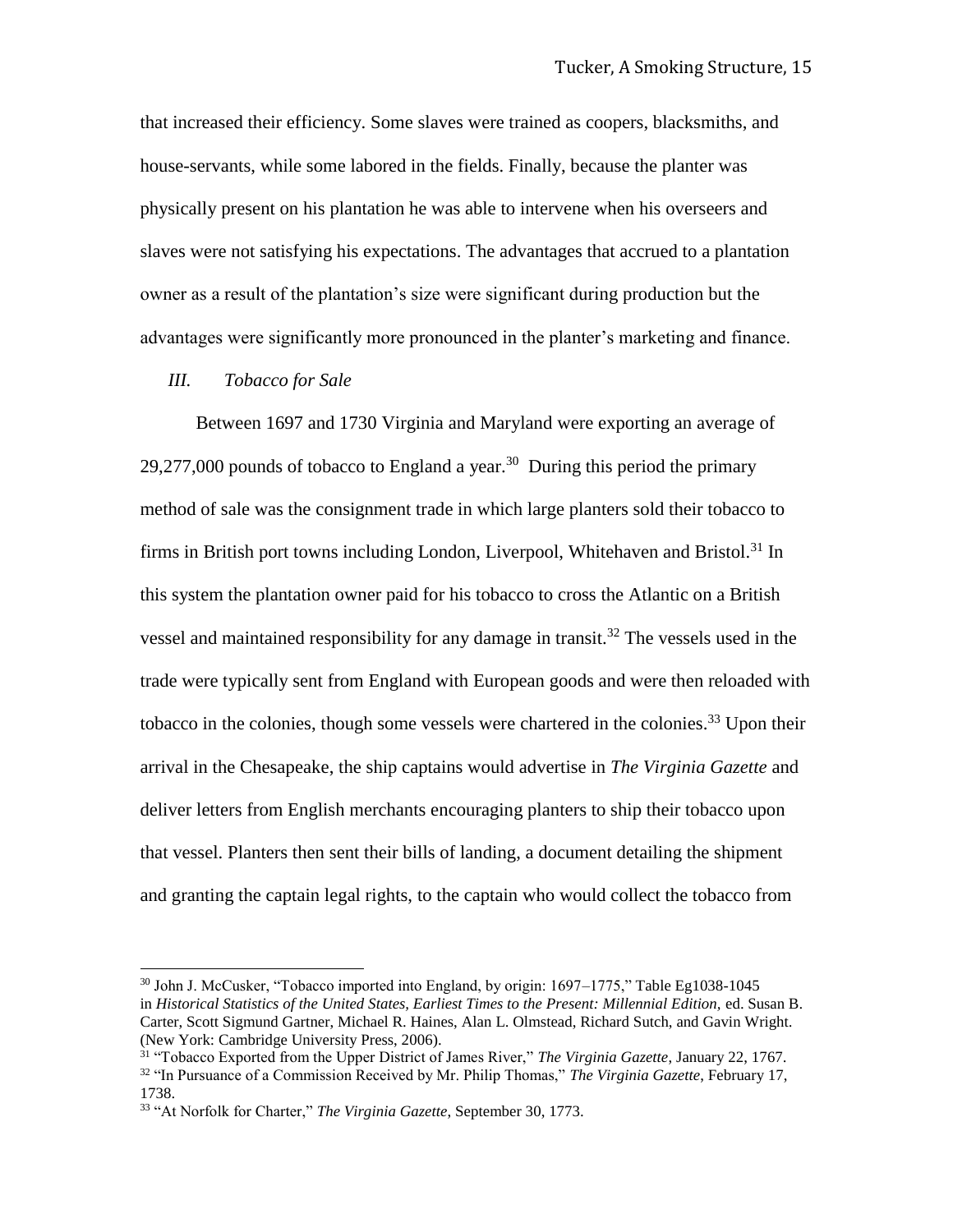the appointed dock or warehouse along the James, York, Rappahannock, and Potomac Rivers. The English ship captains stayed in the Chesapeake until the vessels were sufficiently filled with tobacco. Thus, while merchants and captains attempted to "encourage… a quick Dispatch," a consignment vessel might loiter in the Chesapeake for months until it was sufficiently full to break even or earn a profit, thereby increasing shipping costs. $34$ 

Planters typically developed relationships with many different trading firms, thereby diversifying the firms that brokered their tobacco and shipped European goods to them. Robert Carter, for example, developed relationships with at least five different English tobacco firms.<sup>35</sup> The large planters were able to export to many different firms because they produced large quantities of tobacco and exported significantly more than they produced. Robert "King" Carter, an extreme but nonetheless illustrative example, exported between 800 and 1,000 hogsheads annually in the  $1720s$ <sup>36</sup> By doing business with many different firms the plantation owners prevented a strong monopolist from emerging, thus ensuring that the market competition continued and their English agents remained responsive**.** John Cusis IV thinly veiled his threat to cease his relationship with Bell and Dee when he wrote, "[I] have been in a manner ridiculed for my folly (as it was termed) for continuing my Consignm:ts to you, there is one Robin Cary… who makes a great business here…" The large planters also exported their tobacco on many different ships. In 1695, for example, William Fitzhugh exported eight hogsheads on the

<sup>34</sup> "To All Gentlemen and Others," *The Virginia Gazette*, December 10, 1736.

<sup>&</sup>lt;sup>35</sup> These firms are mentioned regularly in the correspondence of Robert Carter, Robert Carter Letterbooks, John D. Rockefeller, Jr. Library, Colonial Williamsburg Foundation.

<sup>36</sup> Arthur Pierce Middleton, *Tobacco Coast: A Maritime History of the Chesapeake Bay in the Colonial Era*, (Richmond: Whittet & Shepperson, 1953), 101 and Evans, *"Topping People",* 92-93.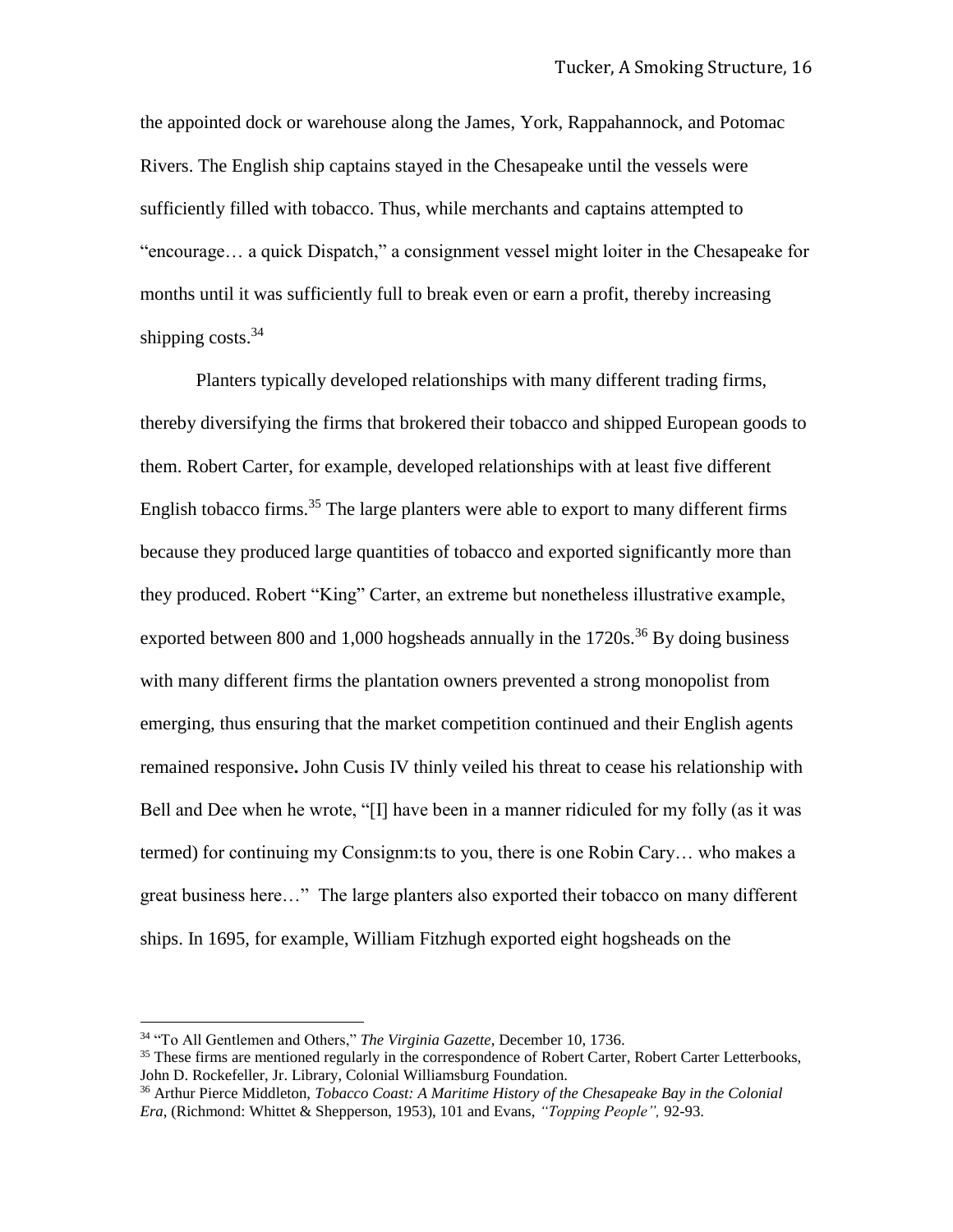"Margaret," twenty on the "Preservation," 37 on the "Tower of London," and ten on the "Richard and John."<sup>37</sup> By shipping smaller amounts of tobacco on diverse vessels instead of one large shipment, the tobacco planters spread the risk associated with transatlantic shipping among many vessels, thereby limiting the damage to their accounts in the event of shipwreck.

The large scale of plantation owners' export business enabled them to maintain trading relationships with many firms and spread their shipping risks, but the scale of trade would have been significantly smaller had their exports been limited to their own production. Though Robert "King" Carter exported between 800 and 1,000 hogsheads annually, his plantations only produced around 110 hogsheads of tobacco per annum (approximately 110,000 pounds). The discrepancy in exportation quantities is due to the plantation owners' diverse mercantile and civic roles, which increased the total exported. First, given the dearth of stores in the developing Chesapeake economy, small planters often relied on the larger planters to fulfill the role of a merchant by extending them credit, ordering European goods on their behalf, and taking their tobacco as payment.<sup>38</sup> The planters' large estates also provided them with ample acreage to rent to smaller farmers, thus earning rental income payable in tobacco.<sup>39</sup> Robert Carter, for example, rented tracts of land at a rate of 1,000 pounds of tobacco, approximately one hogshead, per 100 acres (tobacco during this period was often used as a substitute for currency).  $40$ 

l

<sup>37</sup> Fitzhugh, *William Fitzhugh and His Chesapeake World,* 332 and 337.

 $38$  This trend can be observed in the ledger books of plantation owners where scrupulous records were kept detailing the account of every local planter who borrowed and purchased goods from the plantation owners. Examples in include the Richard Corbin Papers, and the Robert Carter Papers.

<sup>39</sup> Robert Carter to his tenants, June 13, 1767, Robert Carter Letterbooks, Rockefeller Library Special Collections.

<sup>40</sup> Louis Morton, *Robert Carter of Nomini Hall: A Virginia Tobacco Planter of the Eighteenth Century*, (Williamsburg: The Colonial Williamsburg Foundation, 1941) 75.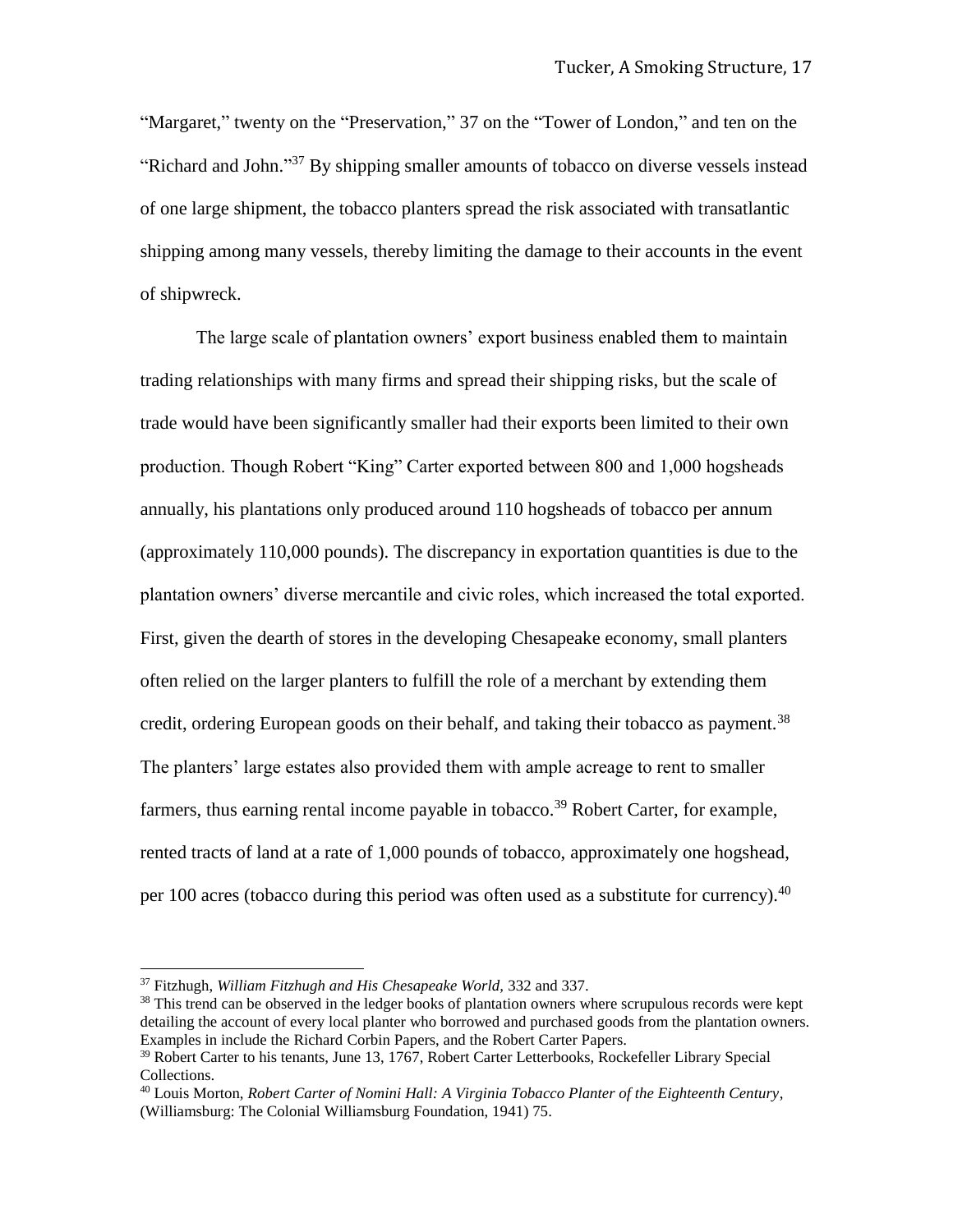The magnitude of tenant farmers' market impact can be conceived when one considers the limited percentage of the population that owned land. This phenomenon is illustrated by Prince George County in 1733, the Northern Neck in 1787, and Fairfax County in 1782 where respectively 58, 42, and 36 percent of households owned land.<sup>41</sup> Because the large planters handled huge amounts of tobacco they were able to bear the risks associated with the trade including shipwreck, damage in transit, or mishandling by British tobacco merchants.

When the tobacco arrived in British ports, the English merchants to whom the tobacco was consigned took possession of the tobacco and sold it at the best price they could obtain on behalf of the Chesapeake planters. As one London merchant assured Richard Corbin, "Thee may depend it is our wish to see our Friends Tob[acco] at the top prices, and to give them satisfaction, and by that measure to receive their future consignments."<sup>42</sup> The desire to keep the accounts of large colonial planters in a competitive environment was a powerful force encouraging the merchants to sell the tobacco for the highest price available, but another motivating force was their commission. Most British merchants received two to five percent of the tobacco's final sale as compensation.<sup>43</sup> When the tobacco was sold its revenue was used to purchase the goods that the colonial planter ordered, which were then shipped to the Chesapeake.

At the simplest level Chesapeake tobacco production allowed planters to consume European goods. Large planters lived sumptuous lives. William Byrd II enjoyed

<sup>41</sup> Kulikoff, *Tobacco and Slaves*, 135.

<sup>&</sup>lt;sup>42</sup> Osgood Hanbury & Co. to Richard Corbin, Dec 9 1773, Richard Corbin Papers, John D. Rockefeller, Jr. Library, Colonial Williamsburg Foundation.

<sup>43</sup> Harold B. Gill, "Virginia's Agricultural Economy," (2000), The Colonial Williamsburg Foundation, http://www.history.org/history/teaching/enewsletter/volume2/images/tobaccoeconomy.pdf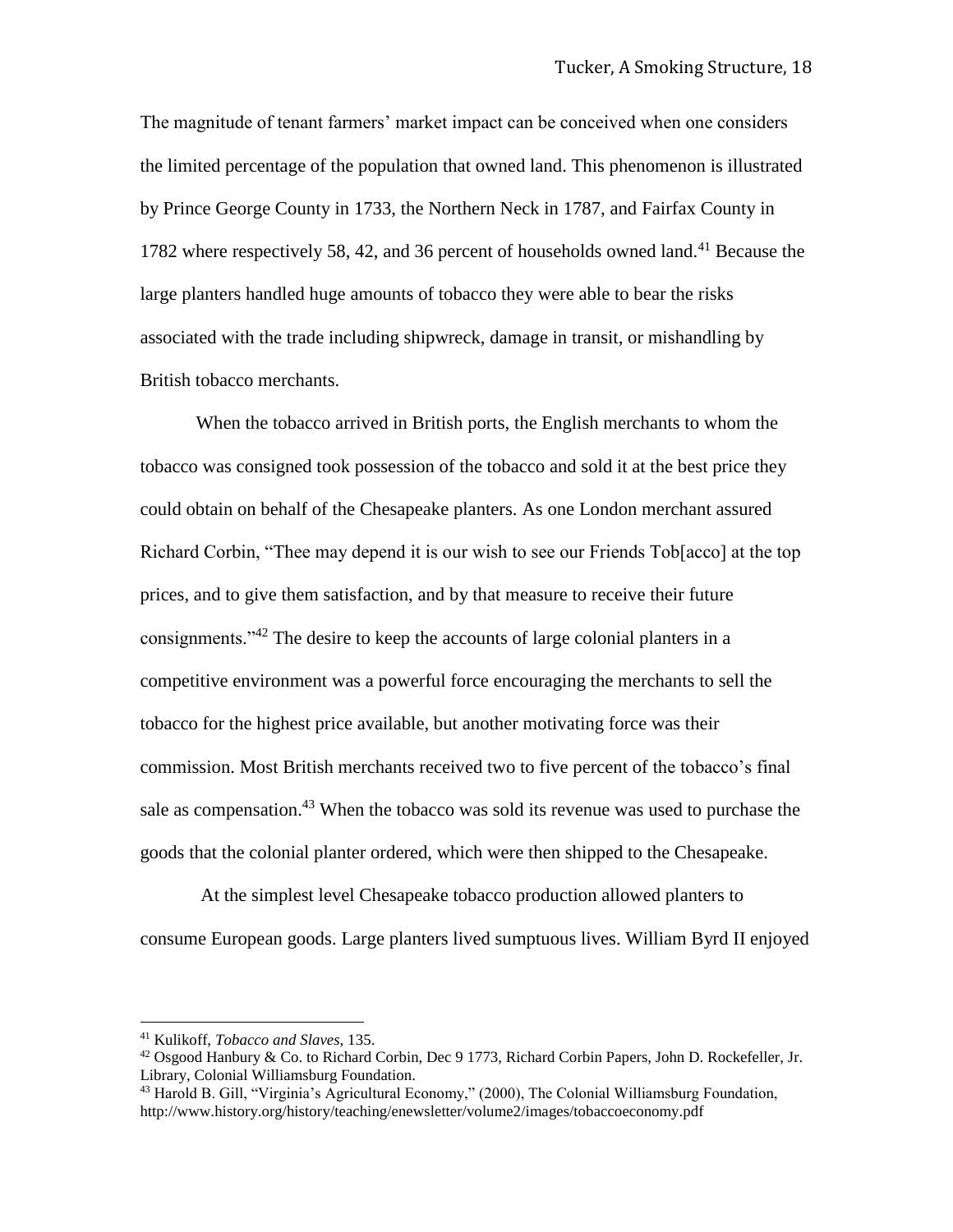peculiar breakfast delicacies including "sausage and chocolate" and "pickled oysters and chocolate."<sup>44</sup> John Custis IV created a four-acre garden in Williamsburg sprawling with exotic flowers, topiaries, and statues. Robert Carter imported silk suits for himself and silk and calicoes for his wife and children from Edward Hunt and sons.<sup>45</sup> The planters certainly enjoyed consuming these goods because consuming itself is pleasurable, but the vast wealth on display was also an important political tool utilized for economic ends.

Imported wine, tea and coffee sets, pianofortes, and elaborate furniture were physical representations of the status required to advance politically in Virginia. The Virginia elite were a tightly connected group in which twenty to forty families possessed lucrative political offices with salaries paid by the British and the political positions on the Council and in the House of Burgesses that allowed them to protect their economic interests. The political capital required to advance in colonial government was premised on the support of other Virginia elites and imported European goods helped foster and reinforce a sense of loyalty among powerful Virginian families. Planters regularly visited the plantation homes of other planters and, while they remained, the comforts of imported food and furniture turned acquaintances into friends and occasionally family. Thus, imported goods made an estate hospitable and eased the development of friendships between hosts and their guests. The imported luxuries also promoted a group mentality among the elites by simultaneously reinforcing their similarities and differentiating them from their poorer neighbors. Thus, when "Mr. Dunn and Mr. Randolph played 30 games at billiards" at Westover with William Byrd or when "Colonel Hill, Mr. Anderson… and

l

<sup>44</sup> Byrd, *Secret Diary*, 121.

<sup>&</sup>lt;sup>45</sup> Robert Carter to Edward Hunt & Sons, August 20, 1764, Robert Carter Letterbooks.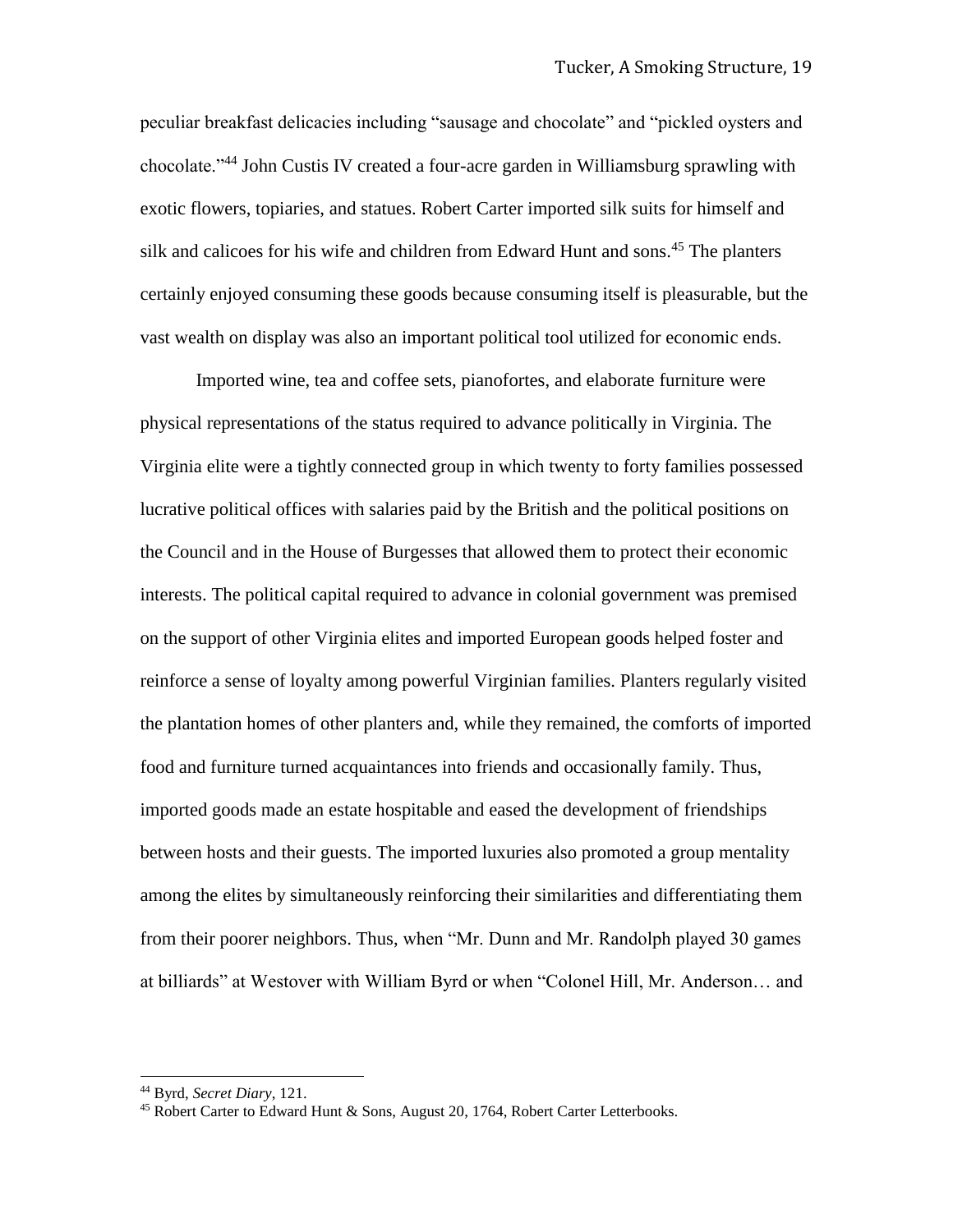Mr. Doyley" were fed "burnt claret and cake" at his request, they were reinforcing their status as elites and their bonds to one another.<sup>46</sup>

# *IV. Credit and Information*

Tobacco begot goods and goods staved starvation, clothed the colonists, and granted power and status. Credit filled the gaps in the system created by transatlantic travel time and a dearth of currency. However, the easy book credit that English merchants offered to planters complicated the system by incentivizing risky behavior. As a result inefficiencies began to emerge.

The Chesapeake planters shipped their tobacco across the Atlantic and received goods on credit in return. Because prices for tobacco and manufactured goods fluctuated, the planters could not guess precisely how much tobacco would pay for the goods they ordered. Therefore, the planters maintained open accounts with several British firms in which their debits and credits were recorded. These account books allowed merchants to purchase the requested provisions. When the tobacco sold was insufficient to cover the debts accrued in the purchasing of European goods, merchants kept a balance book. This book credit was useful to planters in the cash-starved Atlantic economy. The merchants continually updated their account ledgers with every shipment of tobacco and every load of goods and communicated with the planters about their accounts. These open accounts often were maintained for decades at approximately five percent interest.<sup>47</sup>

Simultaneously possessing fabulous wealth and fantastic debt was common in the Chesapeake but some of that debt was contracted in order to improve the plantation's

<sup>46</sup> Byrd, *Secret Diary,* 188.

<sup>47</sup> John Hope, *Letters on Credit with a Postscript and a Short Account of the Bank at Amsterdam*, (London:

J. Debrett, 1783), 10.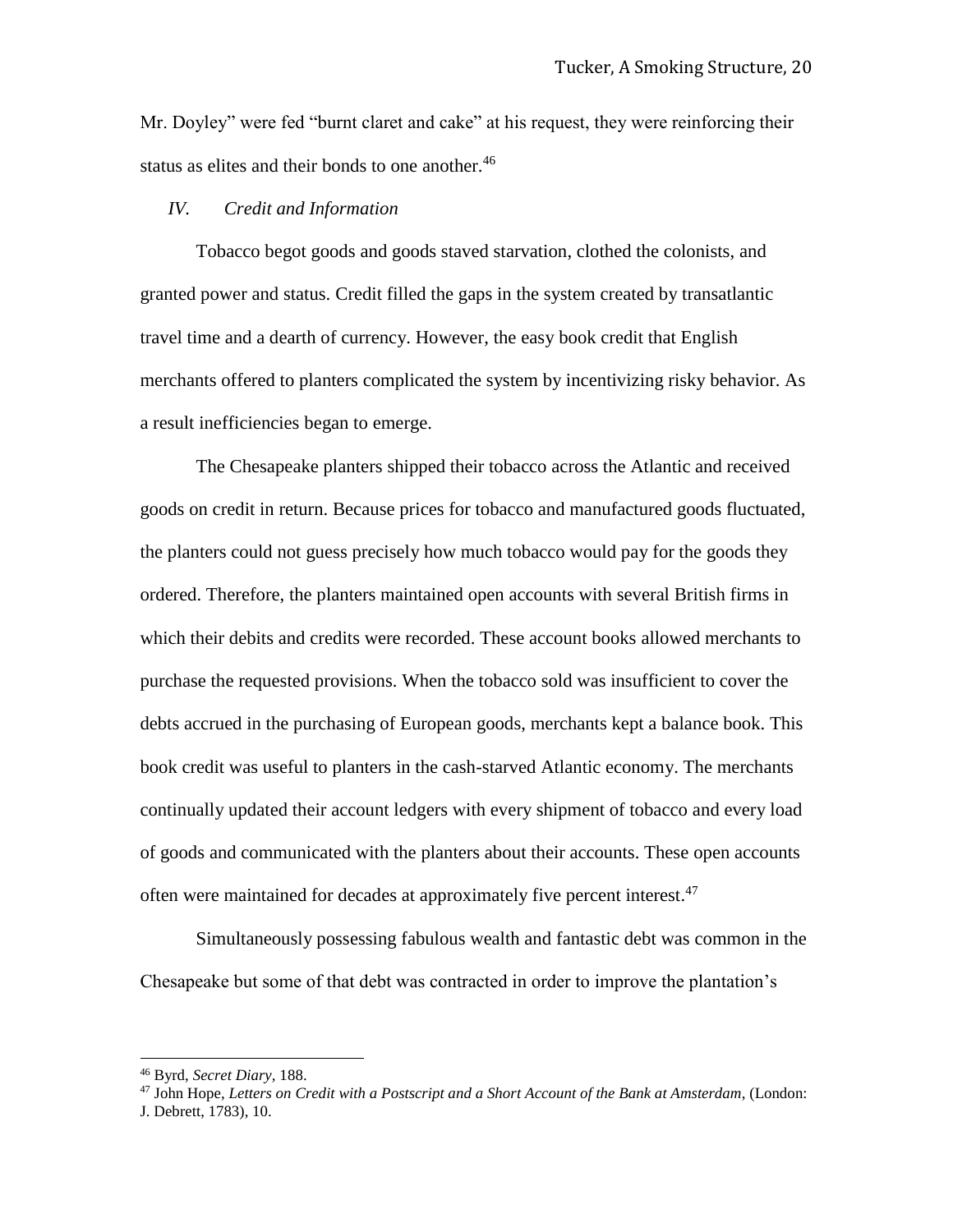productivity and some was not. In a letter to the British consignment merchant managing his account Robert Carter sheepishly observed, "I must acknowledge Sir my promise [of shipped tobacco] is not equivalent to ye(the) Request but I trust You will excuse [that] Fault, who too well knows... my desires are too many f[o]r my yearly Income."<sup>48</sup> Carter's admission suggests the imprudence of some Chesapeake planters who purchased luxuries on credit to maintain their sumptuous patterns of consumption.

While the desire for commodities encouraged planters to accrue debt, debts were just as likely to result from attempts to improve land and increase production by increasing the planter's labor force.<sup>49</sup> Labor was by far the most expensive factor of production, with its cost amounting to approximately 96 percent of the plantation's total output.<sup>50</sup> However, without sufficient labor a plantation's vast acreage could lay fallow, thus limiting a plantation's total crop output and the resulting ability to diversify shipping and limit risk. Because labor was simultaneously a vital component of production and wildly expensive, borrowing to purchase more slaves or indentured servants was a logical decision for plantation owners. As a result, slave ownership and debt were strongly correlated. For example, Peter Randolph was £18,337 in debt and possessed 250 slaves, Richard Randolph II's debt amounted to £14,500 and he owned at least 133 slaves, and William Byrd III's debt was an astonishing £55,000 and he owned a staggering 1000 slaves. $51$ 

<sup>&</sup>lt;sup>48</sup> Robert Carter to Mr. John Morton Jordon, February 16, 1762, Robert Carter Letterbooks.

<sup>49</sup> Jacob M. Price, *Capital and Credit in the British Overseas Trade: The View from the Chesapeake, 1700- 1776* (Cambridge: Harvard University Press, 1980), 16-17.

<sup>&</sup>lt;sup>50</sup> Terry L. Anderson and Robert Paul Thomas, "Economic Growth in the Seventeenth Century Chesapeake" *Explorations in Economic History 15* (1978), 373.

<sup>51</sup> Evans*, A "Topping People,"* 197, and 113 and Cowden, "The Randolphs of Turkey Island," 443.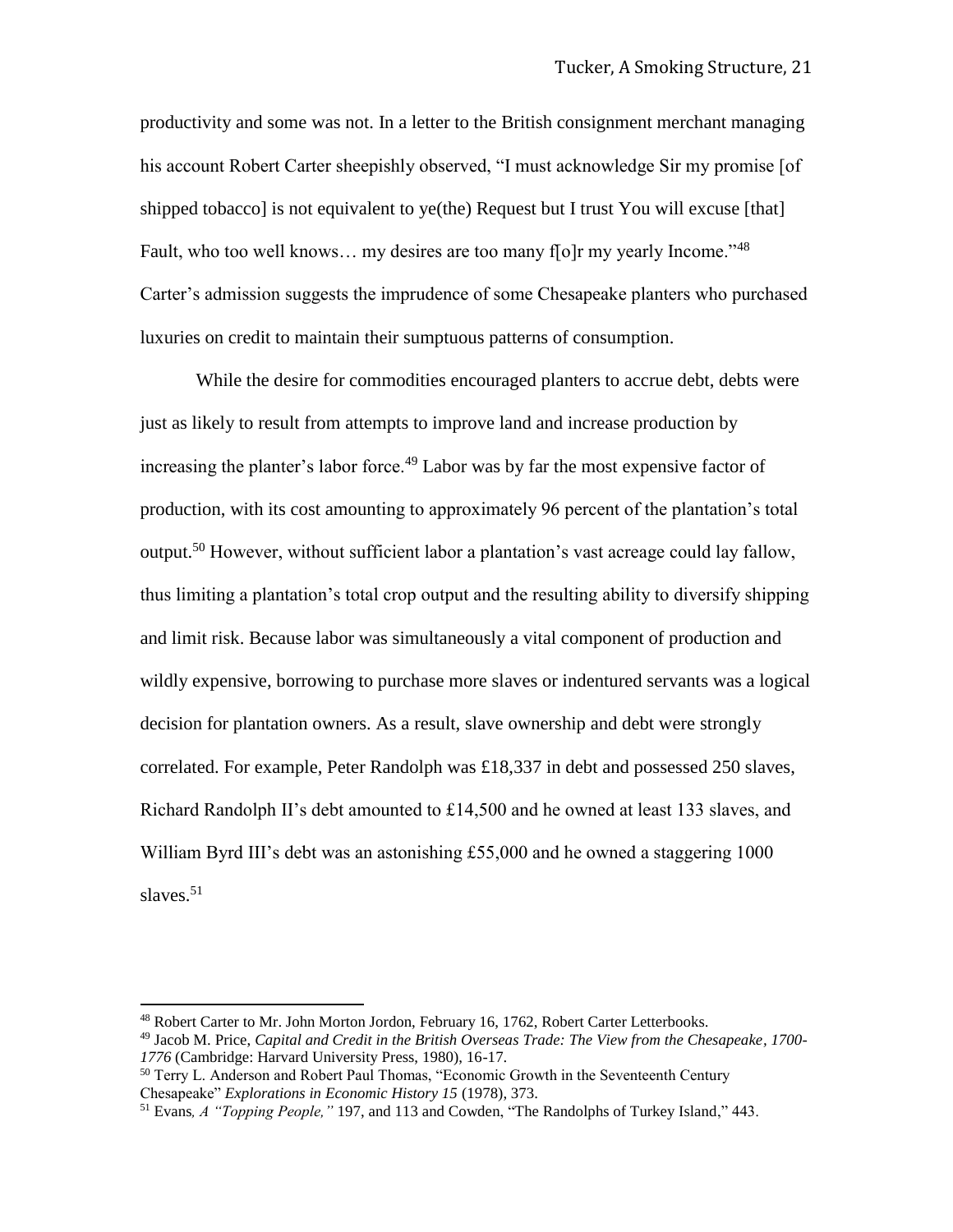In the short run, debt seemed logical to plantation owners. First, plantation owners had to invest in land and labor to make money from tobacco production. Given the high demand in Europe, it was reasonable to assume that future tobacco crops would allow planters to service their debt in the short run and eventually pay it off. In addition, while the economy remained fairly stable, it was unlikely that merchants would call in debts because tobacco sales and the planter's accounts were profitable. Furthermore, in times of financial crisis when merchants began pressuring the Chesapeake planters to repay their debts, the planters could easily avoid those pressuring them by ignoring merchants' letters, and dodging the visits of local collectors, thereby forcing the merchants to recover debts in court.<sup>52</sup> Given the glacial pace of transatlantic correspondence, and the time required for collectors to travel to remote plantations, attempts to collect debt easily could take months or years. These stalling tactics gave the planters time to amass the compensation necessary to repay their debt.

When planters assessed their long-term market prospects, debt continued to seem like a logical investment. Planters reasonably believed the burgeoning colonial population would increase the demand for prime land with access to rivers, thereby increasing their property values. Thus, investing in labor that could add infrastructure like wharves, tobacco barns, and servant quarters to already attractive land seemed wise. Furthermore, while a planter's investment in goods initially seems frivolous, possessing luxuries signaled to their peers that they were wealthy and powerful and, thus, worthy of political office. This was especially important in the Chesapeake's political environment

 $52$  Richard Corbin regularly acted on behalf of London and Bristol firms to collect debts due is the colonies. His correspondence with these firms detail the many challenges involved in this collection. Collection often required repeated epistolary contact at best and repeated visits to the debtors estate at worst. Richard Corbin Papers.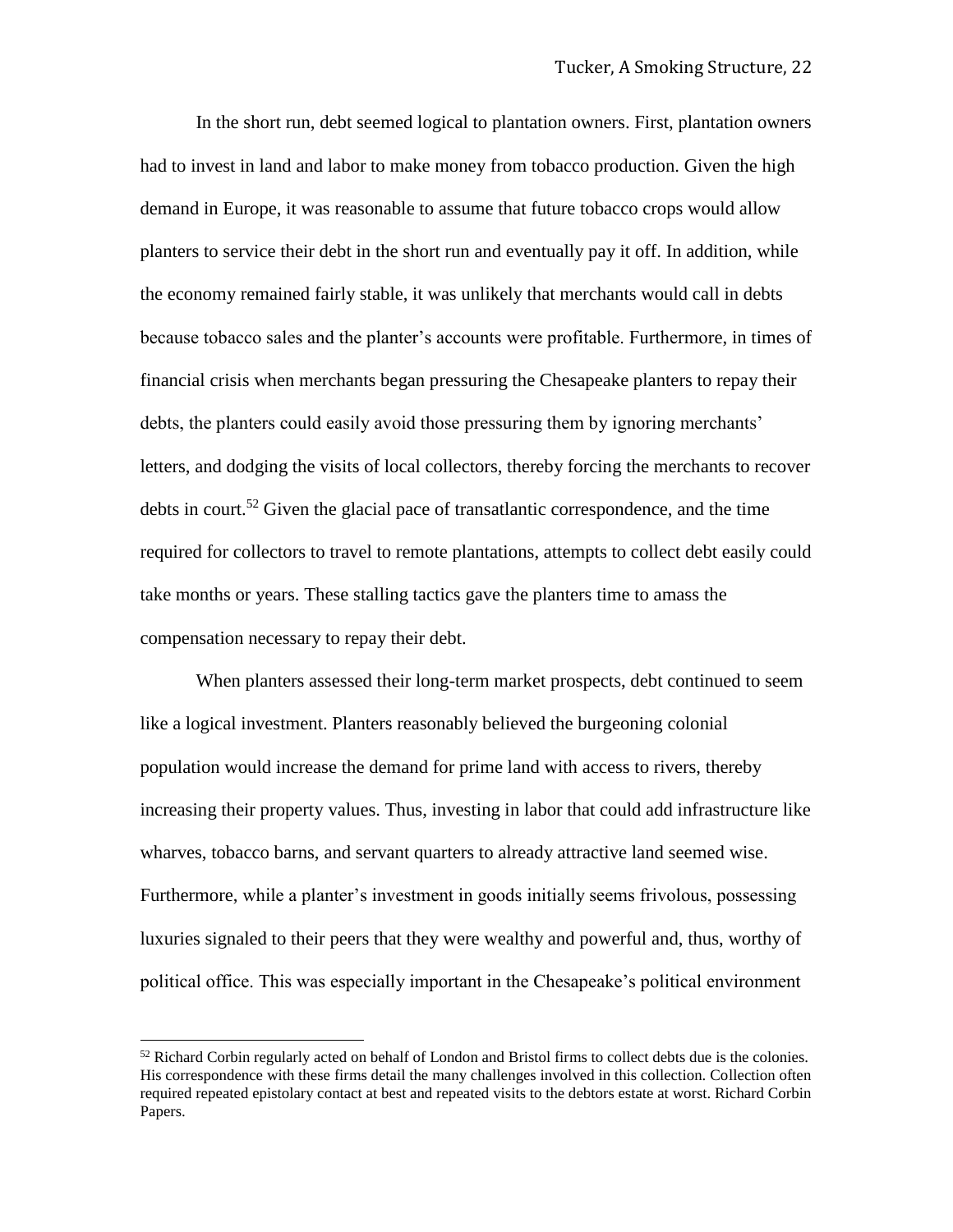because many believed that wealth enabled a politician to ignore monetary coercion and vote his conscience.<sup>53</sup> Assuming debt was logical for plantation owners because it allowed them to afford labor, enjoy a luxurious lifestyle, and sustain politically important social connections. They were not exceedingly anxious about these debts because they anticipated that a powerful European demand for tobacco and the increasing value of their property would enable them to repay their debts in the long run.

Issuing debt was not only logical for borrowers, Chesapeake plantation owners, but also for the lenders, English merchants. First, the market for tobacco was intensely competitive. Though the exact number of English firms engaged in the tobacco trade cannot be known with certainty, 261 London merchants signed petitions to government bodies on matters related to the Virginia trade between 1700 and 1725. The majority of trading firms had only one or two partners, suggesting that the total number of firms was likely well over  $100^{54}$  In such a competitive market the only way to entice consignments of profitable tobacco was by willingly advancing large shipments of goods on generous long credits. Furthermore, the market's competitive nature meant merchants were loath to collect debts contracted by large plantation owners, fearing that in doing so they would question the trustworthiness and honor of the planter, thereby driving their account to a competitor. Thus, a market emerged in which issuance of large debts was the norm. Merchants also confidently advanced this debt because, despite the sluggish pace of the courts, debt cases could be reliably prosecuted. This was especially true after the Debt Recovery Act of 1732 made all property including houses, slaves, and land eligible for

<sup>53</sup> Greene, *The Foundations of America, 22.* 

<sup>54</sup> Alison G. Olson, "The Virginia Merchants of London: A Study in Eighteenth-Century Interest-Group Politics," *The William and Mary Quarterly,* (1983), 366.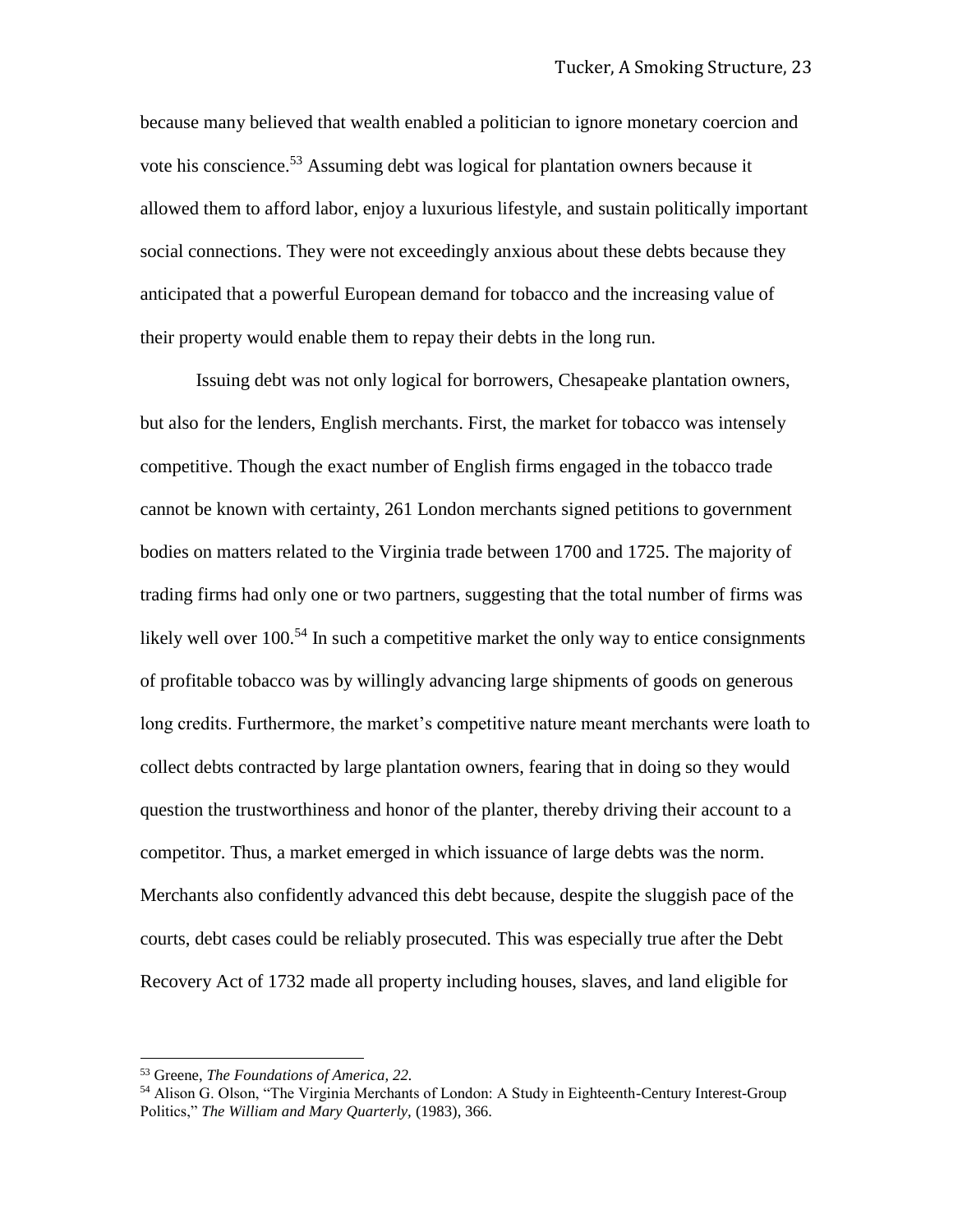use in debt repayment and allowed debt cases to be argued in English courts instead of Virginia courts.<sup>55</sup> Given the cash-starved Atlantic economy, the competitive market, and the reliable prosecution of debt in the courts, issuing large amounts of debt was logical for merchants despite the vagaries of tobacco prices.<sup>56</sup>

Powerful logic underpinned the credit networks that smoothed the course of the tobacco trade, but there was one inescapable problem; merchants separated from their customers by an ocean and engaged in a different sector were badly situated to assess the risk they shouldered when they shipped goods to planters. Tobacco planters desired labor and goods, and debt was a reasonable way to finance these acquisitions. Given their inability to know what prices tobacco would fetch and the future market value of their land, tobacco planters had strong incentive to borrow beyond their current ability to repay, relying on their logical hopes for the future. The market should have checked these delusional debtors' dreams but the merchants living in London were not able to assess the true risk of default and, thus, failed to adequately charge for the risk they bore when they issued credit. First, because large planters held accounts with many different firms a single firm never knew the full scope of a planter's debts. Second, the plantation owners effectively serviced their debt by shipping tobacco to their merchant partners in England, thus signaling that more debt would be a reasonable investment. Third, the plantation owners possessed immense wealth in land and slaves and most built reputations as effective businessmen and planters. Therefore, they seemed to have the collateral that

<sup>55</sup> Claire Priest, "Creating an American Property Law: Alienability and its Limits in American History," *The Harvard Law Review 120,* (2006) 424.

<sup>56</sup> John J. McCusker, "Wholesale Tobacco Prices in Virginia and Maryland, by Region: 1647–1820." Table Eg275-284 in *Historical Statistics of the United States, Earliest Times to the Present: Millennial Edition,* ed. Susan B. Carter, Scott Sigmund Gartner, Michael R. Haines, Alan L. Olmstead, Richard Sutch, and Gavin Wright. New York: Cambridge University Press, 2006.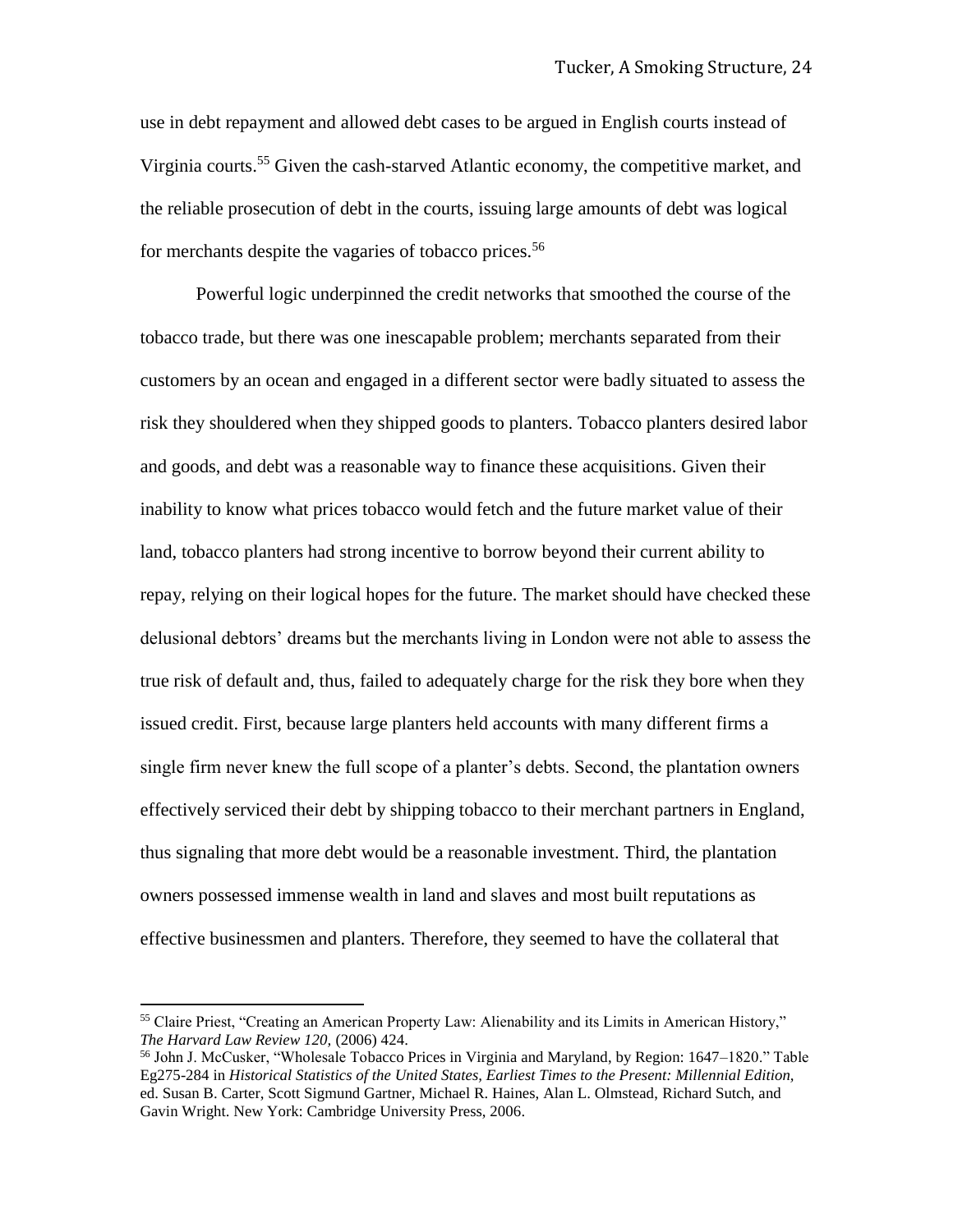could back up their debt and the reputation that made them attractive investments. Thus, a system emerged in which incomplete information caused merchants to advance credit irresponsibly because they did not fully appreciate the risk they bore.

In the business of risk assessment nothing was more valuable than information and no one knew more about the tobacco crop than plantation owners. A large planter required regular reports from his overseers about the status of his crop and the "Negroes and stocks at each plantation."<sup>57</sup> These reports were useful but planters also took regular "walk[s] about the plantation" to observe the tobacco's progress firsthand.<sup>58</sup> Furthermore, the planter meticulously cultivated relationships with other local planters and corresponded with them about their crops. He therefore possessed a reasonably accurate picture of the Chesapeake economy as a whole. Because the planter was so well-informed about the prospects of the tobacco crop, he could use the information to gain an advantage in the market.

The planters provided merchants with information about weather and, accordingly, how much tobacco they should expect to arrive in market. Based on this advice, merchants decided how many ships they should send to collect the Chesapeake's tobacco. For example, in 1758 Richard Corbin advised the merchant John Hanbury, writing, "I think it impossible for any Single Merch[an]t in the trade to load a Ship of 300 [hogsheads] only with the Tob[acc]o now Housed and upon the Ground. I would therefore propose to you to defer sending your ships…til next Sept."<sup>59</sup> However, given that planters were often debtors in the market, they had good reason to distort information

<sup>57</sup> Corbin, *Plantation and Frontier Documents*, 110.

<sup>58</sup> Byrd, *Secret Diary,* 224, 317, 344, 413.

<sup>59</sup> Richard Corbin to John Hanbury, September 1,1758, Richard Corbin Papers.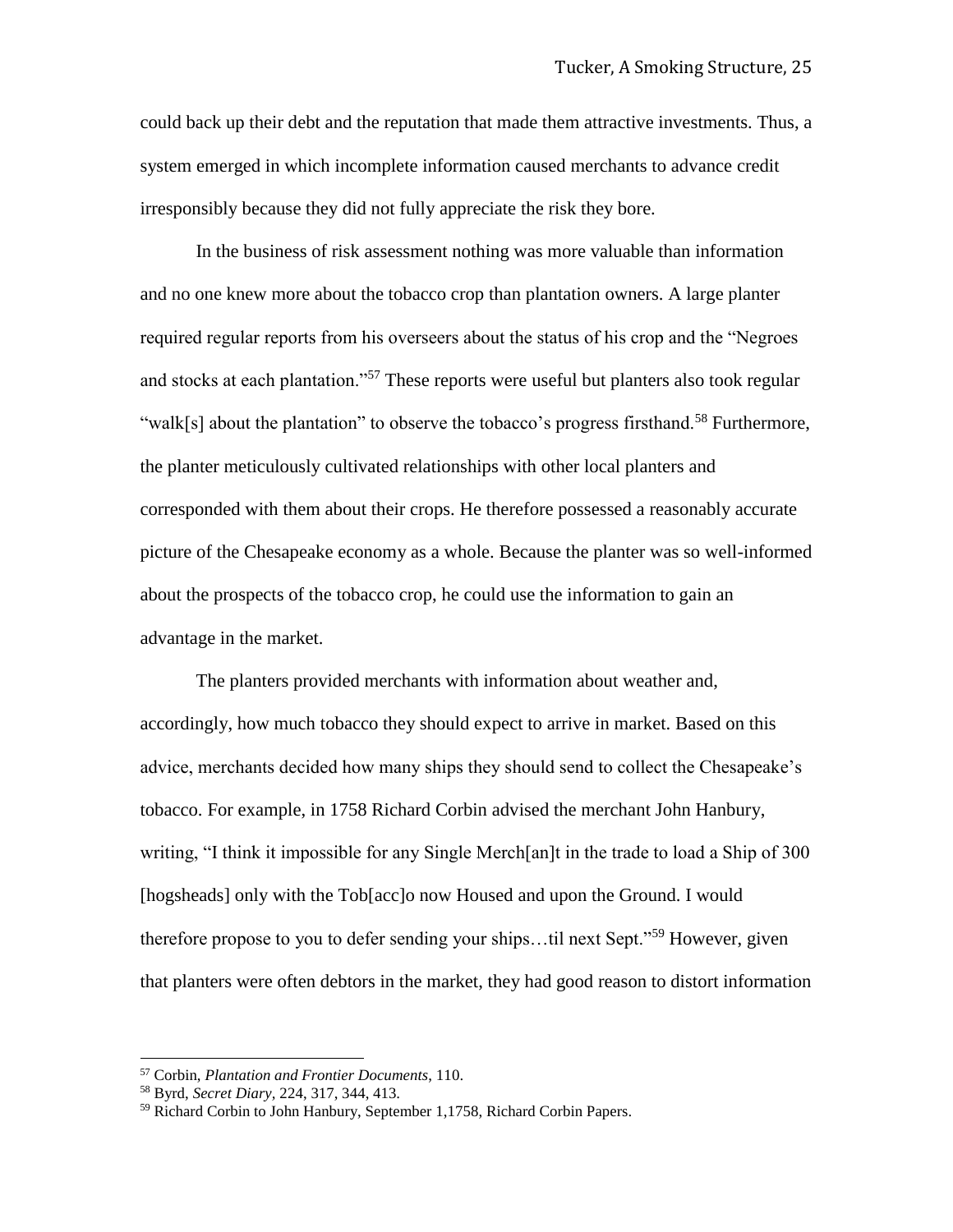to ensure that a merchant did not call in their debt. To that end, plantation owners sometimes made unreasonable predictions regarding their crop's prospects. As Robert Carter put it, "I believe all men in debt appear at times a little inconsistent."<sup>60</sup> Carter's understatement illustrates that the presence of debt on a planters' account could easily influence the information he chose to convey. For example, he might assert that he had high expectations for the crop hoping that this would stave off a merchant's inclinations to pressure him for repayment of his debts. Merchants were not ignorant of this possibility but because the merchants only knew the amount of debt held by their firm and not the full scope of a planter's debt, they struggled to accurately discount the trustworthiness of the reports.

The English merchants were forced to make decisions with incomplete information leading to inefficiency. In sharp contrast to their trading partners, English merchants knew only what the newspapers reported and their contacts and customers in the Chesapeake chose to communicate. Therefore, the merchants were constantly forced to balance what the planters reported with the possibility that they might be misleading them. This tension coupled with the months required to deliver letters, caused English merchants to misjudge the market regularly. Accordingly they routinely sent ships to a bare market or missed opportunities by failing to send ships in boom times. William Byrd described this failure to accurately assess while simultaneously minimizing the plantation owners' role writing, "The worthy merchants must like that infidel Thomas, feal before they believe. We told them from all parts that little tobacco would be made but they lookt upon it all as a flam, and discreetly crowded in more ships than ordinary."<sup>61</sup> His reference

l

<sup>60</sup> Robert Carter to James Buchanan and Co., January 1, 1761, Robert Carter Letterbooks.

<sup>61</sup> Byrd, *The Correspondence*, 497.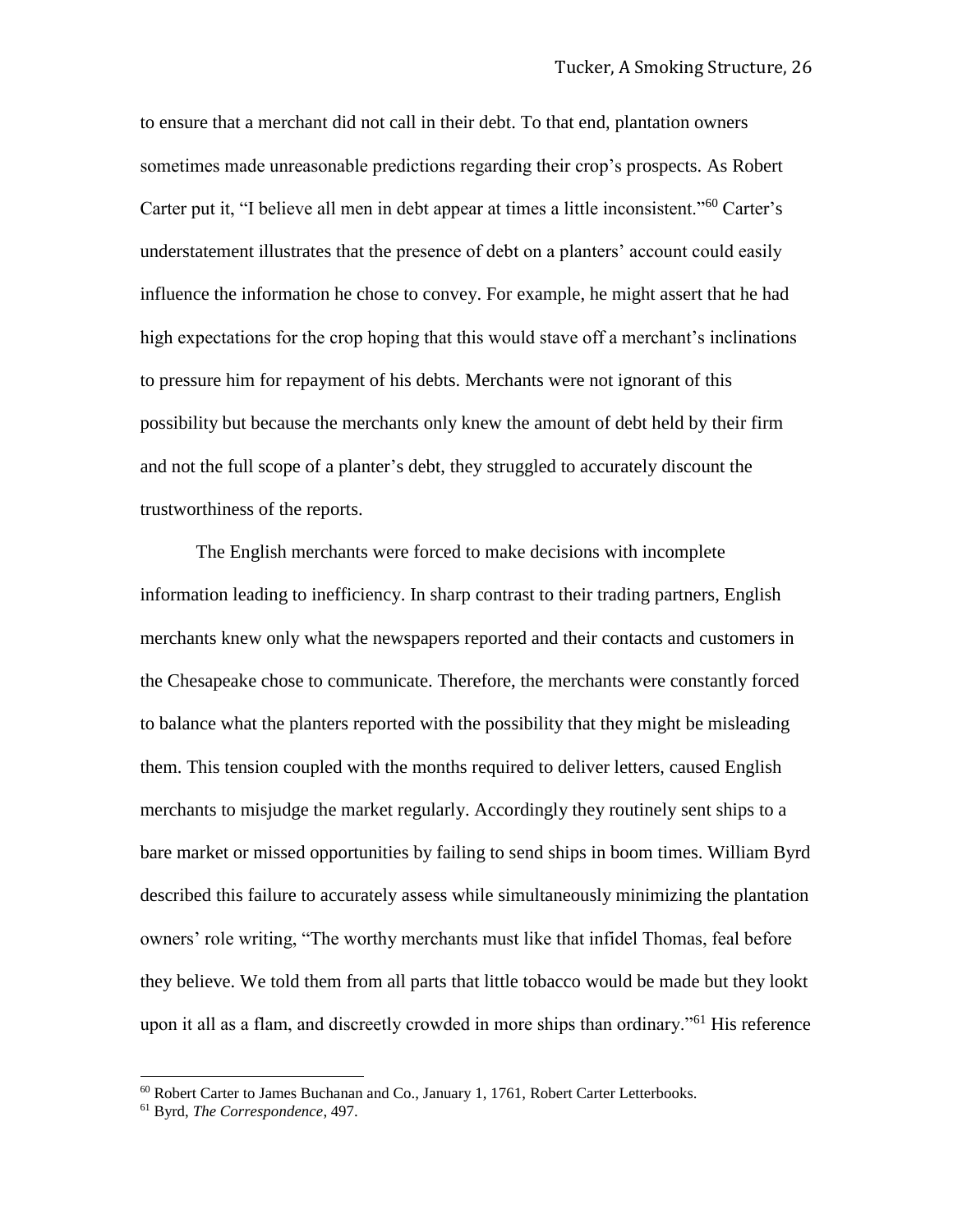to the biblical trope "doubting" Thomas, who refused to believe what was reported to him, conveys the merchants' struggle to trust the word of the Chesapeake planters. While the merchants were inclined to trust the planters given the planters' proximity to the production site, this must always have been tempered with uncertainty.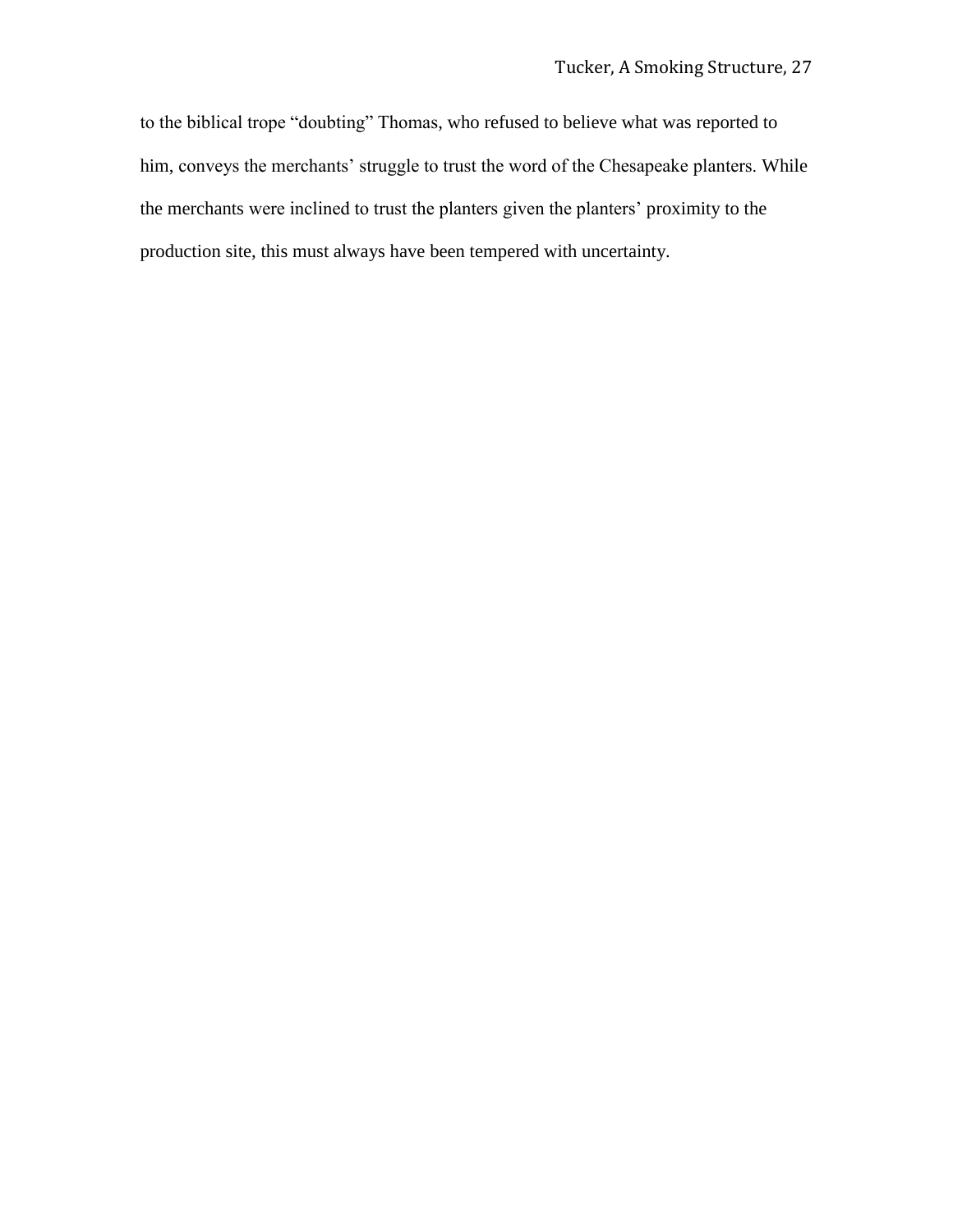## Chapter Two

From the social and political clubs of Frederick the Great to the streets of Paris and everywhere in between, Europeans smoked tobacco. By the 1730s tobacco had invaded Europe with a force rivaled only by goods like sugar, tea, and coffee. Demand for this wildly popular, addictive substance was surging and across the Atlantic a growing Chesapeake population produced to satiate European cravings. From the river front plantations of William Byrd and Robert Carter to the Appalachian foothills of Virginia planters great and small were growing tobacco. Initially the large planters held a distinct market advantage. Plantation firms were large enough to bear the risks of transatlantic travel and possessed extensive acreage along important waterways. However, as small planters began to grow in number, Glasgow merchants opened a new wholesaling institution called a "store." Stores took advantage of the burgeoning tobacco supply by buying tobacco and selling goods. By the outbreak of the American Revolution the Glasgow firms' store trade, which promoted loyalty to the firm and effective communication, had allowed Glasgow's merchants to capture a large percentage of the Chesapeake tobacco crop.

#### *I. Populating Beyond the Ports*

Richard Whitehart represented the lowest rung on the Chesapeake chain of Virginia freeholders. He was not as powerless as a woman, slave or indentured servant, but he was a small farmer in a staple crop system dominated by huge plantations. Whitehart could neither read nor write but he had six children, a wife, and a few indentured servants to work beside him. The household was devoted to producing four hundred acres of tobacco, the only crop that could buy the bottles of wine, gunflints,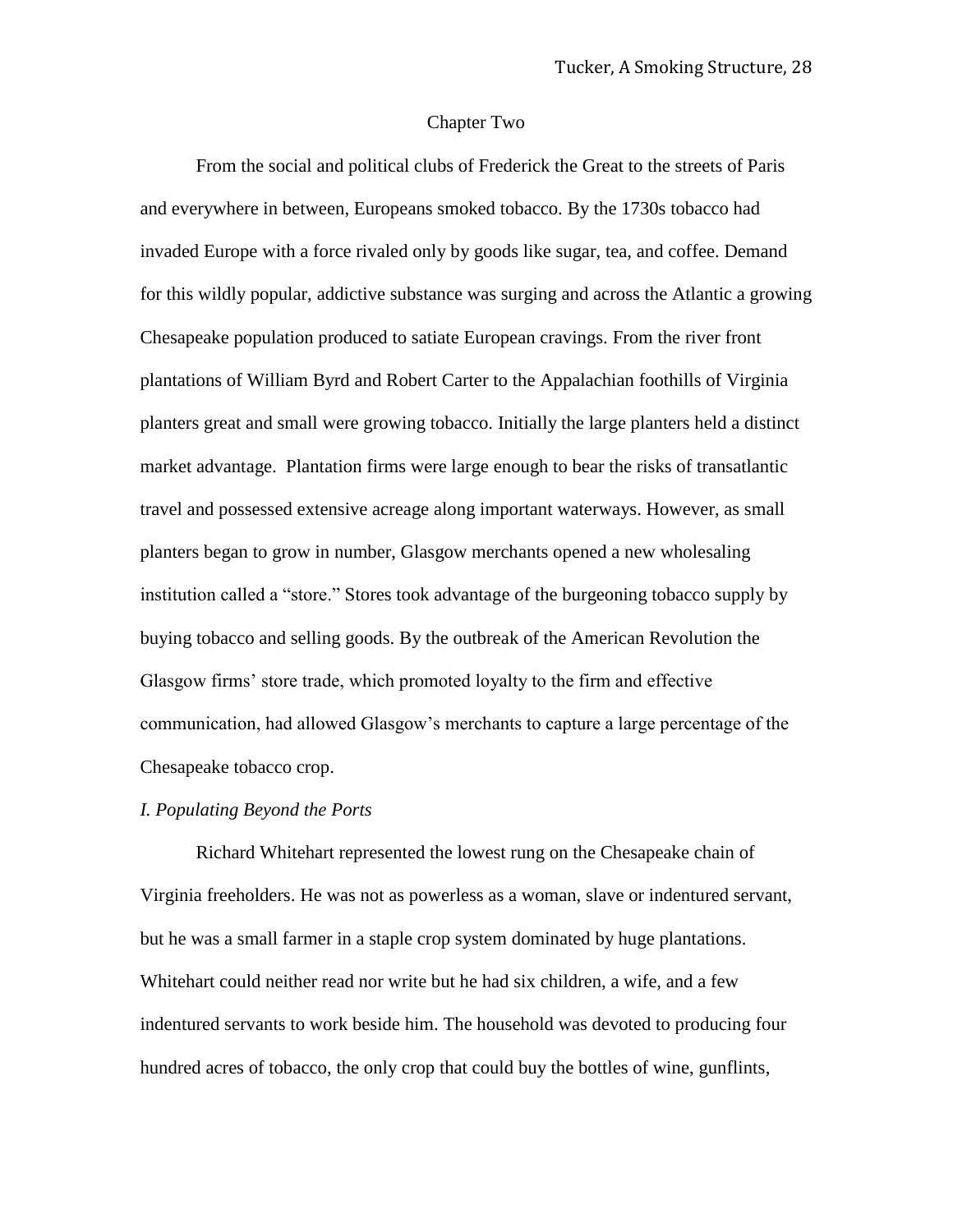Staffordshire cup, and redware pans archeologists would excavate centuries later. Characteristic of small farmers, Whitehart lived on an isolated patch of land far beyond the reach or interest of the trading vessels that visited the wharves of wealthy planters. Without a boat, Whitehart had no access to a town where he might trade his tobacco for goods. In addition, with only his family and a few unskilled indentured servants to work his land he had to oversee the daily operations involved in growing tobacco, a volatile crop.

As a result of his isolation, Whitehart's only access to the market was through the large plantation owners nearby who held a natural monopoly both as buyers and sellers. He quickly became indebted to the plantation owners. Because the only good of value to the large planter was tobacco, Whitehart was trapped in tobacco production. Small planters like Whitehart increasingly became mired in debt and continued to produce the tobacco that turned into profit for their larger neighbors.<sup>62</sup> This dependency was the small planter's inescapable reality until the early eighteenth century when a few men from Glasgow changed the economic equation.

In the early1730s fifty percent of the tobacco shipped to Great Britain was shipped on consignment, a system in which large planters shipped tobacco at their own risk to Britain where their agents sold the tobacco for the best price. The plantation owner was then entitled to all the profits of the sale and used those profits to purchase goods. However, by 1776 only one–fourth of Chesapeake tobacco was sold on consignment.<sup>63</sup> This market shift was the result of the emergence of the Glasgow store trade that

 $62$  David Grettler, "The "Other" Chesapeake: Family, Debt, and Tobacco on the Seventeenth-Century Delaware Frontier," *Delaware History 30:3* (2004): 161-187.

<sup>63</sup> Breen, *Tobacco Culture*, 84.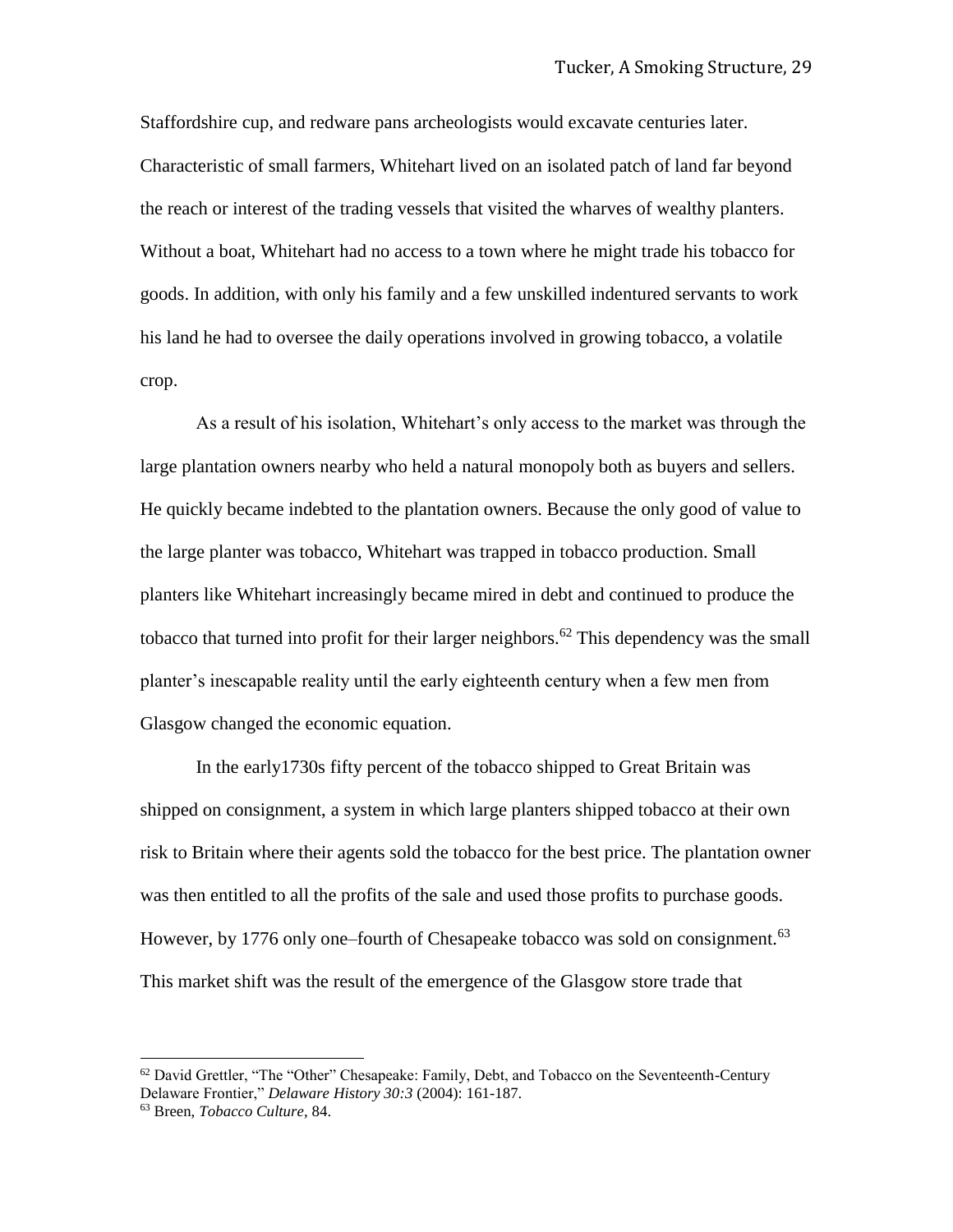exploited the unique position of the small Chesapeake planter. These small planters made up about half the white male population. They typically owned a maximum of two slaves and worked land far removed from courthouses and neighbors.<sup>64</sup>

In the Chesapeake, land suitable for tobacco production was bountiful but the labor needed to turn soil into tobacco was not, especially before the 1720s when the total population of the region hovered just above 150,000. However, around the 1730s the population began to grow quickly. In 1751 Benjamin Franklin observed this trend when he wrote, "...our People must be at least doubled every 20 years."<sup>65</sup> In the Chesapeake his estimate was a little high, but not by much. Between 1720 and 1740 the region's population increased from 153,890 to 296,533, a change of 142,643. Between 1720 and 1740 a structural break occurred in the rate of population expansion in the colonies as a result of the plantation owners' forays into land speculation.



<sup>64</sup> Kulikoff, *Tobacco & Slaves,* 262 and 295.

<sup>65</sup> Benjamin Franklin, "Observations Concerning the Increase of Mankind," in *Silence Dogood, The Busy-Body, and Early Writings,* ed. J. O Leo Lemay (New York, Library of America, 2002), 369.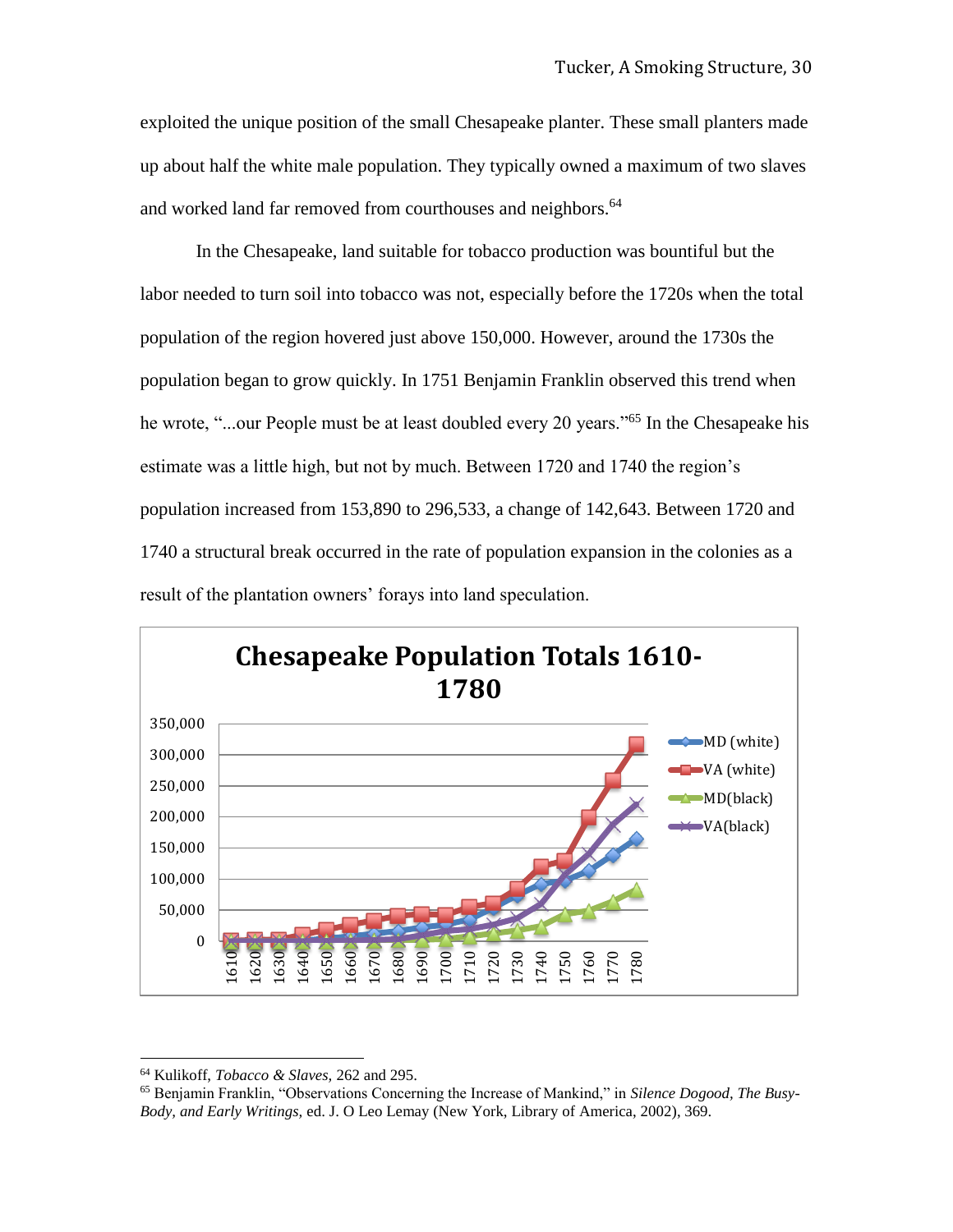Source: Historical Statistics of the United States Database<sup>66</sup>

Robert Beverly wrote in 1773, "I do imagine 20 years hence our Sons would think a Tract of Fertile Land on the waters of the Ohio no contemptible Possession."<sup>67</sup> The sense that western land was a lucrative and sensible long-term investment was a sentiment echoed in the actions of his predecessors forty years earlier. William Byrd II was on the forefront of this investment trend, patenting 20,000 acres near the mountains in North Carolina on December 9, 1728, for £200.<sup>68</sup> Soon after, wealthy Virginians began establishing land speculation companies and using their political connections to gain rights to western land. In 1745 the Greenbrier Company was granted the rights to 100,000 acres of land west of the Allegheny Mountains. In 1748 the Loyal Company was granted 800,000 acres in what became Kentucky. The Ohio Company, founded by Lawrence and Augustine Washington, was granted 200,000 acres with the stipulation that a garrison with 100 families (a settlement called a "hundred") must be stationed on the land within seven years. If this stipulation was carried out, 300,000 additional acres would be granted to the company by the English king.<sup>69</sup> Although these three companies were the most solvent and successful, various other unnamed partnerships made bids for western land, dreaming that expansion would lead to vast riches.

Though only some of the companies were required to settle their land to maintain their rights to the property, realizing profit virtually required western settlement. As a result, Virginians wrote to their contacts abroad encouraging them to advocate settlement.

<sup>66</sup> McCusker and Menard, *The Economy of British America,* Tables 5.1, 6.4, 8.1, and 9.4.

 $67$  Robert Beverly to Samuel Athawes, June 5, 1773, Robert Beverly Letterbook 1761-93, Library of Congress.

<sup>68</sup> Byrd*, The Correspondence,* 449.

<sup>69</sup> Evans, *A "Topping People,"* 109-110.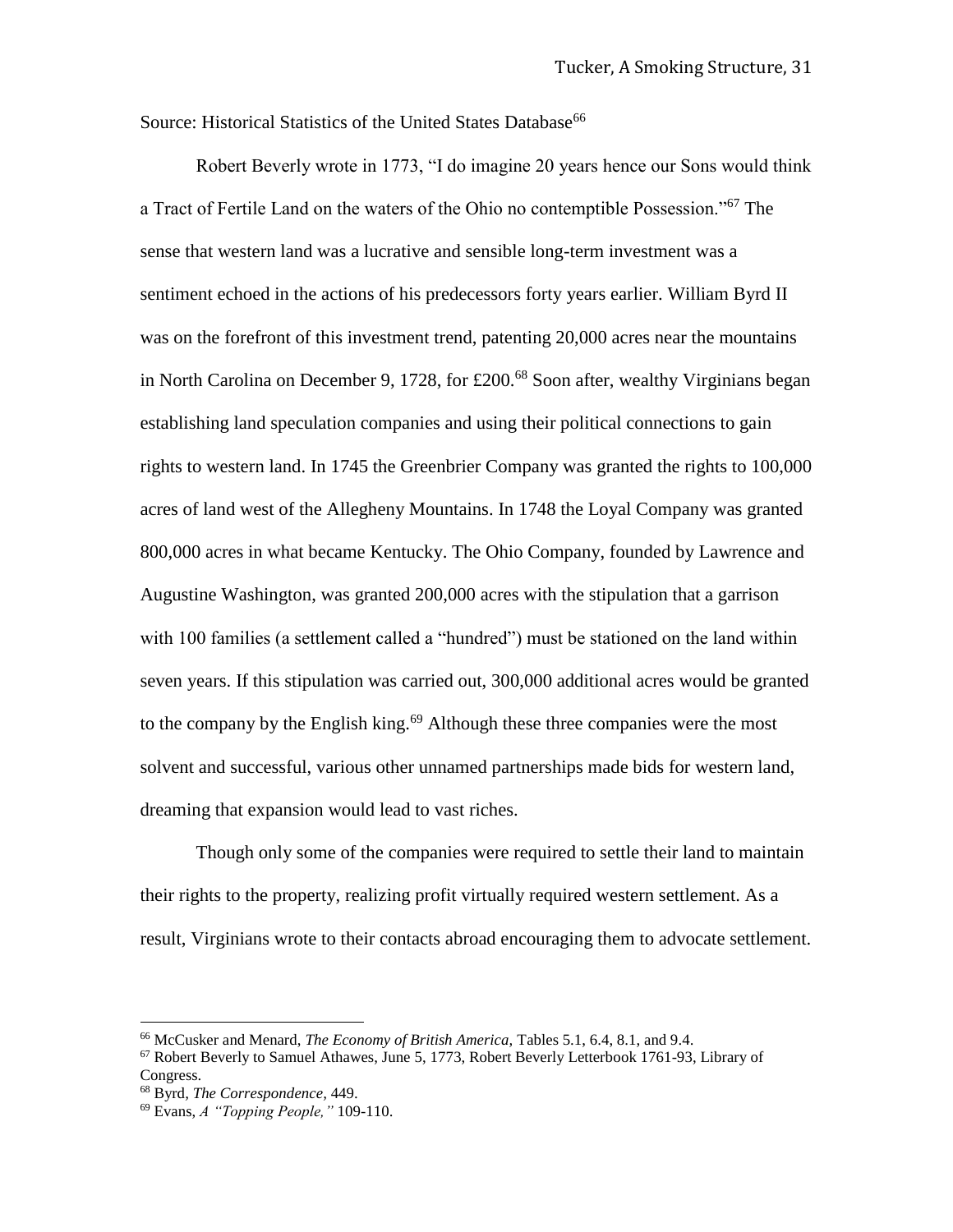Not only did planters desire the rents of western settlers, planters also assumed they would maintain their position as the primary intermediaries for small-scale tobacco producers. Their logic seemed sound. By encouraging expansion large planters expected to increase their income from the proceeds of their land sales and increase their tobacco exports to England. The plan seemed devoid of weaknesses and at their enthusiastic beckoning, new immigrants began to push west producing modest profits for the land speculation companies.

However, the planters did not realize their dreams of massive profits through expansion would create a lucrative market opportunity where there had previously been none. The Glasgow merchants, anxious to export the vast quantities of tobacco being harvested by the new small-scale farmers in the west, stepped into the unexploited niche. *II. The Trade of the Tartans* 

The most fundamental unit of the Glasgow store trade was the store operated by a young Scotsman in the colonies. The store's basic function was to sell goods to small farmers like Whitehart throughout the year on credit. Once the tobacco was harvested, cured and inspected at the warehouses, it could be used to repay debts accrued by the small planters throughout the year. When the tobacco was sold to the store the rights and risks associated with transatlantic transport were transferred to the Glasgow firm. The larger Glasgow firms had multiple stores in the colonies that coordinated their activities to gain profits for the firms. For example, the Glassford group had ten stores that were supervised by the partnership's colonial head of operations, Neil Jamieson.<sup>70</sup> Most stores possessed a wide selection of goods including calicoes, horseshoes, spices, buttons,

<sup>70</sup> John Glassford and Co. Account Books for Virginia, 1758-1817, Library of Congress.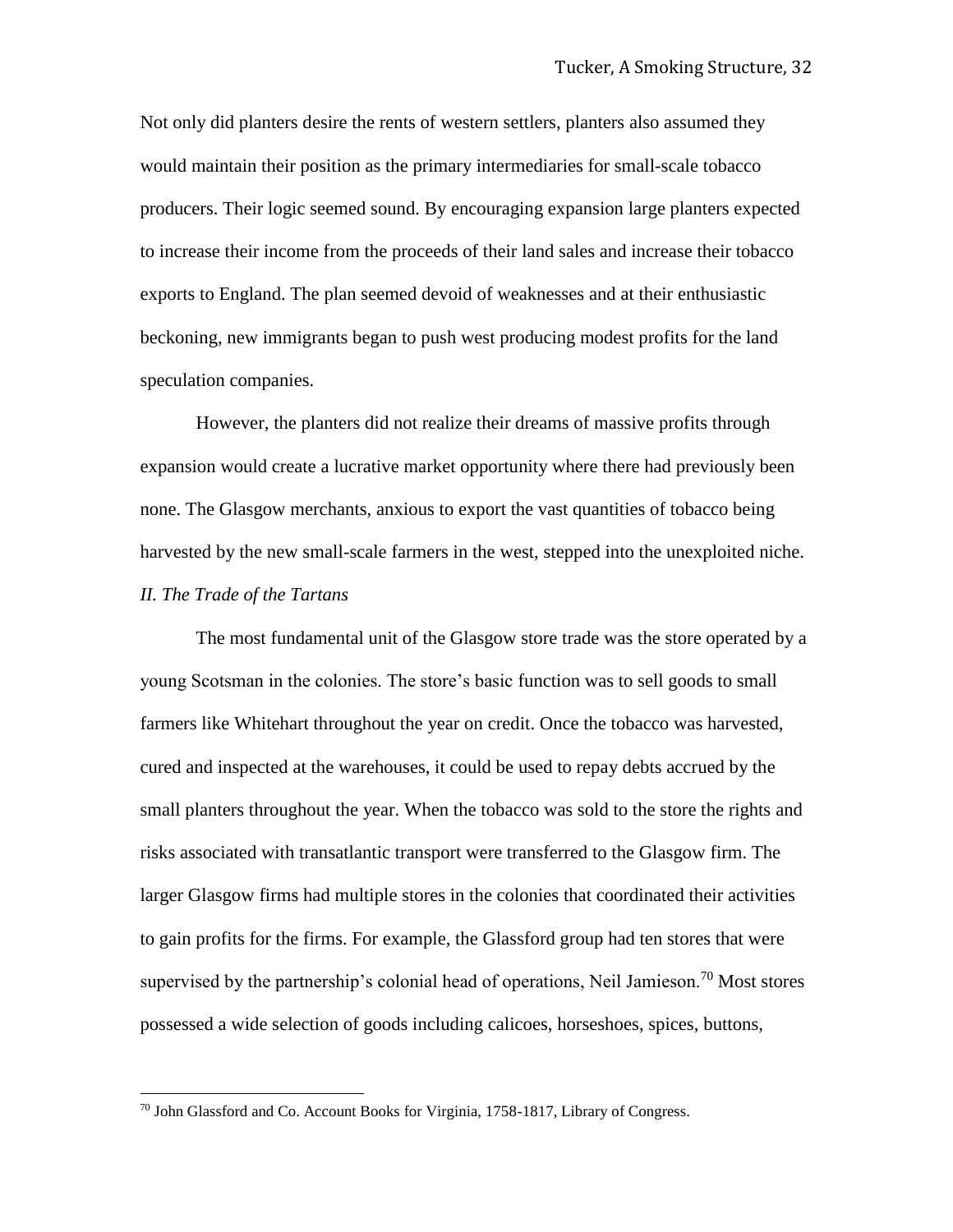tartan, leather breeches, thread, blankets, worsted hose, gloves, ribbon, writing paper, sun bonnets, copper tea kettles and coffee pots, pewter plates, iron candlesticks and nails.<sup>71</sup> These goods were worth thousands of pounds and were replenished regularly. For example, stores in the Glassford chain replenished their stocks with £6478.15.14 (denominated in pounds, shillings and pence) worth of goods that arrived in  $1761<sup>72</sup>$ 

Integral to the daily operations of the store was the Scottish shopkeeper who maintained the accounts of all the store's patrons and, ideally, ensured that payment was made every year before accounts were closed in September.<sup>73</sup> Shopkeepers were typically young unmarried Scotsmen who wished to advance within the company and eventually return from their colonial exile to Scotland. <sup>74</sup> The shopkeepers led a dual life. They were expected to integrate themselves into the community by forming friendships with local landowners and businessmen who might become useful allies and customers. However, shopkeepers also were expected to maintain a healthy distance to keep the interests of the company constantly at heart. While they lived in the colonies shopkeepers were expected to devote their time to business affairs and "struggle hard against the …alluring temptation of the Neighborhood he lives in," and the "corrupt maxims and worse practice of a degenerate world."<sup>75</sup>

Shopkeepers were charged with earning their Glaswegian bosses a healthy profit

<sup>&</sup>lt;sup>71</sup> Account of Goods Shipt't Aboard the Simson, 1761, Buchanan and Simpson Business Books 1754-1773, Scottish Record Office.

 $72$  Invoice of Goods Ship't Aboard the Catherine, March 1761, Neil Jamieson Papers Volume 1, Library of Congress.

<sup>&</sup>lt;sup>73</sup> James Robinson to William Cunninghame & Co., July 29 1774, William Cunninghame & Co Letterbook, National Library of Scotland.

<sup>74</sup> James H. Soltow, *The Economic Role of Williamsburg*, (Charlottesville: The University Press of Virginia, 1965), 55.

<sup>75</sup> George Bogle to John "Jockie" Bogel April 25, 1750, George Bogle Papers 1696-1777, Mitchell Library, Glasgow.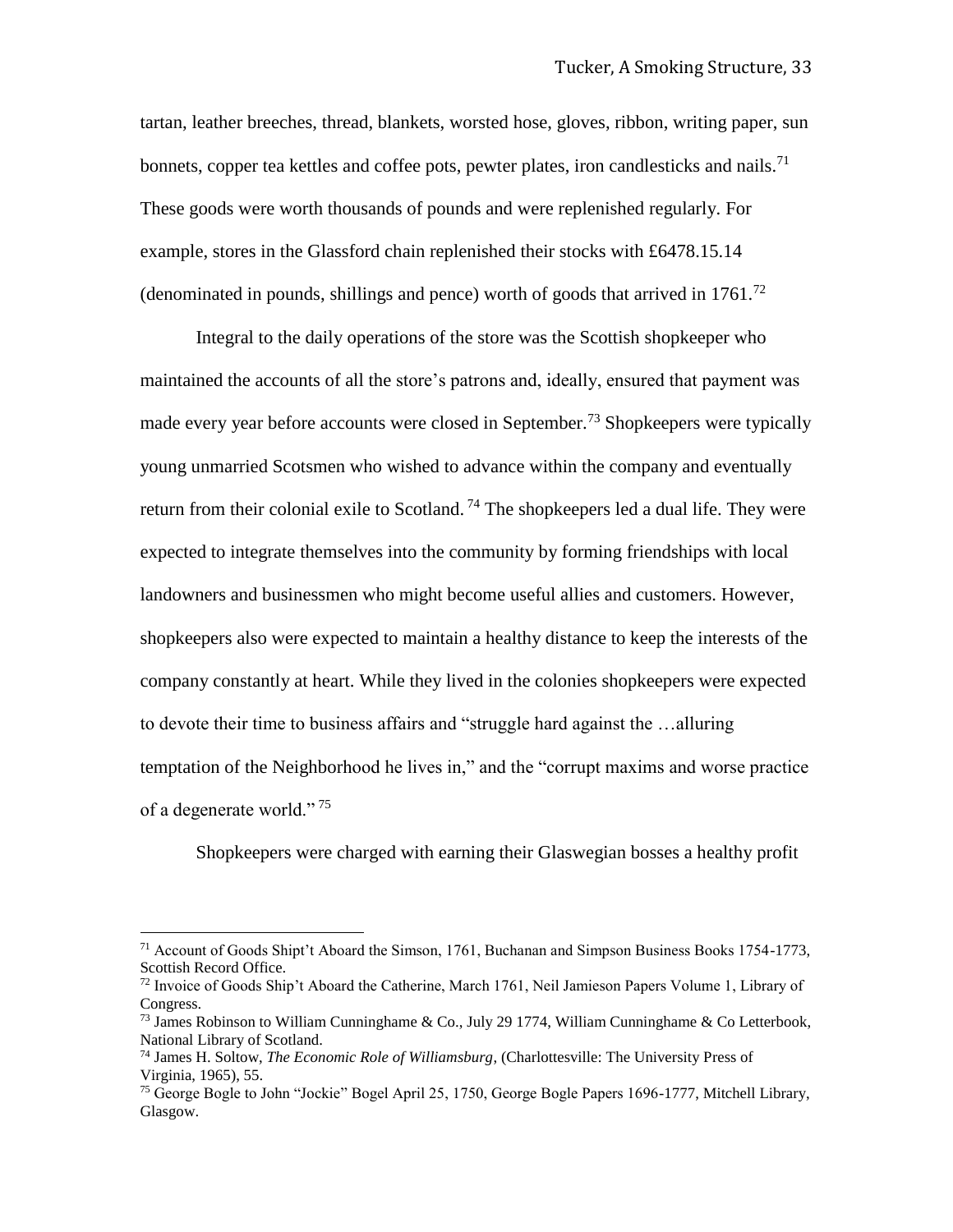but, in the colonial cash-starved society, transactions were rarely conducted in reliable currency. To resolve cash flow issues and smooth the flow of trade shopkeepers employed an elaborate credit system in which they acted as lenders utilizing a three-tier bookkeeping structure.<sup>76</sup> The shopkeeper maintained a wastebook or daybook in which he recorded daily transactions as they occurred chronologically. For example, Neil Jamieson's daybook after his removal to New York in 1777 contains haphazard lists of his daily transactions with individuals, ship captains, and soldiers.<sup>77</sup> At the end of the business day he transferred these transactions into a journal or second-tier bookkeeping tool in which a rough draft of the borrower's debits and credits were recorded. The third and final step was a transfer of the transaction to the ledger that housed the final account of each borrower.<sup>78</sup> Each borrower had his or her page with a record of every debit (goods purchased from the store) on the left and every credit (payment made to the store) on the right. Payment was typically made in pounds of inspected tobacco as delineated by a tobacco note. Once this note was in the hands of the shopkeeper, the risk and reward associated with a certain amount of tobacco stored at a warehouse passed from the farmer to the shopkeeper. By keeping detailed records, shopkeepers increased the amount of commercial credit available in the colonies and eased the burdens of a low supply of currency.

Glaswegian partnerships knew tobacco earned great profits and the only way to coax tobacco from colonial producers was to offer goods on credit. However, they took

<sup>76</sup> William T. Baxter, "Observations on Money, Barter and Bookkeeping," *The Accounting Historians Journal* 31:1 (June, 2004), 131.

<sup>77</sup> Neil Jamieson Daybook 1777-1782, New York Historical Society.

<sup>78</sup> Albert F. Voke, "Accounting Methods of Colonial Merchants in Virginia," *The Journal of Accountancy*  41:7 (1926): 7.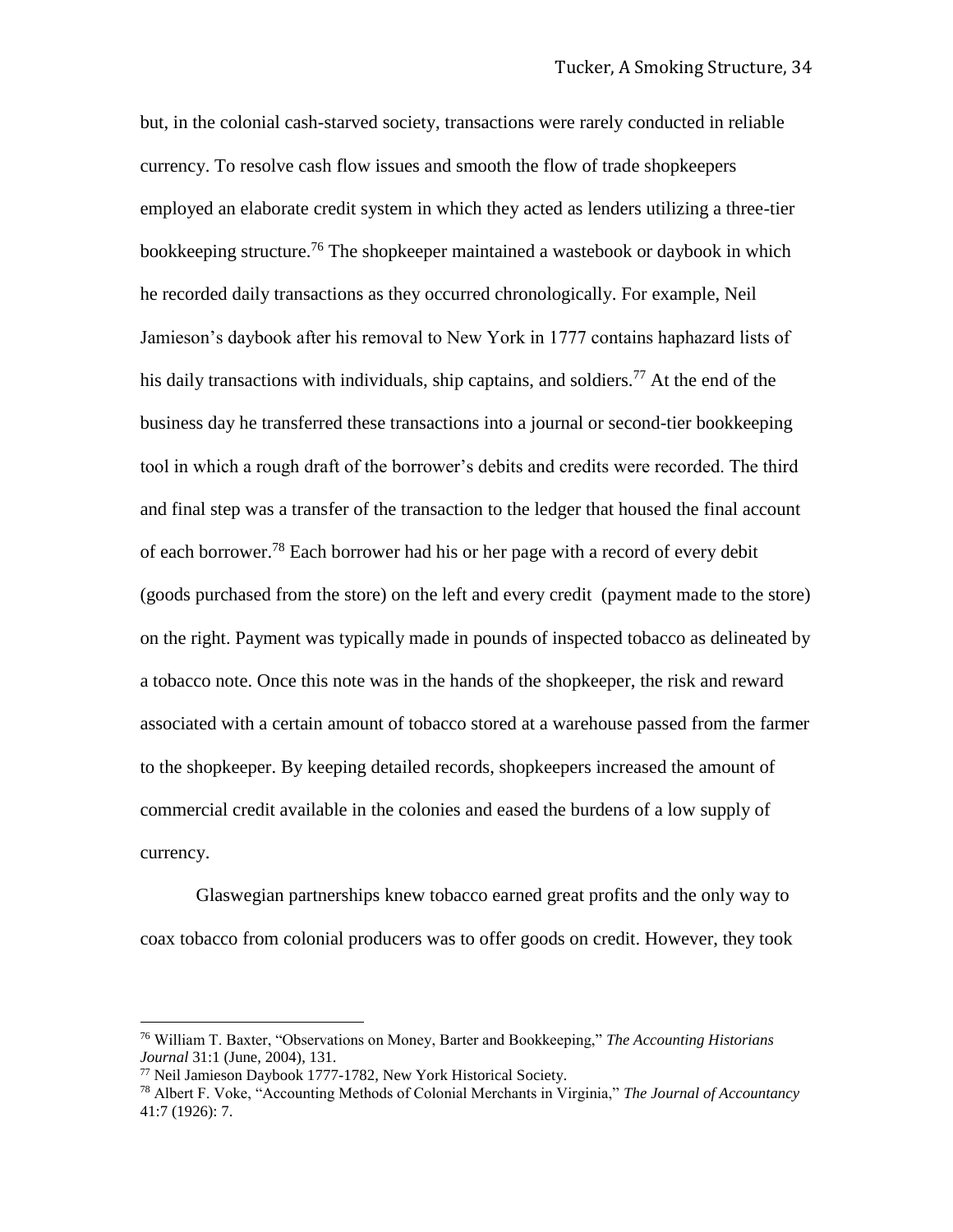seriously the possibility that small farmers might be tempted to over-borrow and, as a result, fall short of the tobacco needed to pay for their goods at harvest time.<sup>79</sup> Like London consignment merchants, the Glaswegians were ill-equipped to assess the risks associated with each individual borrower when separated by an ocean that took months to traverse. In addition, collecting information about a small farmer's ability to repay his loan was just as costly, if not more costly (given the remoteness of their land and relative unimportance), than doing so for plantation owners.<sup>80</sup> The effort required to collect information about a plantation owner's creditworthiness and a small farmer's was roughly equal, but the return on investment was significantly higher for plantation owners. For this reason plantation owners had received credit directly from British lenders for nearly a hundred years before small farmers did.

But by the 1730-40s, when the supply of small farmers desirous of credit began to increase, employing a shopkeeper who was well-suited to assessing risk directly became profitable. By employing a shopkeeper who lived in the community, not an ocean away, the Glaswegian merchants significantly reduced the transaction costs associated with risk assessment. Colonial shopkeepers heard the gossip about potential borrowers at their store, knew how much land farmers possessed and could see the physical progress of each tobacco crop. Shopkeepers also could change their lending patterns in accordance with the most up-to-date information. As the shopkeeper-borrower relationship unfolded, the shopkeeper could rely on prior repayment history to inform his lending decisions. The expansion of the small farmer population increased the amount of tobacco and credit at

 $^{79}$  A list of Debts Due, September 30, 1766, John Glassford and Co. Account Books for Virginia, 1758-1817, Library of Congress.

<sup>80</sup> Abhijit V. Banerjee and Esther Duflo*, Poor Economics: A Radical Rethinking of the Way to Fight Global Poverty* (New York: PublicAffairs, 2011), 162-163.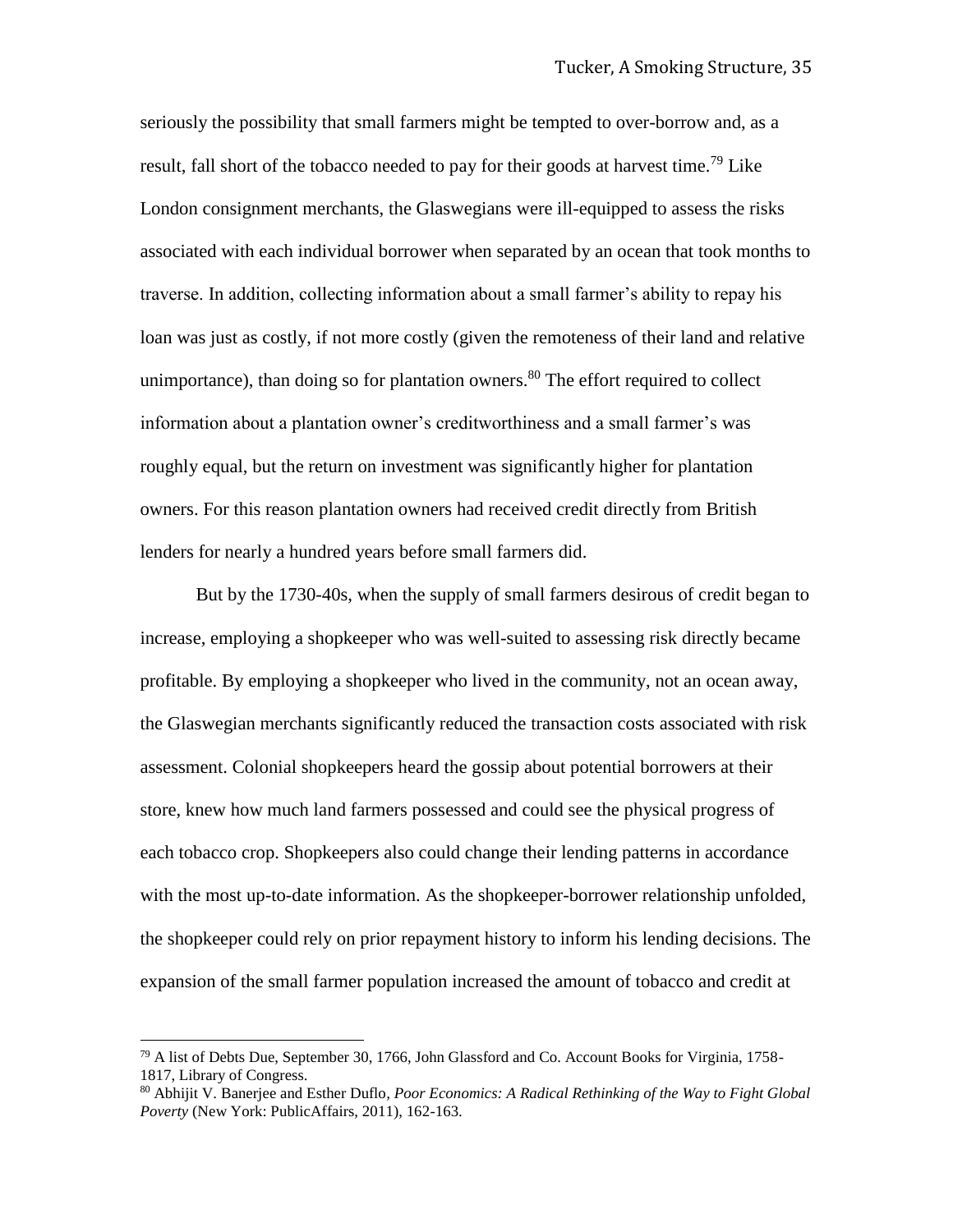stake, thereby making a domestic store and a domestic shopkeeper profitable. Because the shopkeeper was located in the colonies the transaction costs associated with risk assessment were minimized, thus giving Glaswegian firms a competitive advantage in the market.

Shopkeepers in the Chesapeake were managed by the company's factor who was closely intertwined with the managing partners, often through friendship or kinship. The shopkeeper remained in close contact with his colonial factor who dictated quantities purchased, collection dates, and the range of prices to be paid for tobacco.<sup>81</sup> In turn, the shopkeeper kept the factor constantly apprised of the operations of the store through letters, account summaries, and sometimes shipment of a store's duplicate ledger if the factor had solvency concerns.<sup>82</sup> The shopkeeper had every incentive to provide regular and reliable reports about the local tobacco crop because timely conveyance of information could translate into large profit for more informed British firms. Because a favorable report from the factor could determine which shopkeepers were promoted, shopkeepers had strong incentive to provide highly reliable information to the factors.<sup>83</sup> *III. The Familial Factor*

George Bogle, a tobacco merchant in Glasgow, wrote to his beloved son in 1750 warning, "beware my dear Jockie…Vice grown into habit when young people do not strive with all their mights against it…"<sup>84</sup> His advice is typical for a concerned parent whose child is beyond the reach of his direct control, but John "Jockie" Bogle was not a

<sup>81</sup> Neil Jamieson Papers, 1757-1789, The Library of Congress.

<sup>82</sup> Voke, "Accounting Methods of Colonial Merchants," 10.

<sup>83</sup> Soltow, *The Economic Role of Williamsburg*, 59.

<sup>84</sup> George Bogle to John "Jockie" Bogel April 25, 1750, George Bogle Papers 1696-1777, Mitchell Library, Glasgow.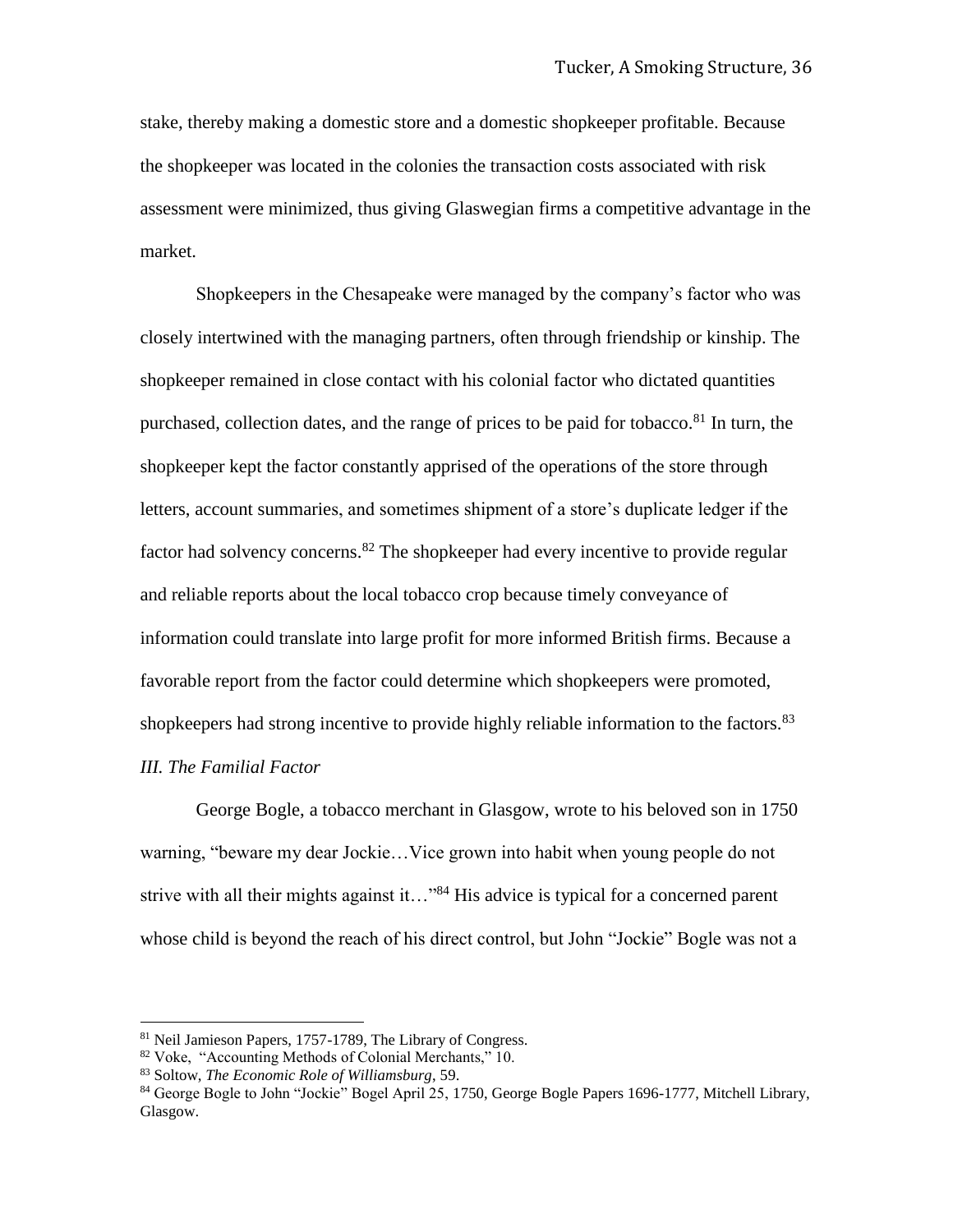young man traveling to university or vacation. He was a young man sailing across the Atlantic to manage his family's significant chain of stores in the Chesapeake colonies valued at £12,500.<sup>85</sup> Factors like "Jockie" Bogle were charged with keeping a store that purchased tobacco and sold goods in a relatively central location like Falmouth or Norfolk, Virginia. However, a factor's job went far beyond that of a shopkeeper. Factors were highly trusted associates of the Glaswegian partners in the colonies who were charged with making day-to-day decisions, keeping shopkeepers accountable and focused, reporting regularly to the partners and advocating for the firm's interests in the colonies.

Merchants from Glasgow were separated from their employees by a vast dangerous ocean that took months to traverse. As a result, a trusted family member or business associate undertook direct management of their interests in the colonies based in a store located on one of the four major Chesapeake rivers, the James, York, Rappahannock or Potomac. For example, Neil Jamieson, the factor for the Glassford, Gordon and Monteath partnership, monitored the activities of the Colchester, Cabin Point, Dumfries, Alexandria and Boyd's Hole shops from his store in Norfolk.<sup>86</sup> Factors closely monitored the actions of their shopkeepers by encouraging them to send regular reports about the local progress of the tobacco, the expected amount of tobacco for shipping, the prices of tobacco and goods, lists of debts, the status of collections, and any other germane information.<sup>87</sup> Factors then combined information from shopkeepers and

<sup>85</sup> Jacob M. Price, *Capital and Credit in British Overseas Trade: The View from the Chesapeake, 1700- 1776*, (Cambridge: Harvard University Press, 1980), 152.

<sup>86</sup>John Glassford and Co. Account Books for Virginia, 1758-1817, Library of Congress.

<sup>&</sup>lt;sup>87</sup> Arthur Morrison to James Glassford, 25 June 1771, Neil Jamieson Papers, 1757-1789, The Library of Congress.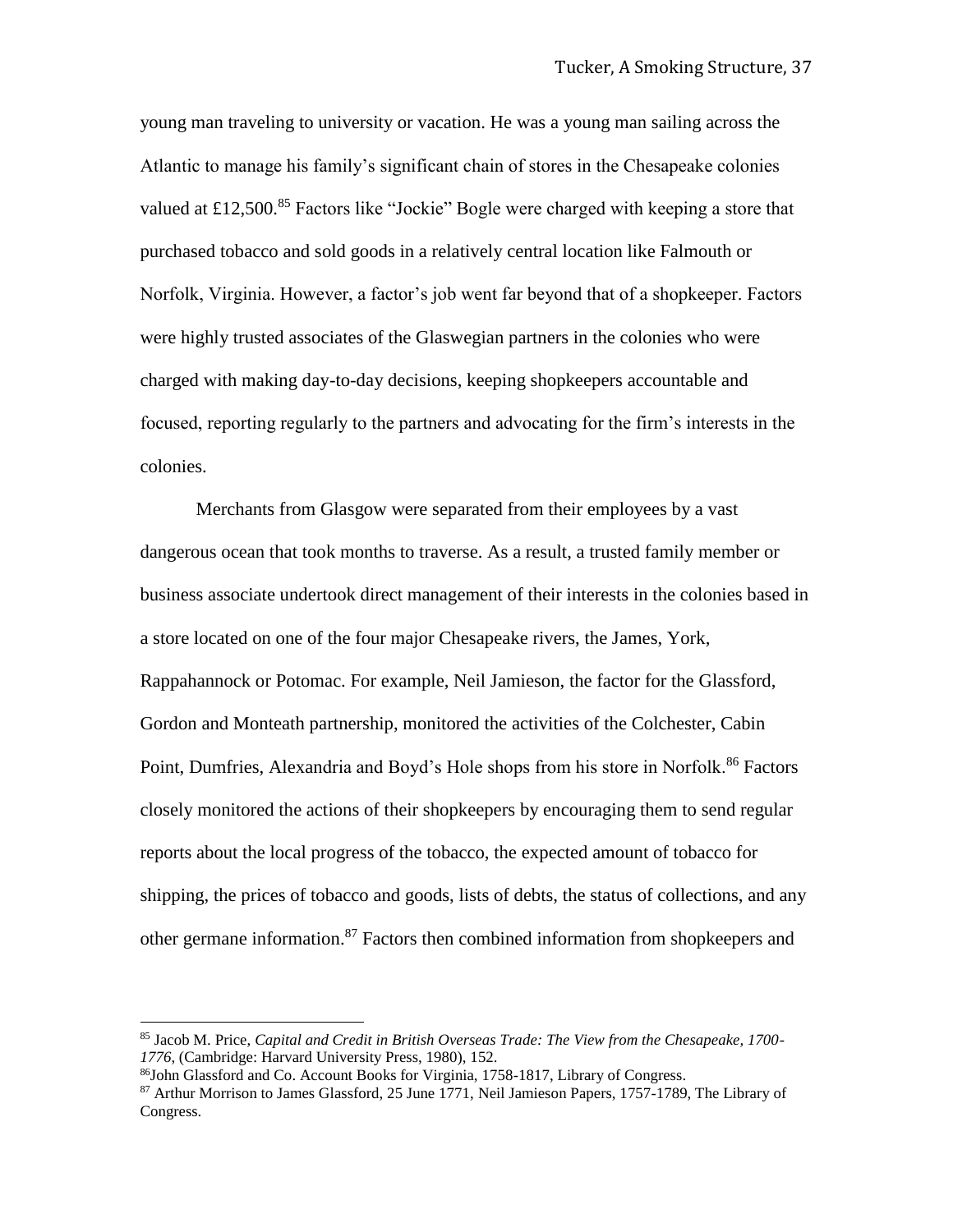the Glaswegian partners to make short-term decisions that supported the long-run goals of the firms. Ideally, the factors were supposed to understand the company's goals so well that they would make the same decisions the partners would have made if they lived in the colonies.

The Virginia factor existed to keep the most fundamental unit of the firm's trading chain - the remote shopkeeper - loyal, focused and precise. Though the firm took every precaution to ensure the loyalty of their employees by employing only unmarried Scotsmen, there was always the danger they might become too integrated into the community. There was widespread European concern that prolonged periods of exposure to American Indians and isolated backwoods colonists could lead to uncivilized behavior.<sup>88</sup> In the case of Scottish merchants, firms were concerned that physical distance and cultural separation might be too much to bear, and could drive shopkeepers to integrate with the colonists. Firms feared such integration might result in the shopkeepers losing focus and prioritizing the interests of their neighbors over the interests of the firms. The factors prevented any such loss of focus by providing regular epistolary contact with shopkeepers, thus reinforcing their cultural bond and sense of union with the firm. By requiring regular reports, issuing orders and relaying partners commands' through their letters, factors also demanded results which kept shopkeepers focused on the firm's goals.

One of the Glasgow store's greatest assets was that the proximity of the factor to the shopkeeper allowed the factor to convey accurate information to the Glaswegian partners that could minimize costs and maximize profit. Factors updated partners regularly with information about how much tobacco the shopkeepers expected to

l

<sup>88</sup> Guillaume Thomas François Raynal, *A Philosophical and Political History of the Settlements and Trade of the Europeans in the East and West Indies*. (London : Printed for T. Cadell, 1776), 19.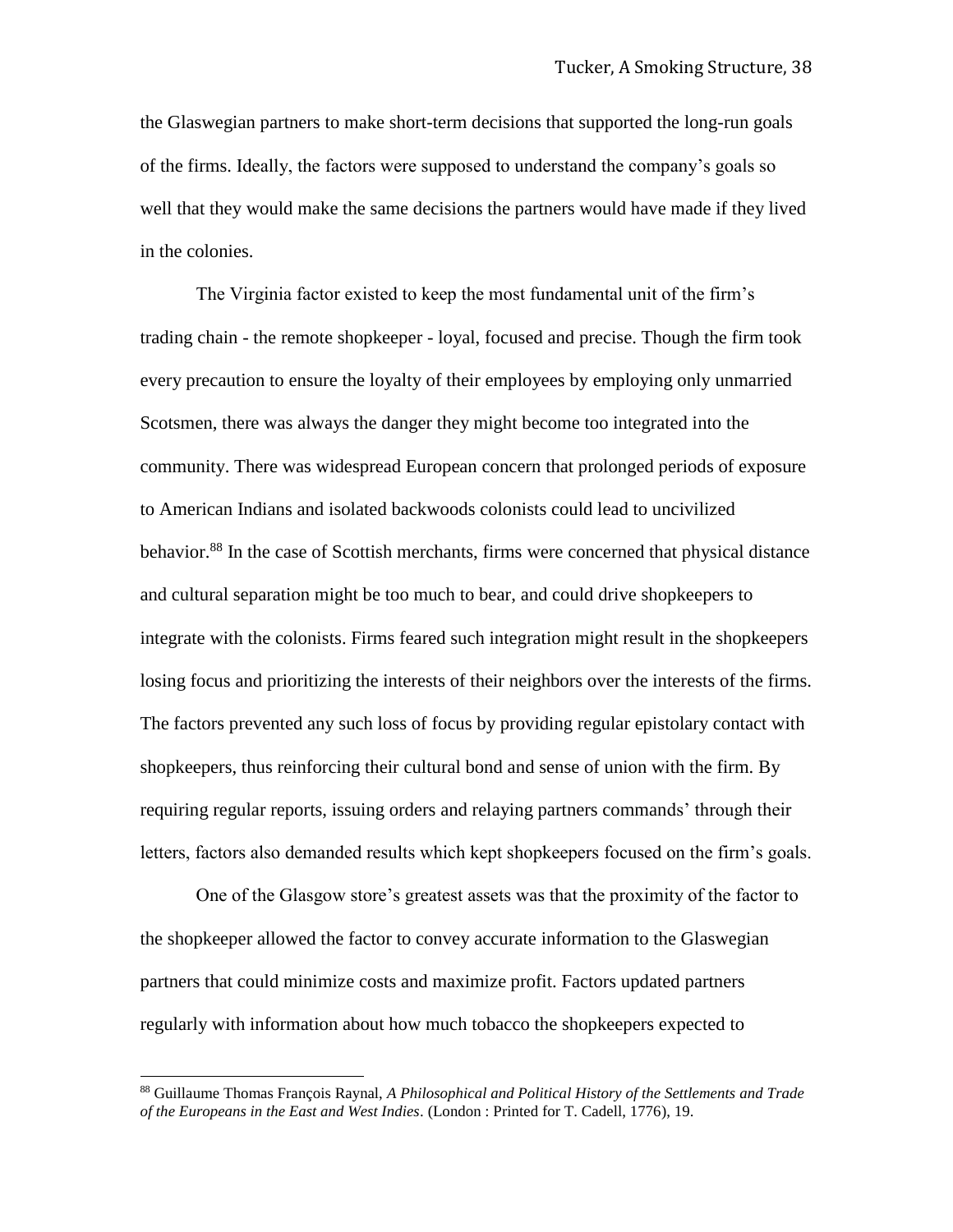purchase and, accordingly, how many ships should be sent to collect the product. In return, Scottish merchants sent regular updates informing factors when and where vessels would arrive to collect tobacco.<sup>89</sup> In the 1700s shipping tobacco was an expensive affair. The average hogshead cost £2 to ship and sold for around £5.<sup>90</sup> The Glaswegian rapidfire epistolary updates regarding ships' arrival dates ensured that tobacco was ready for loading when the ships arrived. Thus, the store trade minimized the turn-around time and accompanying high freight costs associated with the consignment trade. Sometimes, shopkeepers had to offer high prices to obtain tobacco in time for a vessel's arrival leading one curmudgeonly Glaswegian to grumble that, "the remedy was much worse than the disease."<sup>91</sup>However, as a general trend, the regular flow of information minimized the firm's expenditure on shipping and allowed vessels to make two trips per year instead of only one, as was common in the consignment trade.  $92$ 

The factor carried out important tasks in the interest of the firm but, because the factor's actions could not be overseen directly by the Glaswegian partners, the partners had to ensure that the factor was trustworthy. Ensuring loyalty was insurance against mismanagement. This insurance was achieved by hiring family members or close business associates to become the firm's factor in the colonies. For example, George Bogle hired first his brother Matthew and then his two sons, "Jockie" and Robin Bogle, to serve as the firm's factors**. <sup>93</sup>** Further examples of familial factors include Henry Riddell, the stepson of John Glassford and William Cunninghame, kinsman of Andrew

<sup>89</sup> To Mr. William Henderson, November 14, 1769, William Cunninghame & Co. Letterbook, 1767-1773, National Library of Scotland.

<sup>90</sup> Price, *Capital and Credit*, 40.

<sup>91</sup> William Scott to John "Jockie" Bogle, January 1760, George Bogle Papers 1696-1777, Mitchell Library, Glasgow.

<sup>&</sup>lt;sup>92</sup> Port of Glasgow Customs Accounts, Scottish Record Office.

<sup>93</sup> George Bogle Papers 1696-1777, Mitchell Library, Glasgow.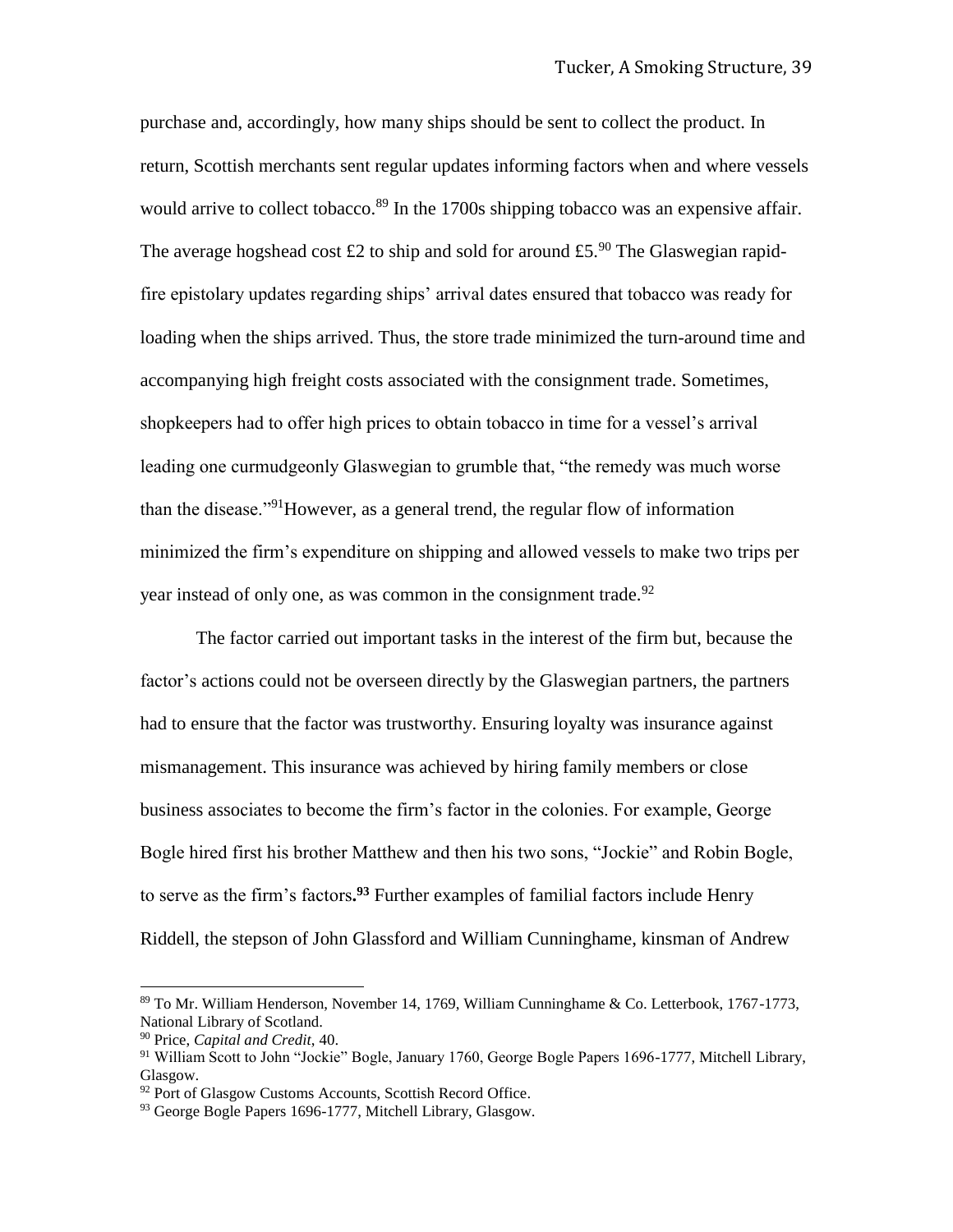Cochrane.<sup>94</sup> These factors were men who likely either would inherit the firm or become partners in it. Because each family's reputation and their own fortunes were at stake, these men worked diligently to increase the family fortune.

The sketch drawn thus far describes the Glaswegian partners' ideal factor but, in reality, the factors were much more dynamic individuals than suggested above. The factors were required to act in the best interests of the firm but the sluggish rate of transatlantic trade meant factors had to be dynamic decision-makers, often acting without the partner's inputs. While the factor for William Cuninghame & Company, James Robinson, "dearly…wish[ed] to have advices from Glasgow," that did not stop him from informing his shopkeepers that no list of information from abroad could warrant the high prices some wished to offer.<sup>95</sup> Factors also collected pricing information from international contacts outside of the firm. For example, Neil Jamieson solicited international prices from Cadiz and used these to inform his trading decisions.<sup>96</sup>

Another way in which a factor served as more than a puppet of the firm was by his advocating for the colonists' interests with the firm. Factors promoted the firm's interests, but sometimes the partners were ignorant of potential repercussions of their decisions. In such cases factors were not bashful about conveying the flaws in the merchants' logic. For example, in the aftermath of the 1772 credit crisis when firms wished to call in their debts by demanding abrupt repayment of book credit issued by the store, James Robinson warned, "this method [harsh collection] has its inconveniences, it

<sup>94</sup> T. M. Devine, *The Tobacco Lords: A Study of the Tobacco Merchants of Glasgow and their Trading Activities c. 1740-90* (Edinburgh: John Donald Publishers, 1975), 7.

<sup>95</sup> James Robinson to Davis Mather, April 17, 1770, William Cunninghame & Company Letterbook, Privately Owned.

<sup>&</sup>lt;sup>96</sup> Tesson Welsh and Co. to Neil Jamieson, January 15, 1769, Neil Jamieson Papers.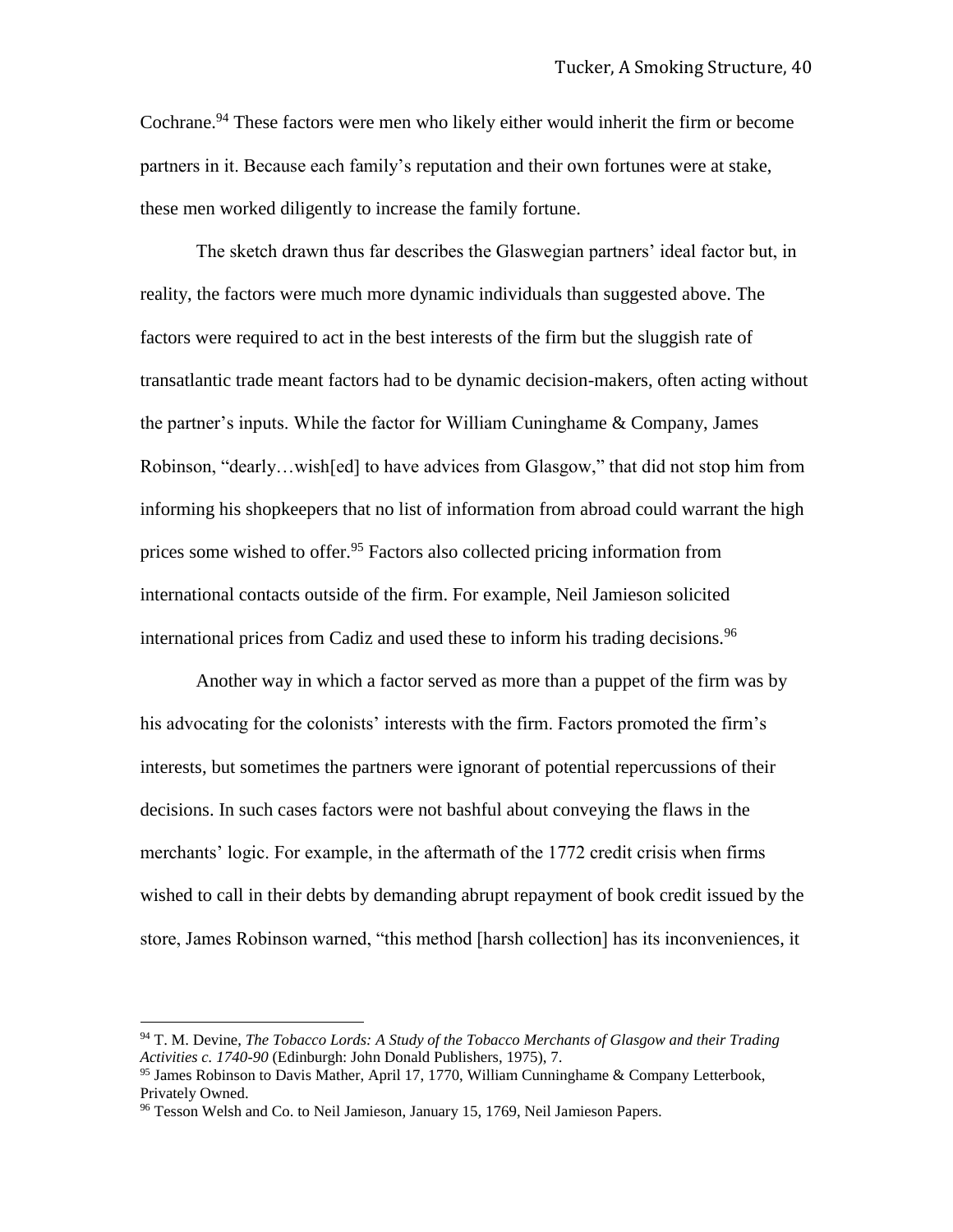may surprise and embarrass many of the best customers so as to occasion there leaving the Store…"<sup>97</sup> Because the factors were located in the colonies and equipped best to understand the needs of the colonists, the Glaswegian partners respected their perspective.<sup>98</sup>

Through their dynamic decision-making and advocacy, factors asserted their individual worth and occupied a vital niche role in the system. Their unique combination of trustworthiness due to kinship or friendship, proximity to shopkeepers, and understanding of the colonial culture and mindset allowed factors to fill a necessary role in the firms' chains of command.

## *IV. The Tobacco Lords*

 $\overline{a}$ 

Perched atop the Glaswegian network's chain of command sat the partnership of Glaswegian merchants. These men were the central link connecting centers of production in the colonies to markets in continental Europe. The firms tapped into vast resources of capital but, given the fortunes required to keep the stores full of goods, the firms always were searching for new sources of credit. The merchants established fairly transient partnerships that helped manage risk and accrue capital but also connected their interests, thus making market failure a contagious disease. Consignment merchants across Britain provided the Glaswegian partners with serious competition.

But with shopkeepers as their eyes and ears the Glaswegians possessed a superior information system. In the European market the Glasgow merchants emphasized the bulk sale of tobacco at a competitive price rather than the sale of individual batches of tobacco

<sup>&</sup>lt;sup>97</sup> James Robinson to William Cunninghame & Company, July 29, 1774, William Cunninghame & Company Letterbooks.

<sup>&</sup>lt;sup>98</sup> George Bogle to John "Jockie" Bogle, April 25, 1750, George Bogle Papers.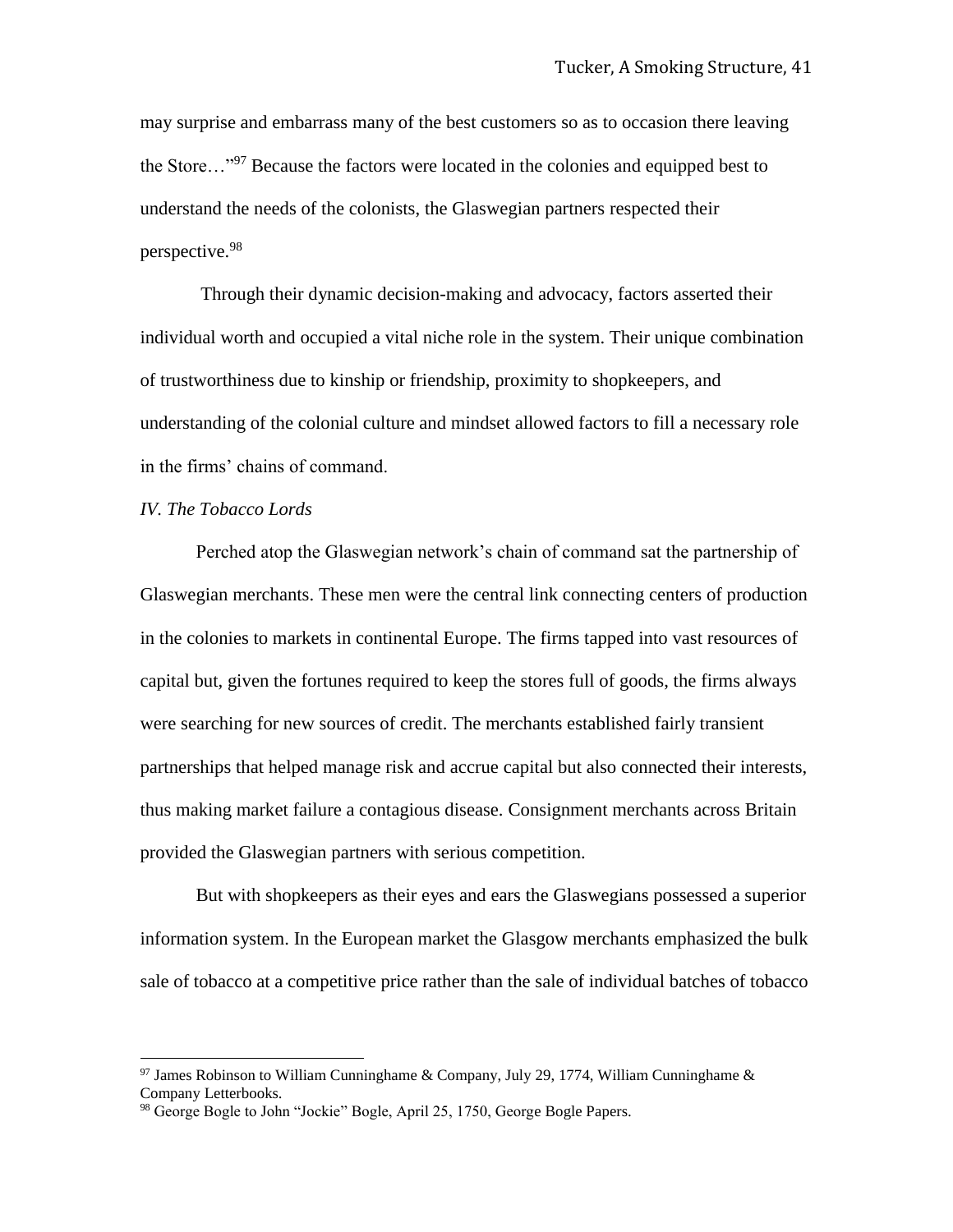at a high price. Together, these profitable forces converged, allowing Alexander Speirs to purchase property worth £108,956, William Cunninghame to build a town house worth £10,000 and Archibald Ingram, a middling tobacco trader, to purchase a chaise, gold watch and extensive library.<sup>99</sup> Yet the system's hunger for capital betrayed its underlying fragility and hinted at the possibility that a crisis could unravel the system.

Between 1740 and 1789 as many as forty-seven different firms in Glasgow engaged in the transatlantic tobacco trade. The capital stocks of these firms suggest that Alexander Spiers' group was a dominant force in the trade with £196,676 of capital in 1776. Several other groups also had sizable capitalization including James and Robert Donald and Co. with £75,000 in 1776, William Cuninghame and Co. with £79,200 in 1773, and Glassford, Gordon, Monteath and Co. with  $£24,000$  in  $1771$ .<sup>100</sup> While a few central firms with contractually unified partners controlled over fifty percent of the trade, these firms partnered with other merchants regularly. <sup>101</sup> For example, the Glasgow Port records indicate that between 1754 and 1758 John Glassford partnered with nine different individuals to import 1,174,976 pounds of tobacco. Spiers was slightly less transient, partnering with only seven other partners, whereas the Buchanan dynasty, including Andrew, George, Archibald and James Buchanan, partnered with no less than 17 merchants.<sup>102</sup> Scottish partnership laws enabled the patchwork of transient partnerships to exist by making the partnership a legal entity. This separation allowed limited liability partners to lend capital without suffering the most severe consequences during a bad

<sup>99</sup> Devine, *Tobacco Lords,* 21, 11, and 10.

<sup>100</sup> Price, *Capital and Credit,* 152-155.

<sup>101</sup> Devine, *Tobacco Lords,* 74.

<sup>102</sup> Port of Glasgow Customs Accounts, Scottish Record Office.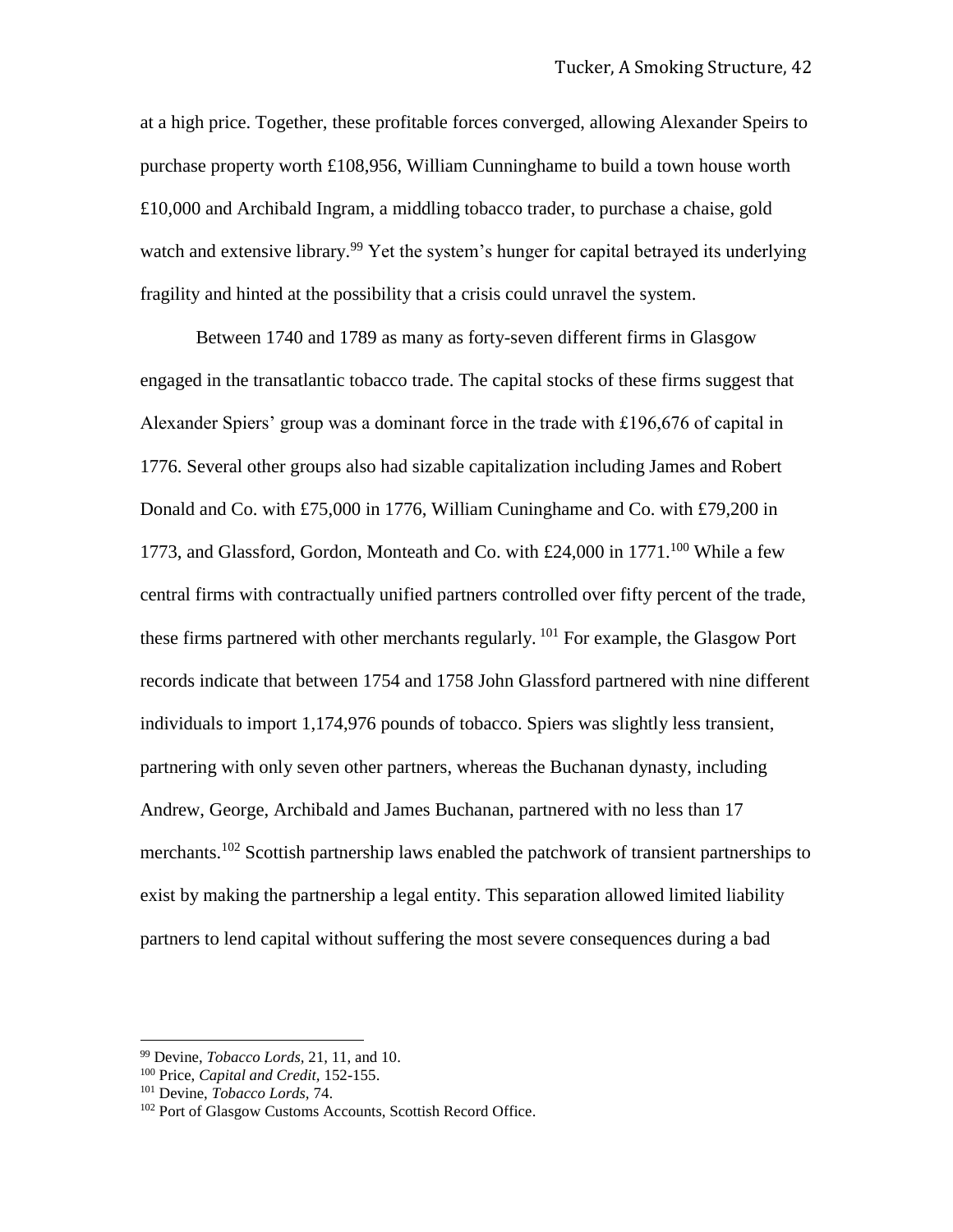year.<sup>103</sup> The transient partnerships that were a hallmark of the Glaswegian tobacco trade, encouraged individuals to spread their capital between partnerships, thus helping them diversify and minimizing risk.

Glaswegian tobacconists had access to vast stocks of capital but no amount of capital could satiate the high demands of the Glaswegian store trade. The challenge with the tobacco trade was that it could achieve huge profits… eventually. As one colonial merchant put it, "one great misfortune attending our trade is the long Credits we are obliged to give."<sup>104</sup> The colonists purchased goods regularly but they were only to able to repay the shop once a year – typically in early Winter - when their tobacco was harvested, cured and inspected. Though the shopkeepers attempted to settle their debts annually, intervening challenges often encouraged merchants to roll over the commercial credit due to the shop. For example, heavy rains could destroy a crop and render a farmer unable to pay. Rather than lose any chance of recouping the losses, shopkeepers typically allowed the debt to be, "carried forward year after year without any payment."<sup>105</sup> While total delinquency was rare, merchants were often unable to collect from small farmers for a year at a time, necessitating huge amounts of credit bound in dangerous and illiquid long-term commercial credit. In addition to the long-term nature of Chesapeake credit, each firm usually had multiple stores containing goods worth thousands of pounds. The quantity of stores and the large long-term nature of credit meant the Chesapeake tobacco trade required huge capital stocks that Glaswegian merchants were uniquely equipped to provide.

<sup>103</sup> Devine, *Tobacco Lords*, 76.

<sup>104</sup> Alexander McKenzie to Blackman and Adams, July 5, 1751, Charles Stuart Letterbooks, The Historical Society of Pennsylvania.

 $105$  To William Cunninghame & Company, July 29, 1774, William Cunninghame & Co. Letterbooks.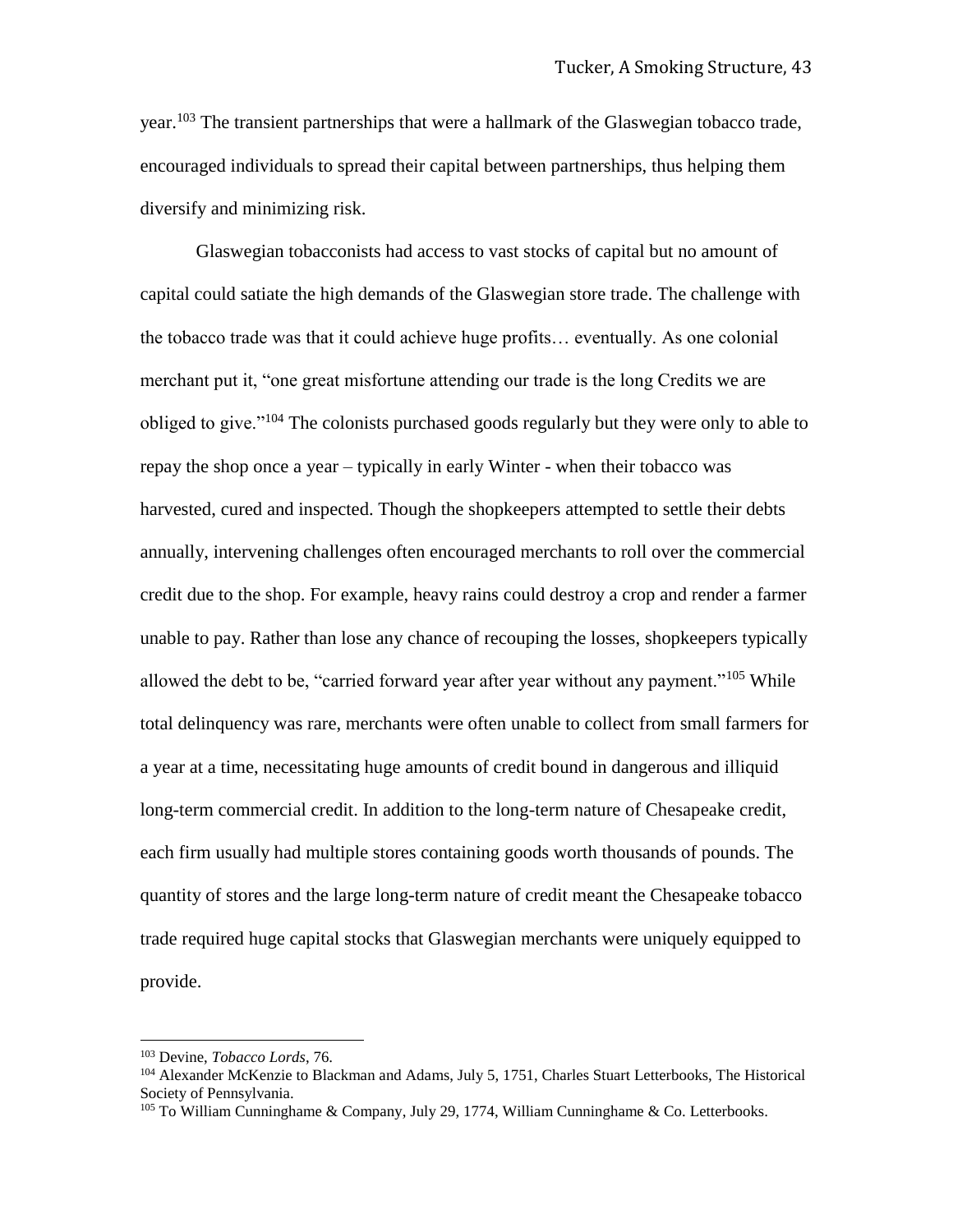Most of the tobacco firm's capital came from the vast individual wealth of merchants like Alexander Speirs and the reinvestment of profits earned in the trade. In addition, by increasing the number of individuals engaged in the trade, the limited liability partnerships increased the pool of merchant capital the Glaswegian firms could access. The firms also borrowed on bond from friends, family or business associates both internationally and domestically. For example, in 1729 George Bogle borrowed 1,200 guilders from his business associate in Rotterdam to help him pay port duties levied on his 200 hogsheads of tobacco.<sup>106</sup> Scottish merchants also had regular access to banks that mobilized wealth from the agricultural sector about twenty years before many of their British competitors.<sup>107</sup> This ready access to capital made it easier for tobacconists to bear the credit risks that accompanied the store trade.

Credit was risky, but not as risky as the vast Atlantic where shipwreck, tempests, piracy, mutiny, the volleys of war, and rats were the constant companions of hardened sailors. These threats were dangerous to sailors but they also were dangerous to goods. The oft-echoed disgust of plantation owners like William Byrd, who sarcastically complained, "Your… ship arriv'd safe with the goods if one may call that safe where everything is damaged and broke to pieces…" illustrates the dangers associated with transatlantic shipping.<sup>108</sup> Goods often were damaged but so were ships. Between April and May of 1762, two of the 31 ships insured by Buchanan and Simpson were, "taken."<sup>109</sup> While 6.45% was not a huge percentage in the market, it could prove ruinous

<sup>106</sup> George Bogle to John Carstairs, September 23, 1729, George Bogle Papers.

<sup>107</sup> Price, *Capital and Credit,* 69.

<sup>108</sup> Byrd*, The Correspondence,* 550.

<sup>&</sup>lt;sup>109</sup> Account of Ships Underwrote, April to May 1762, Buchanan and Simpson Business Books, Scottish Record Office.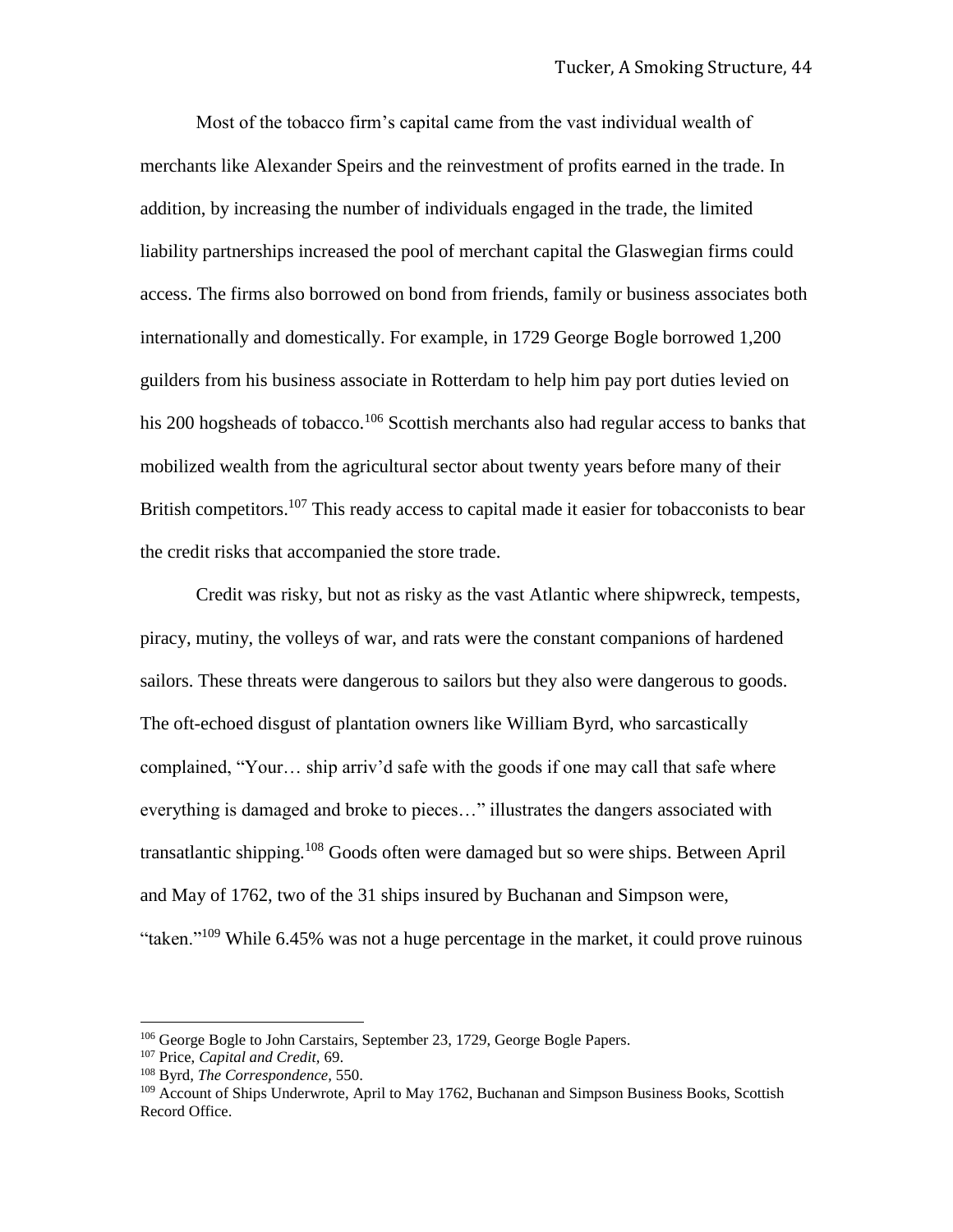for the owners of the vessels.

Tobacconists guarded against these threats by purchasing insurance plans from firms like Buchanan and Simpson that pooled the resources of various tobacco merchants to spread risk. Insurance took two forms. The first, more nuanced, form was typified by the insurance of the vessel *Netty*, which transported £1,800 in goods across the Atlantic. In this case, seventeen merchants including Bogle, Buchanan, Dunlop, Speirs and Mackie pledged to refund between £50 and £300 pounds each if the *Netty's* goods were destroyed in transit. In return, the merchants received twelve percent of their potential outlay if she arrived safely into the hands of Stuart Bryan and  $Co<sup>110</sup>$  In this instance, Buchanan and Simpson facilitated the merchants' mutual agreement.

Another less sophisticated form of insurance was the underwriting of ships performed Buchanan and Simpson. For example, between July and November of 1761 Buchanan and Simpson underwrote 64 vessels of which only four were taken.<sup>111</sup> By underwriting a large number of vessels the firm ensured the safe voyage of the majority would provide capital to compensate for the catastrophic minority. In the first case risk was spread among many merchants, and in the second risk was spread among many vessels. The purpose of insurance in each case was to guard against the inevitable dangers of transatlantic trade, but no insurer enjoyed paying out the vast sums required when a shipwreck occurred.

From interlocking partnerships to collaborative insurance policies the Glaswegian tobacco merchants relied heavily upon each other. However, their underlying reality was the competitiveness inherent in a market economy. One way this competitiveness became

l

<sup>110</sup> Account of Insurance, May 1761, Buchanan and Simpson Business Books.

<sup>&</sup>lt;sup>111</sup> Account of Ships Underwrote, July to November 1761, Buchanan and Simpson Business Books.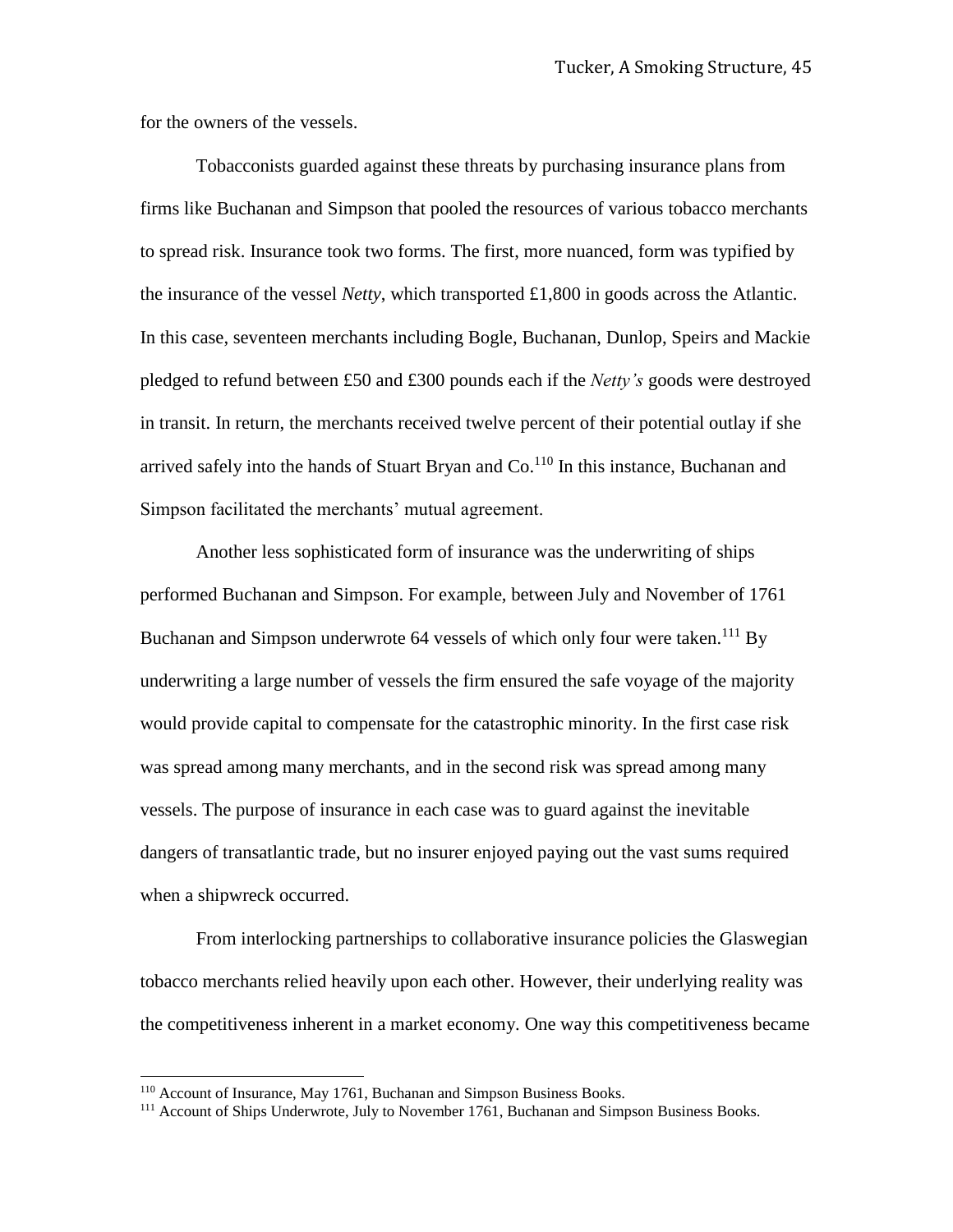apparent was when a shipwreck required insurers to honor their commitments. The insurers wished to avoid the burden of repayment and, as a result, required significant proof of a shipwreck before the requisite payments would be made. George Bogle explored this tension when he wrote to a disgruntled insurer saying:

"The Policy of Insurance shall stand Inforced against them for there can be no…station so clear of a Vessell being shipwreck'd by stress of weather and not out of Design then taking these oaths of the Sailers who were in her…she sprang a leak… [and]she was Lost …however if your friend's Inclind to Insist upon the non payment of the Insurance you had best send your papers... $"^{112}$ 

This explication illustrates that while the Glaswegians shared families and partnerships, and were inextricably bound to each other through insurance policies, the underlying motivation was always profit.

Part of the Glaswegian firm's market advantage was that it effectively commanded the loyalty of its constituent actors and ensured the messages were conveyed as accurately as possible. Shopkeepers and factors could advance in the firm only with the approval of the Glaswegian partners. As a result, the colonial workers were encouraged to provide the partnership with regular and specific reports about weather and crop progress that could be utilized to predict the future value of tobacco. Because the rate of information transfer depended upon ships, the speedy arrival of one ship and the delayed port of another could create a gulf of knowledge between two firms. These information asymmetries could be exploited profitably. George Bogle illustrated this when he wrote to his trading partner in Rotterdam saying, "I [received] a letter this Day…advising from Virginia that about the 21st of July Last there Happened Excessive rains as had destroyed the Greatest part of the Tobacco Crop. I hope upon receipt this you

<sup>&</sup>lt;sup>112</sup> George Bogle to Mr John Carstairs, April 20, 1730, George Bogle Papers.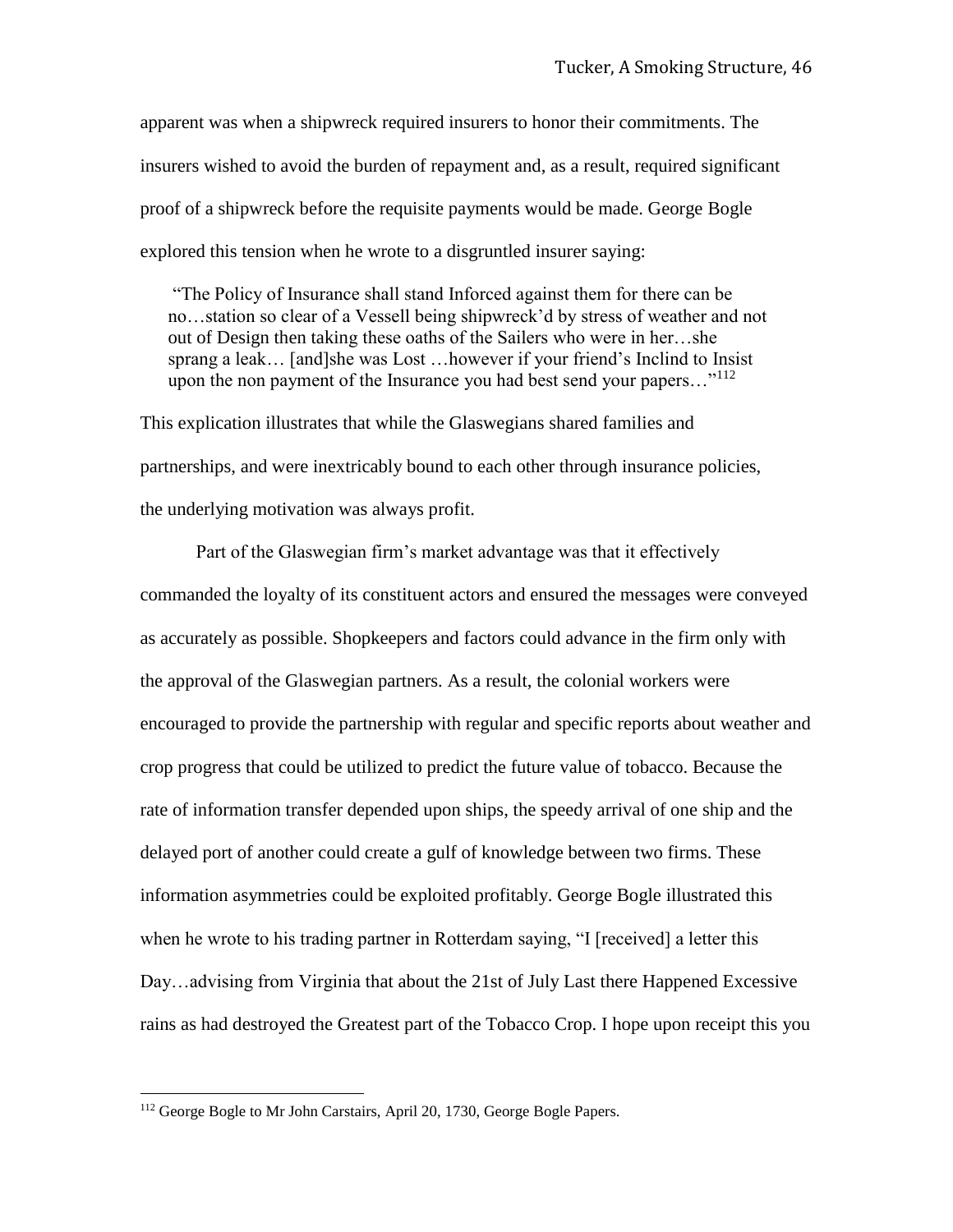will defer the sale of Mr Scotts Tobacco and mine till I advise you."<sup>113</sup> These sorts of predictions were imperfect but they allowed the Glaswegians to make decisions based on reliable information.

The flow of information from the colonies to Glasgow was profitable, but minimizing the cost of shipping and conveying the whims of taste in Europe required the Glaswegian partners to send explicit instructions to their colonial counterparts. The Glaswegians were proximate to the British market and the French monopoly agents who would re-export tobacco to continental markets.<sup>114</sup> They conveyed this knowledge in letters sent to the colonies to draw out the most profitable varieties of tobacco. For example, the Glassford group wrote to Neil Jamieson in 1761 advising, "that stemmed… tobacco is at present much wanted and bears a high price …higher indeed than ever we have known it in proportion to leaf tobacco and the price is likely to stand pretty high."<sup>115</sup> In addition, because a goal of the store trade was to minimize the time vessels languished on the coast awaiting loading, Glaswegian firms provided shops with information about when to expect the ships' arrivals.  $116$ 

The merchants of Glasgow responded to the growing supply of small-scale tobacco producers like Richard Whitehart by establishing the Chesapeake store trade. The Glaswegian's store trade was an organized machine in which goods and credit flowed across the Atlantic to stores in the remote areas of the Chesapeake and tobacco flowed back to European markets. This process was not a radical step forward for capitalism in

<sup>&</sup>lt;sup>113</sup> George Bogle to John Carstairs September 10, 1729, George Bogle Papers.

<sup>114</sup> Price, *Capital and Credit,* 124.

<sup>115</sup> Glassford to Neil Jamieson, April 24, 1761, Neil Jamieson Papers.

<sup>116</sup> To Mr. William Henderson, November 14, 1769, Cunninghame & Co. Letterbooks.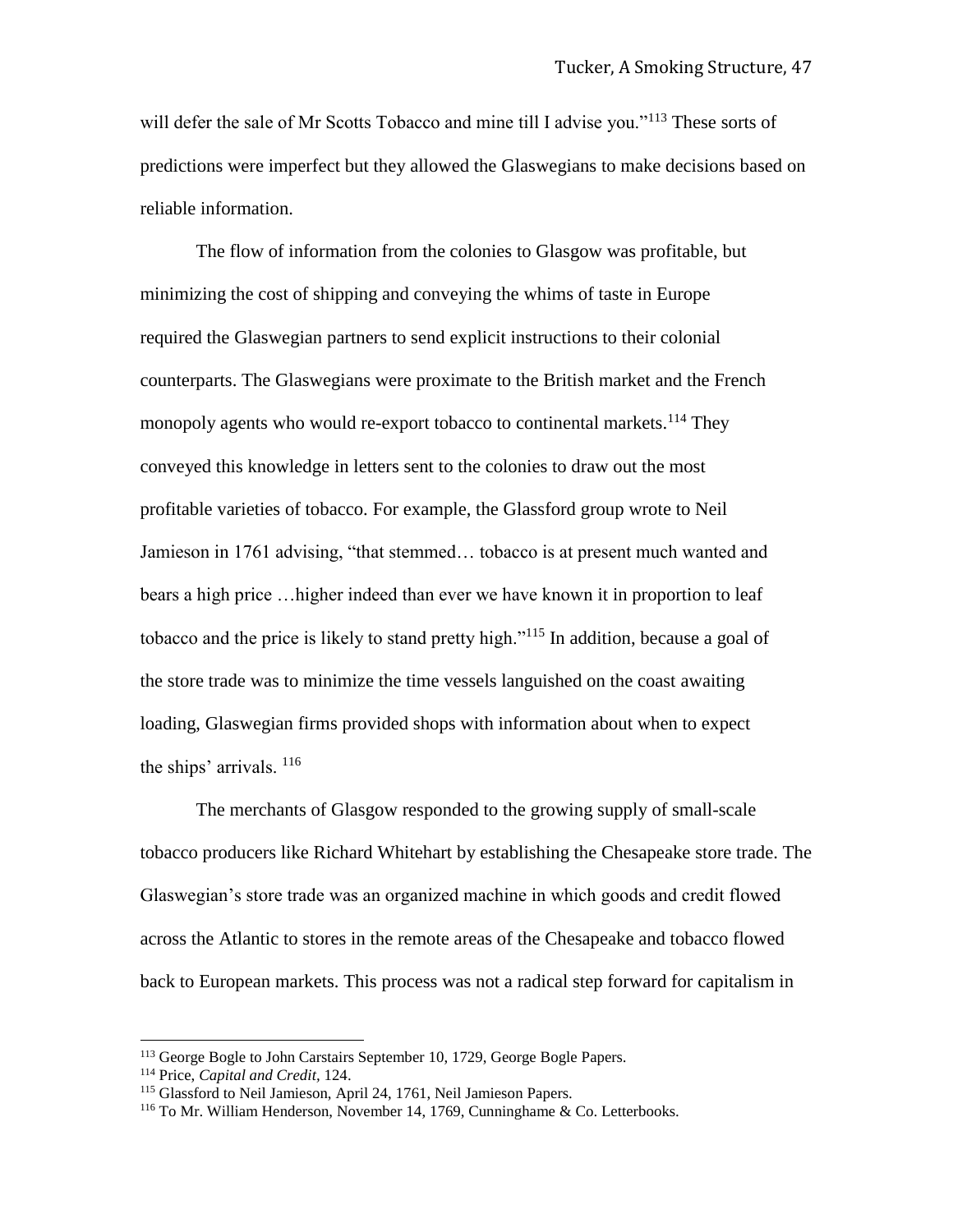the colonies. Rather it was an example of ingenious firms recognizing an unexploited opportunity made possible by population expansion. The firms' only intention was to earn profit but it had the unintended benefit of giving small farmers access to European goods and markets that had previously been monopolized by plantation owners. Thus, market forces gave small planters increased autonomy and relevance in a global marketplace characterized by exploitation.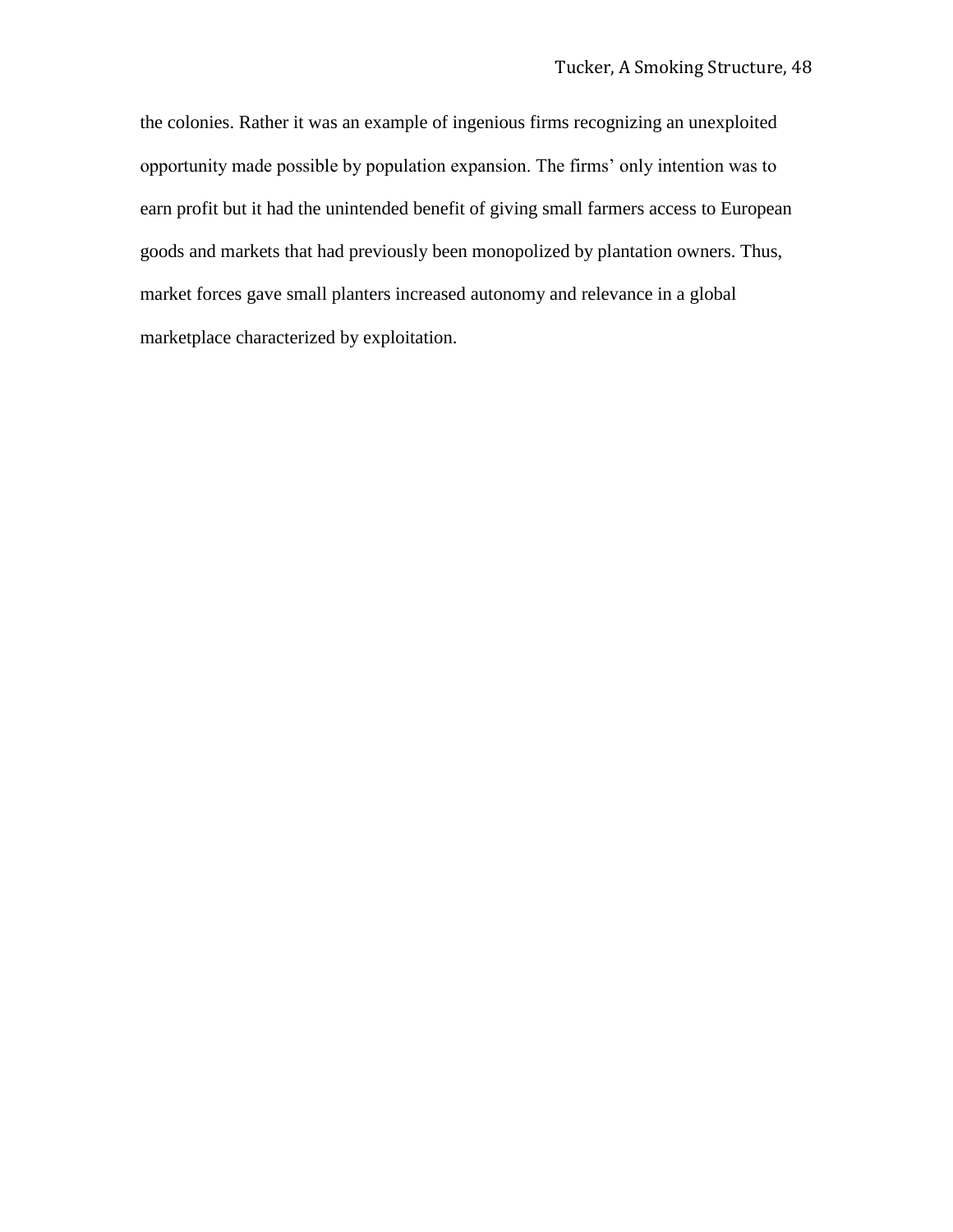#### Chapter Three

In 1769 vessels carrying tobacco from the Chesapeake sailed into the port of London as they did every year. The merchants of London paid their duties, collected their tobacco, and received letters from their distant planter correspondents. These activities were part of a well-known routine. By 1769 the merchants of London had been trading European manufactured goods for American tobacco for more than a century. While the average amount of tobacco imported had increased over that century the patterns, rhythms and demands of the trade had remained mostly the same. The merchants had grown accustomed to the fluctuations in quantity of tobacco imported, acknowledging that tobacco's dependence upon weather made such an outcome inevitable. Therefore, the fact that 1769 brought less tobacco than recent averages did not trouble them greatly. However, had the London merchants taken stock of their importation relative to other British ports they might have been more concerned because, for the first time, Scotland's imports of tobacco outstripped the importation in all England's ports combined.

Scotland's ascendance within the British system was indicative of the increasing importance of the efficient Glasgow trading networks. Though the Glasgow store system was lucrative and efficient, the English merchants did not abandon their traditional methods of the consignment trade. The reasons for their adherence to traditional trading schemes were the continued profitability of their specific niche, and the inertia of the credit system. Thus, a system emerged in which two trading schemes, one efficient and one inefficient, endured for a quarter of a century waiting for the shock that would force transformation.

*I. Differentiation of Services and the Niche's Relative Decline*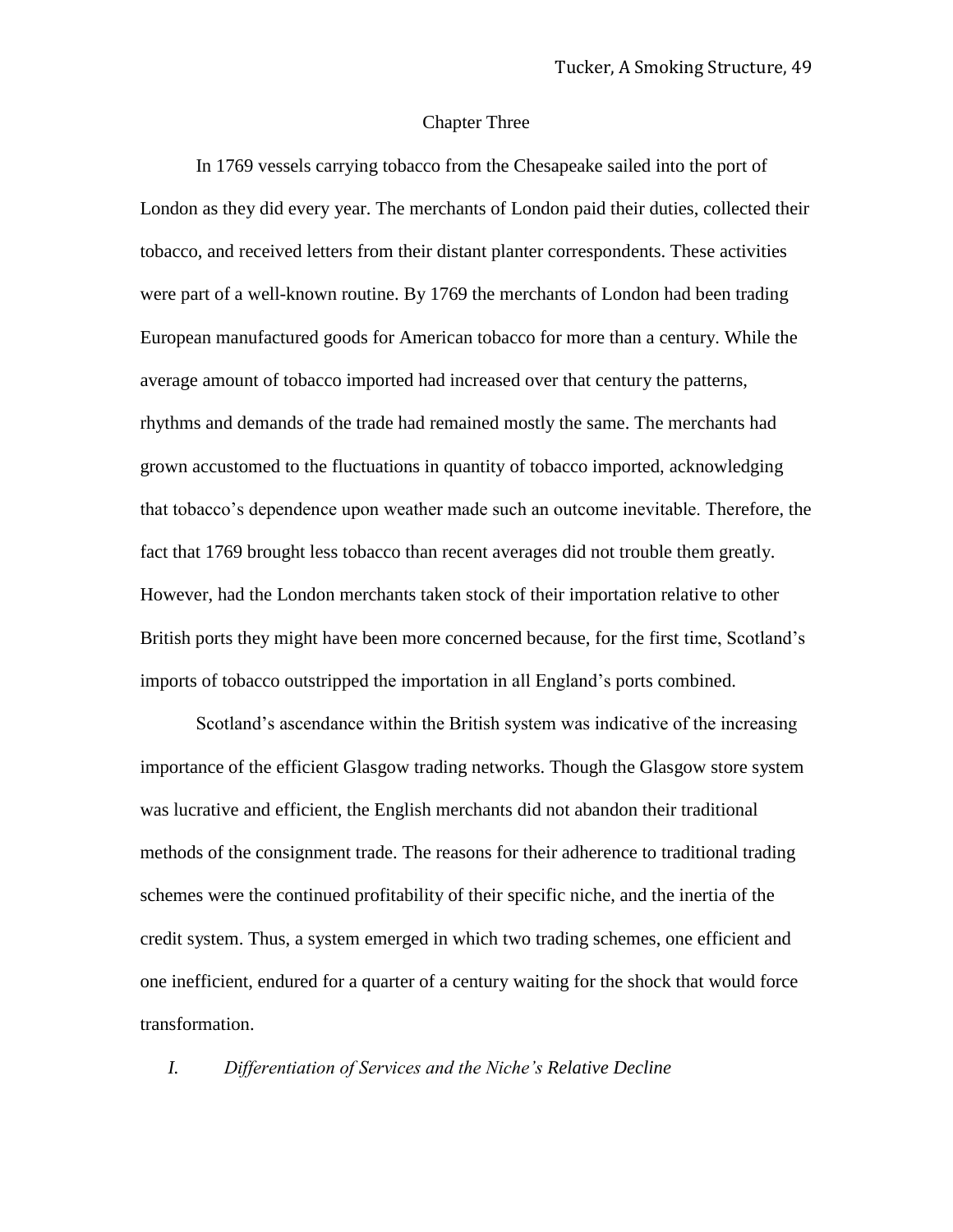The English merchants working in London and Bristol were engaged primarily in direct trade to the Chesapeake, using the consignment or cargo trade. Their trading scheme provided colonial merchants and plantation owners with high-quality goods, generally better prices for their tobacco, and access to large amounts of long-term credit. In other words, English merchants occupied a fundamentally different niche than their Glasgow counterparts. However, this niche declined in relative importance in the third quarter of the eighteenth century as the efficient Glasgow store system ascended.

In the early eighteenth century, London was the unassailable leader in tobacco importation followed by the other English ports including Bristol, Whitehaven, Liverpool and after the unification of 1707, Glasgow. However, by the 1740s the Glasgow market was gaining in relative importance. Before the 1740s, the amount of English tobacco imported as a percentage of the total had always been greater than 80%. However, in 1744 the English market share began its steady decline. From 1744 to 1757 the English market share remained in the 70s, then dropped to the 60s from 1758 to 1764 (with one exception  $-71\%$  in 1759), and dropped again to the 50s from 1765 to 1773 (again with one exception). The English market share reached an all-time low in 1769 when England imported only 47.8% of British tobacco. The decline in relative importance of English imports was accompanied by significant overall growth in English tobacco imports between 1697 and 1776 as illustrated by the upward trend line below. While the relative growth of the Scottish market share logically would have pressured the English firms to adopt a more efficient trading model, the overall growth in English tobacco imports mitigated this pressure, thus limiting their perceived need to adapt.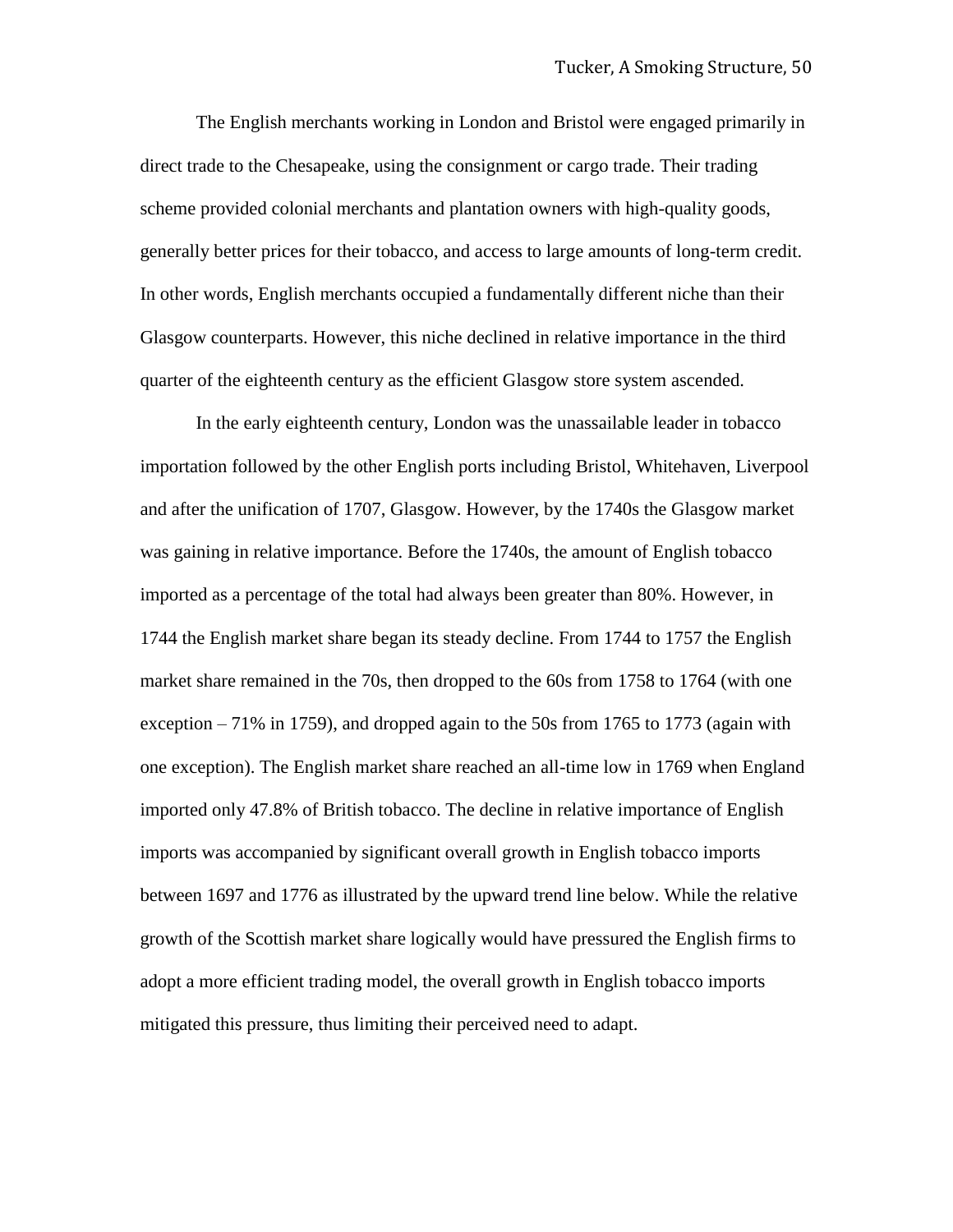

Source: Historical Statistics of the United States<sup>117</sup>

<sup>&</sup>lt;sup>117</sup> McCusker, John J., "Tobacco imported into and reexported from Great Britain: 1697–1791." Table Eg1046-1053 in *Historical Statistics of the United States*, *Earliest Times to the Present: Millennial Edition,* edited by Susan B. Carter, Scott Sigmund Gartner, Michael R. Haines, Alan L. Olmstead, Richard Sutch, and Gavin Wright. (New York: Cambridge University Press, 2006).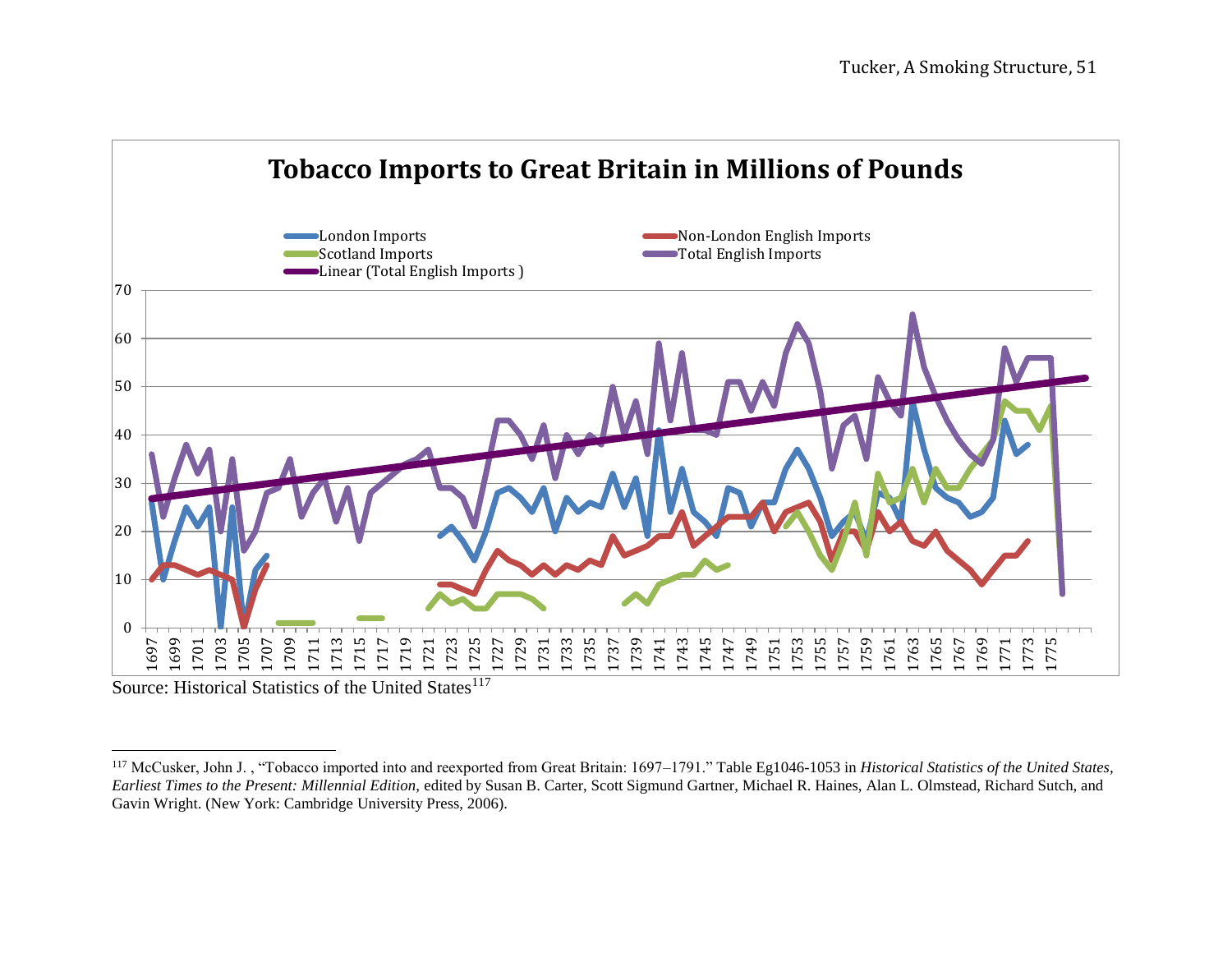The English merchants did not feel acutely the pressure to adapt, partially because they specialized in the shipment of luxury goods to wealthy planters, a task for which the Glasgow stores were ill-suited. The local Glasgow stores stocked their shelves with basic calicoes (a rougher cotton fabric with simple prints), copper, pewter and iron goods, as well as buttons, sugar, tea, and spices. The smaller planters desired these valuable finished goods, but the larger wealthier planters had more sumptuous tastes and, "hate[ed] to be under the necessity of going to any of our dear stores for any thing..."<sup>118</sup> They preferred entrusting their business to London merchants who could (in theory) offer more variety and higher quality, and ensure that their clothes, furniture, and carriages followed the latest European fashions. For example, Robert "King" Carter ordered his son, "a handsome Decent summer Suit with Stockings suitable and a hat, also half a dozen Turnovers or Neck-cloths as they are worn and ruffles…two pair of summer Shoes, [and]…a Suitable loose Coat …"<sup>119</sup> Because the two systems differentiated between grades of manufactured goods, the increasing market share of the Glasgow firms did not obviously threaten the vitality of the English consignment trade.

The Glasgow store system and the English merchants also offered a different range of financial services as a result of their differing client bases. The Glasgow stores offered a smaller range of credit services. Each shopkeeper offered small amounts of book credit to hundreds of clients in exchange for goods, expecting payment when the tobacco was harvested. By diversifying their client base and keeping individual credit

<sup>118</sup>Robert Carter to William Dawkins, Novermber 29, 1723, "The Diary Correspondence and Papers of Robert "King" Carter of Virginia," Transcribed and Digitized Edmund Berkeley, Jr," (2014) http://carter.lib.virginia.edu/html/C23k29d.mod.html.  $119$  ibid.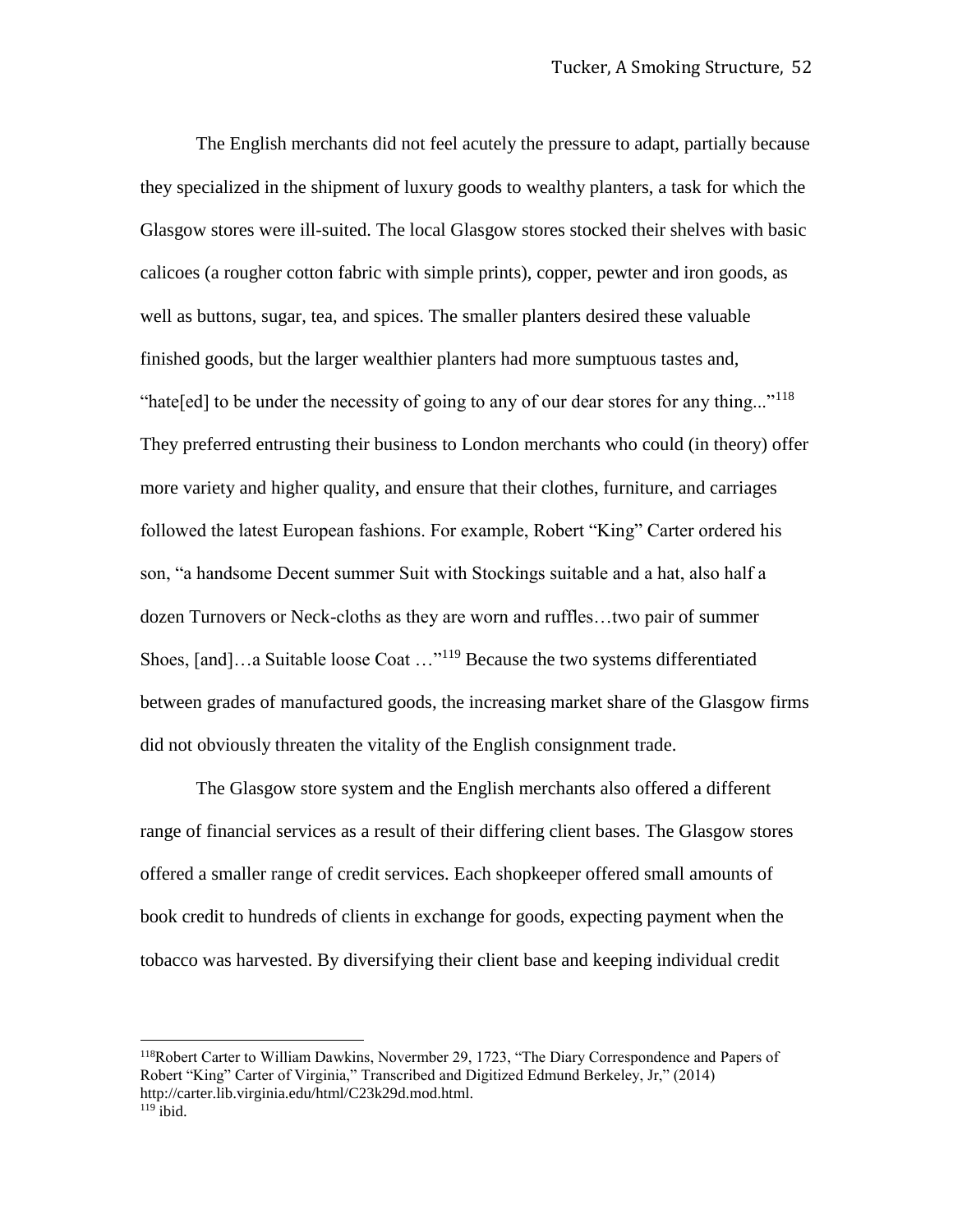amounts small, Scottish shopkeepers limited their risk. In contrast, English merchants limited risk by taking on clients with honorable reputations who offered substantial wealth as collateral. Because their individual clients seemed to carry lower risk the English firms provided a greater range of credit services, including many of the services modern society would associate with banks. First, the firms maintained long-term book credit on a significantly larger scale than their Glaswegian competitors. Second, the English merchants offered interest, usually about five percent, on money kept by the firm on planters' accounts.<sup>120</sup> Finally, the firms allowed planters to draw bills of exchange on their English accounts and accepted these bills when they were presented for payment.

These bills of exchange were another important proxy for currency in the cashstarved colonies. A bill of exchange was the eighteenth century equivalent of a check that could be negotiated and circulated before the money was transferred from one account to another.<sup>121</sup> An example of how this process functioned in the Chesapeake economy helps illustrate the bill's key role in overseas trade. A planter could draw a bill of exchange on his account with an English firm to pay for goods or services. The bill would stipulate the amount to be paid and the time the firm had to pay the bill after it was presented, typically thirty or sixty days after presentation. The person providing the goods or services would then either resell the bill in the colonies, which might occur several times, or send it to his own merchant firm in Britain. When a bill of exchange was resold in the colonies it might be sold for more or less than the value stated on the bill of exchange, depending on the creditworthiness of the planter who drew the bill. When the bill was

<sup>&</sup>lt;sup>120</sup> Robert Carter to Micajah Perry, July 4, 1723, The Diary Correspondence and Papers of Robert "King" Carter, http://carter.lib.virginia.edu/html/C23g04g.mod.html

<sup>121</sup> John J. McCusker, *Money and Exchange in Europe and America, 1600-1775: A Handbook,* (Chapel Hill: The University of North Carolina Press, 1978) 21-23.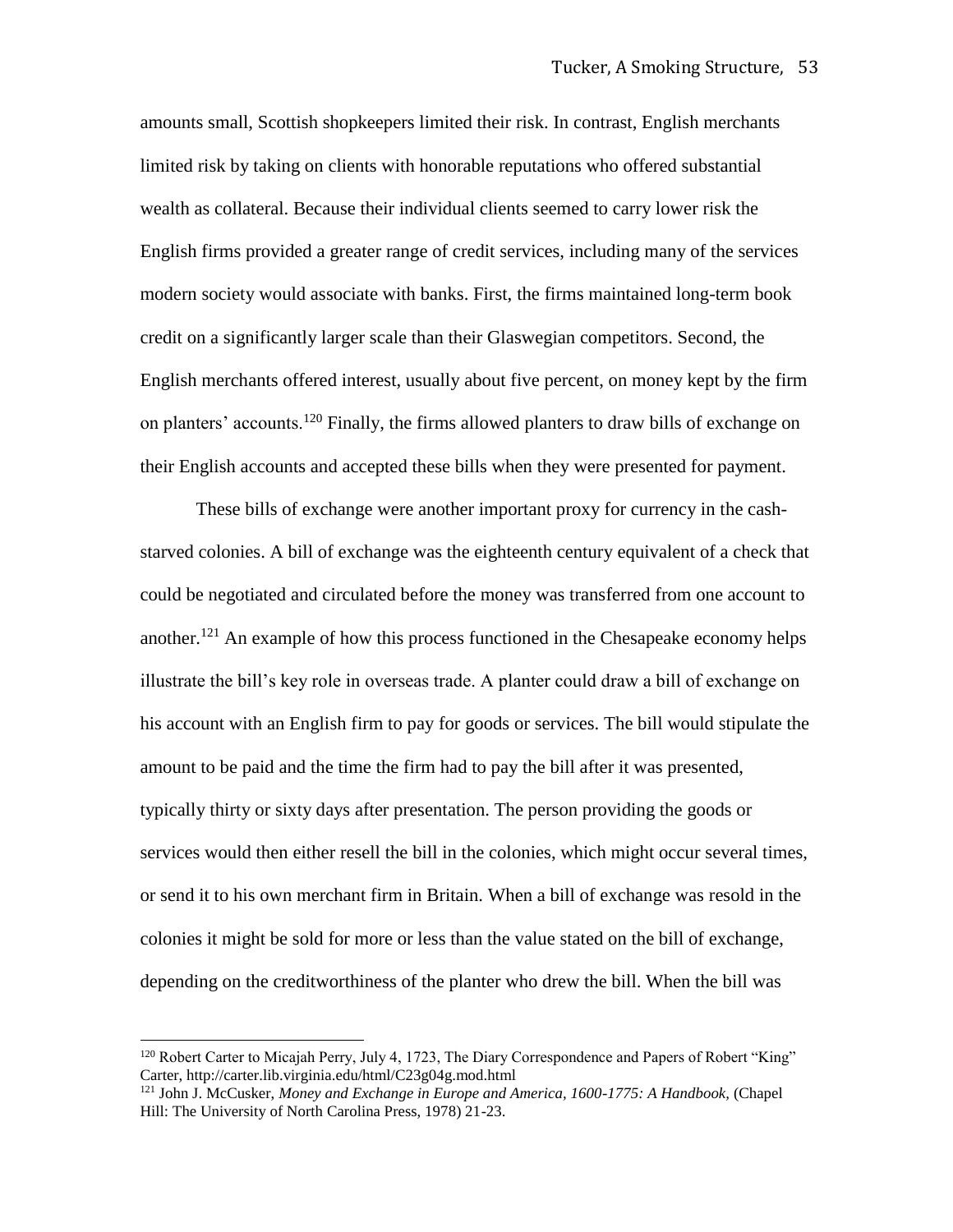sent across the Atlantic for final payment, the firm that managed the sender's interests would present the bill of exchange to the firm upon which the bill was drawn. The firm upon which the bill was drawn would then pay the full amount, or protest the bill.

If the planter who drew the bill had a standing account balance out of which the bill could be paid or a stable, established credit relationship with the firm, the bill was typically paid within the thirty to sixty days without protest. If the firm was dubious about a planter's ability to pay for the bill, it might protest the bill and refuse to pay the sum ordered. If the bill was protested, it would be returned to the person in the colonies who had been paid using the bill of exchange.<sup>122</sup> This person was entitled to the full value of the bill directly from the planter who had drawn the bill plus a penalty interest charge. Maryland fixed the charge at fifteen percent.<sup>123</sup> A planter's account with an English firm enabled him to draw bills of exchange and this ability, along with the firms' negotiation of bills of exchange, was a valuable service that the Glasgow stores did not offer.

A final way the English firms' business model can be differentiated from the Glasgow stores' model is that the English firms worked assiduously to maintain a reputation for constant individualized attention to each planter's interests in Britain. English firms worked on consignment, meaning they made more money when they handled more tobacco. As a result, they were always interested in expanding their client base to receive more tobacco. William Byrd described their seemingly insatiable demand saying, "we find… that you are all fond of the business and solicit as eagerly for it as you would for a mistress. Nay some act the whole farce of a lover, and endeavor to supplant

<sup>122</sup> Richard Corbin to Mann Page Esq. August 31, 1768, Ricahrd Corbin Papers.

<sup>123</sup> Joshua Johnson, *Joshua Johnson Letterbook, 1771-1774: Letters From a Merchant in London to his Partners in Maryland,* ed. Jacob M. Price (Chatham: W & J Mackay Ltd., 1979), 161.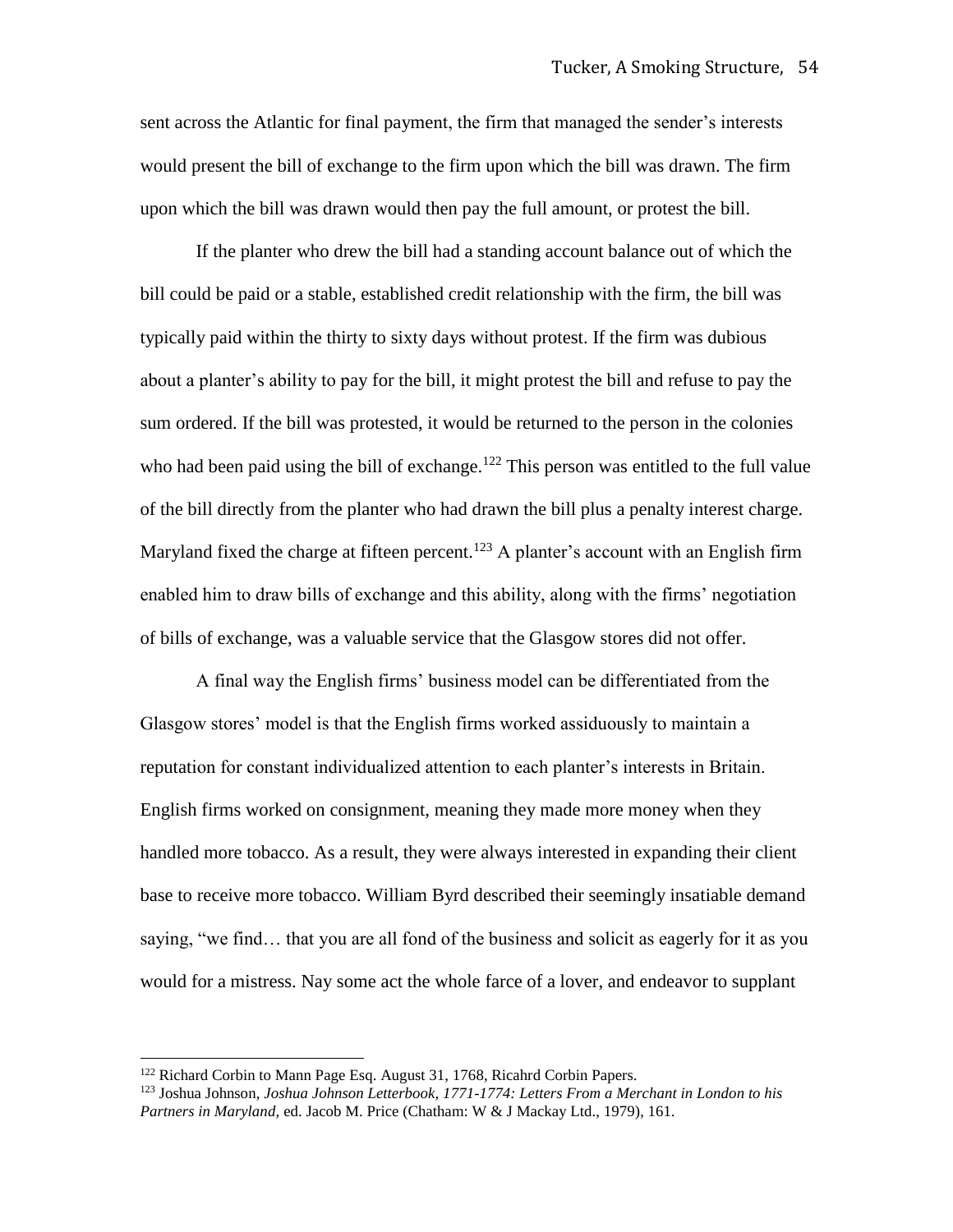and undermine their competitors."<sup>124</sup> Richard Henry Lee similarly exposed the hawkish actions of English firms when he wrote to his merchant brother, candidly advising, "Old Colo. Loudon I hear is out with Molleson [an English consignment firm] … strong assurances of application to his interest in future may do great things in your favor."<sup>125</sup> Because English merchants faced a deeply competitive market they were forced to defend against the possible flight of their planter consigners by differentiating themselves. Most English firms attempted to differentiate their firm by establishing a personal trust and proven history of advocacy for the planter's interests. When they effectively did so, planters would respond to the enquires of other English firms in the manner of John Custis IV who said of his English trading partner, "Mr Cary has always treated me with the greatest respect and best of usage; and I should be guilty of one of the greatest offenses; ingratitude; if I should alter my consignments."<sup>126</sup> However, most planters were not as loyal as John Custis IV and responded to lower than expected tobacco prices with impatience and threats.

Large planters bore the risks associated with shipping their tobacco to English markets expecting that they would receive better prices in England than they could receive at local stores. As a result, they tracked the sale of their tobacco closely and openly expressed their displeasure when they received a lower price than expected. For example, Issac William Giberne critiqued his merchant partner and implicitly threatened to move his business when he wrote, "I must say I expected something more than my

<sup>&</sup>lt;sup>124</sup> Byrd, The Correspondence, 495.

<sup>125</sup> Richard Henry Lee, *The Letters of Richard Henry Lee,* ed. James Curtis Ballagh, (New York: Macmillan, 1911), *51.*

<sup>&</sup>lt;sup>126</sup> John Custis IV, *The Letterbook of John Custis IV of Williamsburg, 1717-1742*, ed. Josephine Little Zuppan, (Latham: Rowman & Littlefield Publishers, 2005), 192.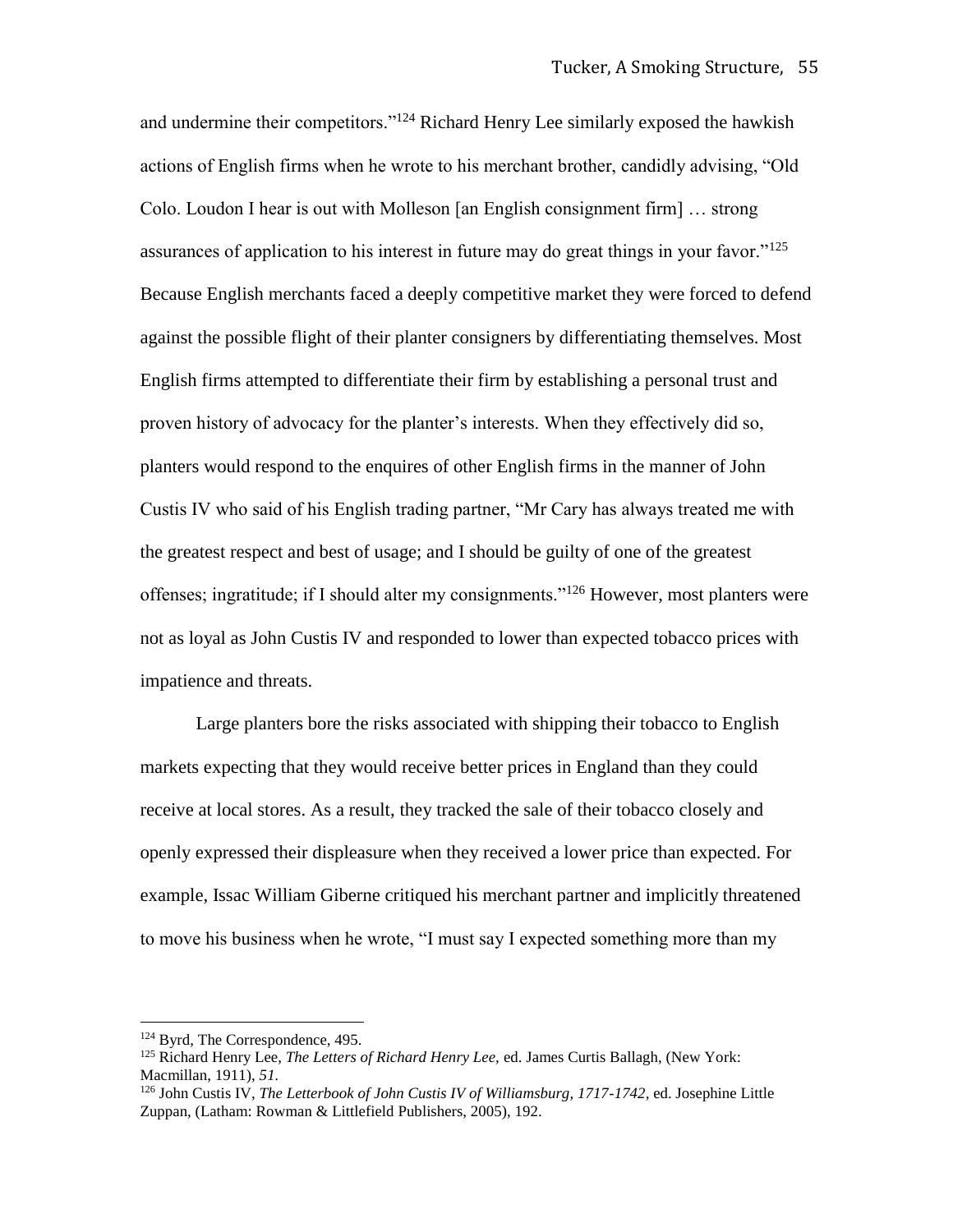proceeds for ye Tobaccos (£50, 18s, 2d) which went in [the ship] *Walker*. Mr. Russell far exceeded those sales."<sup>127</sup> Therefore, if a series of worse than expected sales accounts were returned, planters began to doubt the firm's trustworthiness and threatened to stop shipping tobacco through the firm, either implicitly through comparison to other firms, or explicitly.

In many cases planters' threats to move their business went unfulfilled because there were significant costs associated with closing an account and finding a new firm that would offer similar services. However, these threats never lost their credibility because, while closing an account and paying off all accumulated debt was costly for a planter, shifting the bulk of a planter's tobacco to a firm that fetched higher prices was not. English firms were acutely aware that these threats were real possibilities. One merchant observed when writing to the planter Richard Corbin, "Thee may depend it is our wish to sell our Friends Tob[acco] at the top prices, and to give them satisfaction, and by that measure to receive their further consignments." As the merchant makes clear, the most promising way to avoid planter desertion was to provide the planter with proceeds for his tobacco that met his expectations. However, the planters' oft-repeated cantankerous remonstrances suggest that gaining approval was often a herculean task.<sup>128</sup>

Individual dissatisfaction with prices could lead planters to consign less tobacco to the firm in the future. As a result, English merchants worked to sell tobacco for the highest price possible, reflect quality in pricing, and explain the circumstances of the sale

<sup>127</sup> William Lee, *Letters of William Lee, Sheriff and Alderman of London; Commercial Agent of the Continental Congress in France; and Minister to the Courts of Vienna and Berlin, 1766-1783,* ed. Worthington Chauncey Ford, (New York: Historical Printing Club, 1891), 73.

<sup>&</sup>lt;sup>128</sup> These complaints can be found in almost every planter's correspondence but a particularly prime example stating "The proceeds of these Tob[acco] fall very short of my expectations..." can be found in Richard Corbin to Capel and Osgood Hanbury, April 12, 1757 Richard Corbin Papers.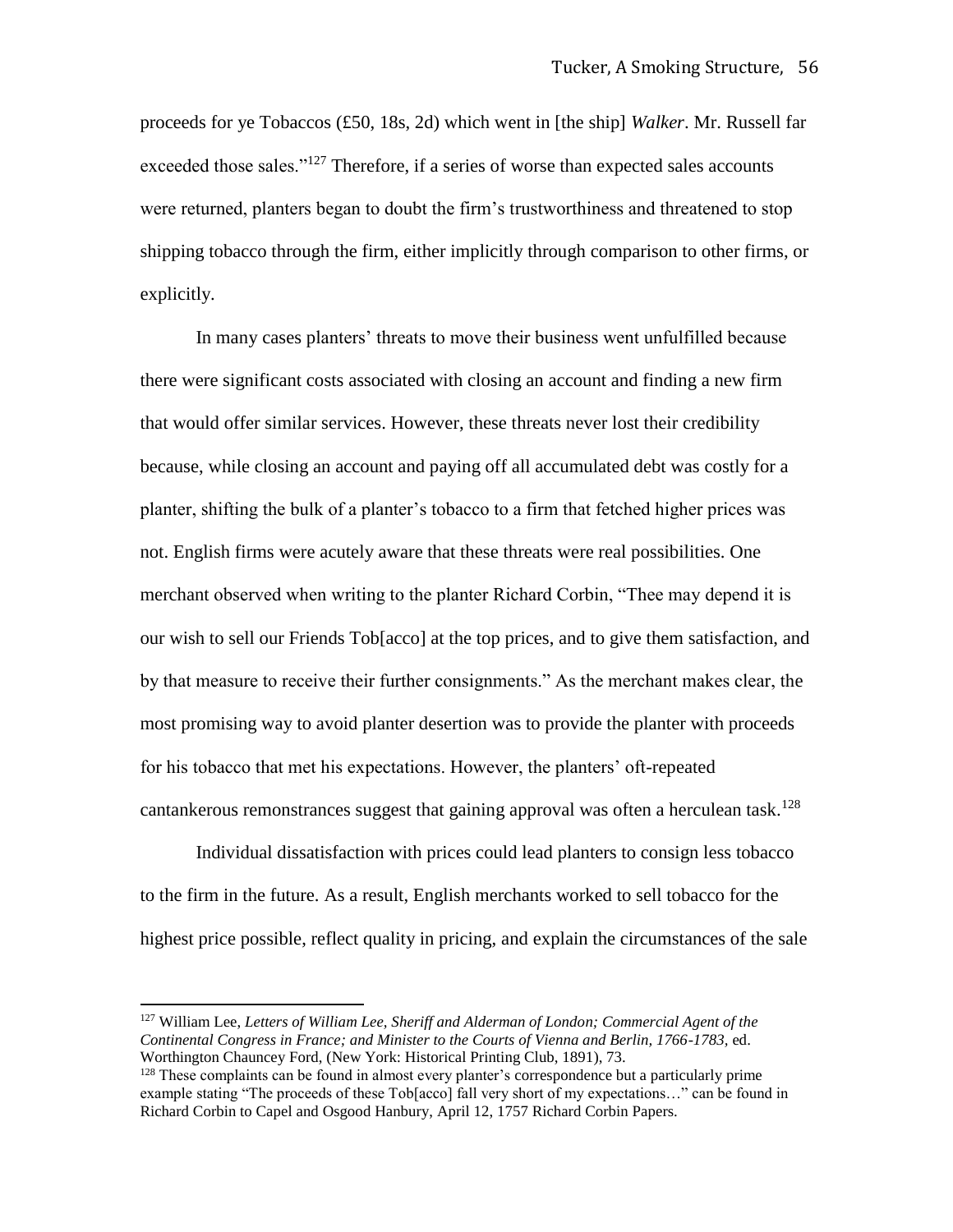if prices were low. After the 1730 and 1747 Tobacco Inspection Acts were passed in Virginia and Maryland, respectively, a minimum quality was ensured for all Chesapeake tobacco. This exemption of low quality tobacco from the market shrank the range of prices offered in European markets. This was especially true when bulk purchasers from the continent like agents of the French tobacco monopoly, or Dutch and German merchants, bought thousands of pounds of tobacco at one time for one price. While this outcome was increasingly common in the mid-eighteenth century, Chesapeake planter mentality lagged European market reality. Chesapeake planters prided themselves on their finely-honed production techniques and expected their price received to reflect the superior quality of tobacco they perceived.<sup>129</sup> In some cases merchants were able to cleverly circumvent this problem with a creative reporting strategy. Joshua Johnson, for example, sold a large quantity of tobacco in bulk for  $2\frac{1}{2}$  d. per pound, but took care to "regulate the prices [of the tobacco sold] according to the quantity as near as possible," reporting a rang of prices between  $1\frac{3}{4}$  and  $3\frac{3}{8}$  d. per pound to the consignees thus confirming the planter's belief that his best tobacco commanded a high price even when it had not. $130$ 

While English merchants could occasionally avoid planters' displeasure with creative reporting, more often their letters conveyed unwelcome news of lower proceeds than expected to impatient planters. When the latter was the case, merchants were careful to include details about the transaction, and assurances that they negotiated for the best price available in the market in a respectful, even supplicating tone. A representative of

l

<sup>129</sup> Breen, *Tobacco Culture, 65-70.* 

<sup>130</sup> Joshua Johnson, *Joshua Johnson Letterbook*, xxvi and 107.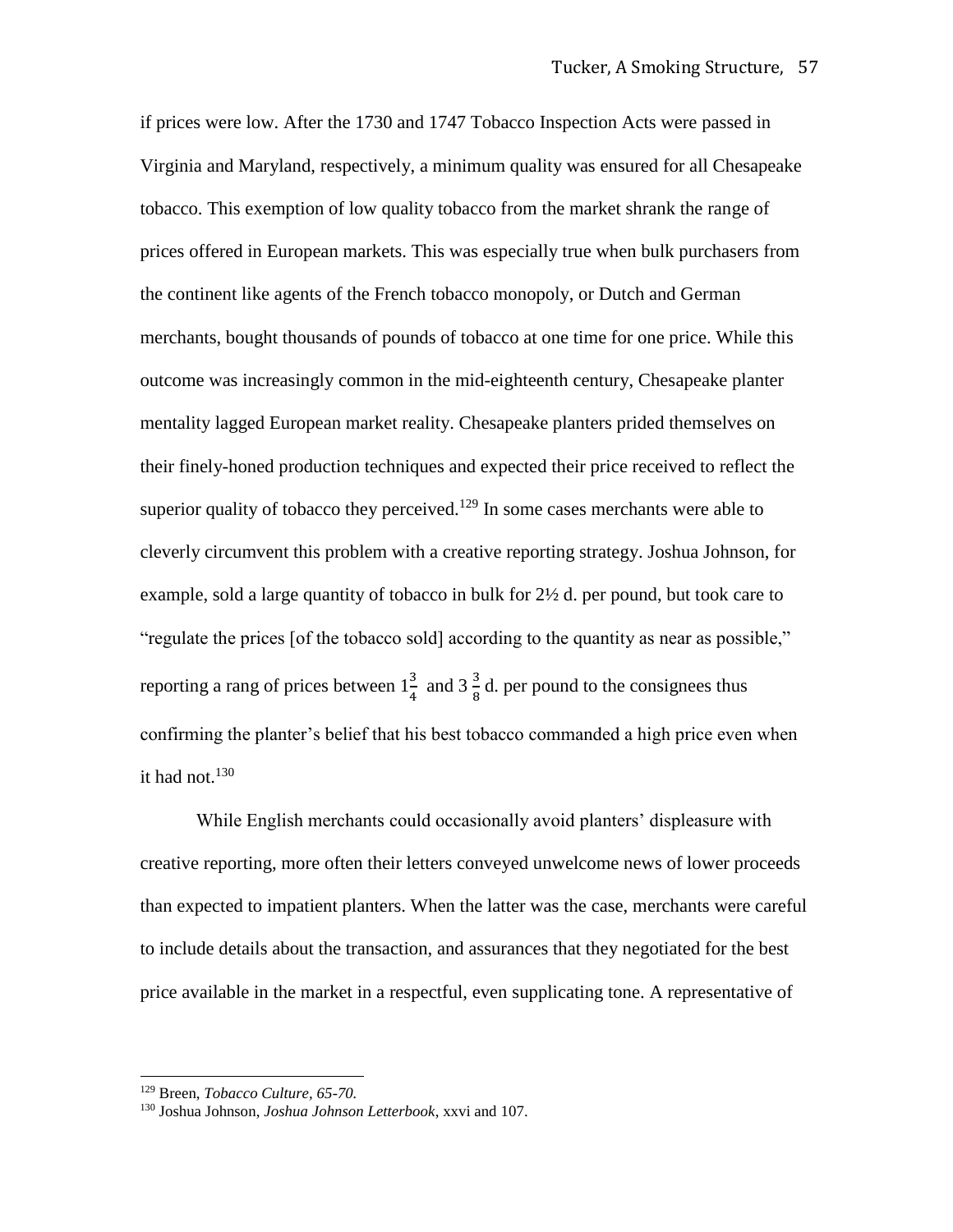Osgood Hanbury and Co. wrote to Richard Corbin assuring him that, "We are making the most we possibly can of thy 26 Hhds Tob[acco shipped on] the *Hanbury*, [but] the prices have been and are very low."<sup>131</sup> The firm hoped that by contextualizing the sale they would prove that the prices were a market outcome, not the result of negligence on behalf of the firm.

Because the English firms controlled not only the sale of a planter's tobacco but also the purchase of goods and his money matters, there were many opportunities to lose the trust of a planter. Planters often complained about the quality of goods they received, asserting for example, "your Tradesmen [send goods] so thin and slazy they only cheat my People; and pick my pocket."<sup>132</sup> They also grew suspicious of the merchants' espoused advocacy when the weights of tobacco sold differed from the weights measured at inspection warehouses, suggesting mishandling at best and thievery at worst.<sup>133</sup> Finally, planters occasionally became dissatisfied when the English firms failed to put their money in interest-earning accounts or gave them inferior rates.<sup>134</sup>

The English tobacco-trading model was fundamentally different than the Glasgow store trade system and, as a result, the Glasgow system's more efficient trading network and increasing market share did not immediately pressure the English firms to adapt. The English firms specialized in sending luxury goods to large, well-established planters, providing the planters with a wide array of financial services, and broadly promoting the planters' interests in Britain. The appeal of the English model lay in its individualized attention to a planter's interests. Though the planters often doubted the vigor with which

<sup>&</sup>lt;sup>131</sup> Osgood Hansbury & Co to Richard Corbin, December 9, 1773, Richard Corbin Papers

<sup>132</sup> Custis, *Letterbook of John Custis IV*, 191.

<sup>133</sup> Byrd, *The Correspondence*, 522.

<sup>134</sup> Custis, *Letterbook of John Custis IV*, 95.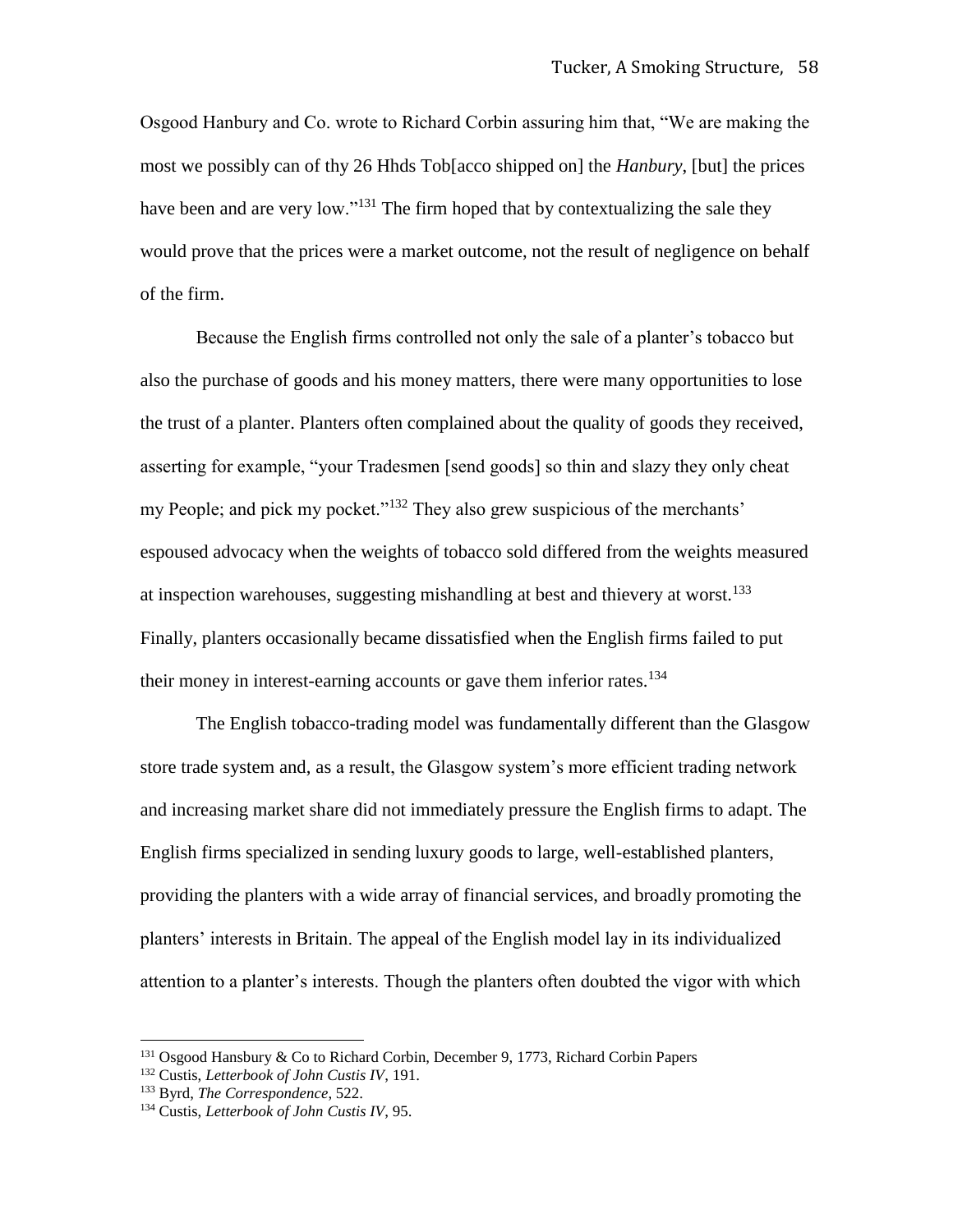English firms' attended their interests, the English firms offered significantly more services to those who could bear the risk of transatlantic shipping than local Glasgow firms. These forces, coupled with the overall growth of tobacco imports, helped ensure that the relative decline in English firms' market share did not lead to their business model's evolution.

## *II. The Inertia of Credit*

While the English consignment system's structure made it less efficient than the Glasgow store system, these inefficiencies themselves discouraged English adoption of a new trading system. Because the English consignment system was plagued by insufficient market information, that very insufficiency limited English firm's capacity to adequately assess their own risk. The inertia of the inefficient credit system and the desire to capitalize on investments already made in the colonies encouraged English firms to perpetuate the consignment trade, not deviate from it.

The English had initially offered long-term credit to their colonial trading partners partially because the time required for a transatlantic voyage meant that the trade required it, and partially because they believed their trading partners were low-risk investments. While the English firms underestimated the risk they bore when lending to planters, primarily as the result of incomplete information, their decision to trust these planters was not unreasonable. The gentlemen planters held large tracts of land, owned many slaves, and produced large amounts of tobacco that could be used to service their debt in addition to paying down the principal. The English merchants also maintained personal relationships with the planters, corresponding regularly and occasionally meeting in person when the Chesapeake planters traveled to England. In addition, unlike the smaller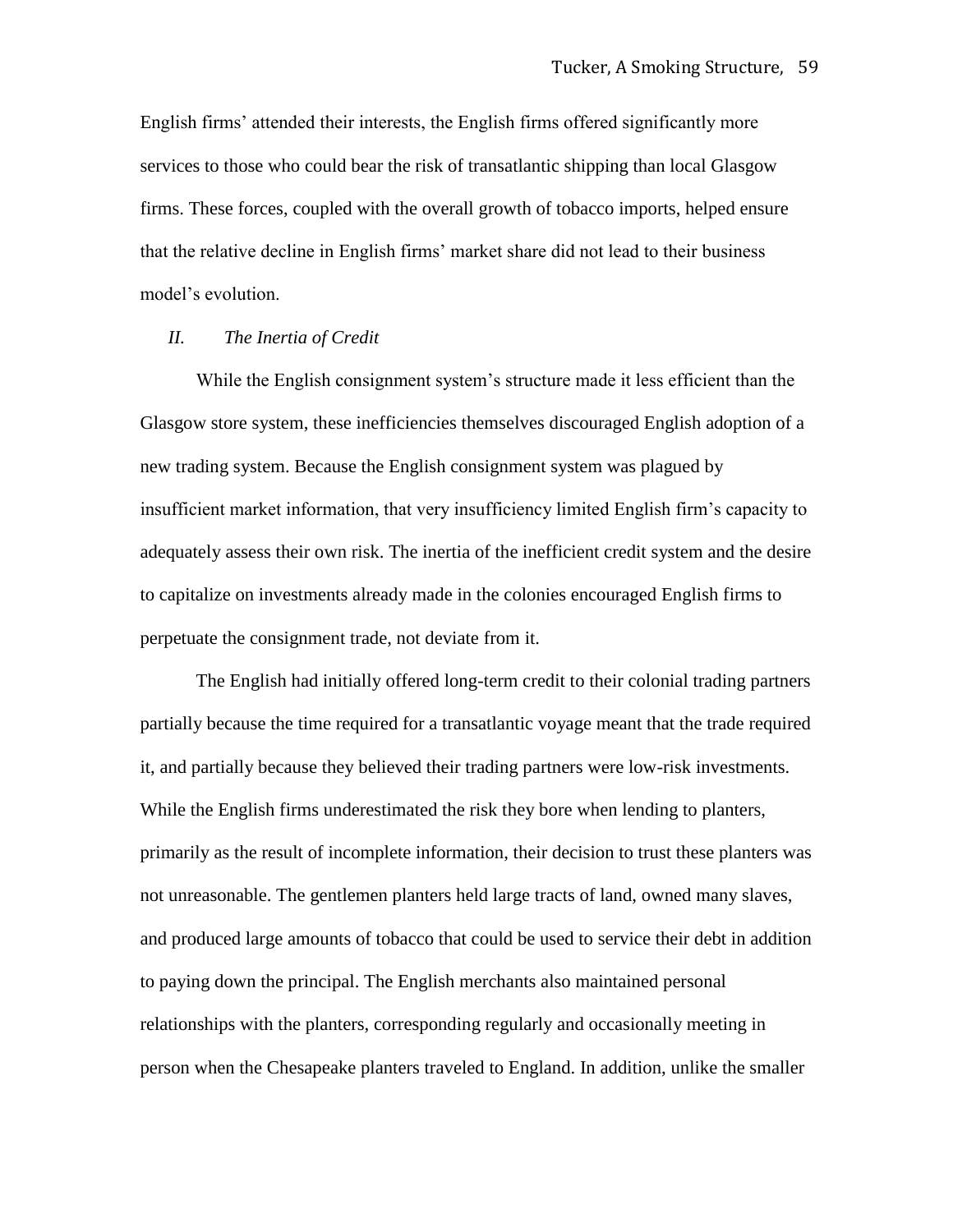planters that could move to new territory if their debts grew too oppressive, the larger planters with established plantations and esteemed positions did not melt into the frontier when trouble arose with their accounts.<sup>135</sup> Thus, the issuance of long-term credit was backed by powerful underlying logic.

The English firms were able to offer these long-term credits to the Chesapeake planters because they received long-term credit from the warehousemen who supplied them with goods.<sup>136</sup> Some fripperies like ribbon, and comestibles like sugar and tea could only be bought with cash or on sixty-day credit.<sup>137</sup> However, most other goods received long-term credits. Chinaware, larger grocery items and lead shot could be bought on six to nine month credits. Linen, woolens, and ironmongery could typically be bought at twelve months credit and silk could be purchased on an astonishingly liberal fifteen months credit.<sup>138</sup> These long credits were typically provided at approximately five percent interest. While the ability to make early repayment was rare, the warehousemen often provided a deduction within the range of five to ten percent for those firms with ready money.

Once significant long-term credit was offered to planters, the institutional realities of debt collection made it extremely challenging to sue for debt recovery. The case of Perry V. Randolph illustrates the challenges English firms faced when suing for debt. The esteemed Colonel William Randolph, Speaker of the Virginia House of Burgesses, died in 1711 leaving his widow and sons with a staggering debt of £3,259.15s owed to Perry & Lane Co. The family reduced the debt to £2465.1s.8d by 1717 when Micaiah Perry

<sup>135</sup> J. H. Soltow, "Scottish Traders in Virginia, 1750-1775," *The Economic History Review 12* (1959): 96. <sup>136</sup> Price, *Capital and Credit*, 108.

<sup>137</sup> Joshua Johnson, *Joshua Johnson Letterbook,* 26 and 56. <sup>138</sup> ibid. 56, 8, 19.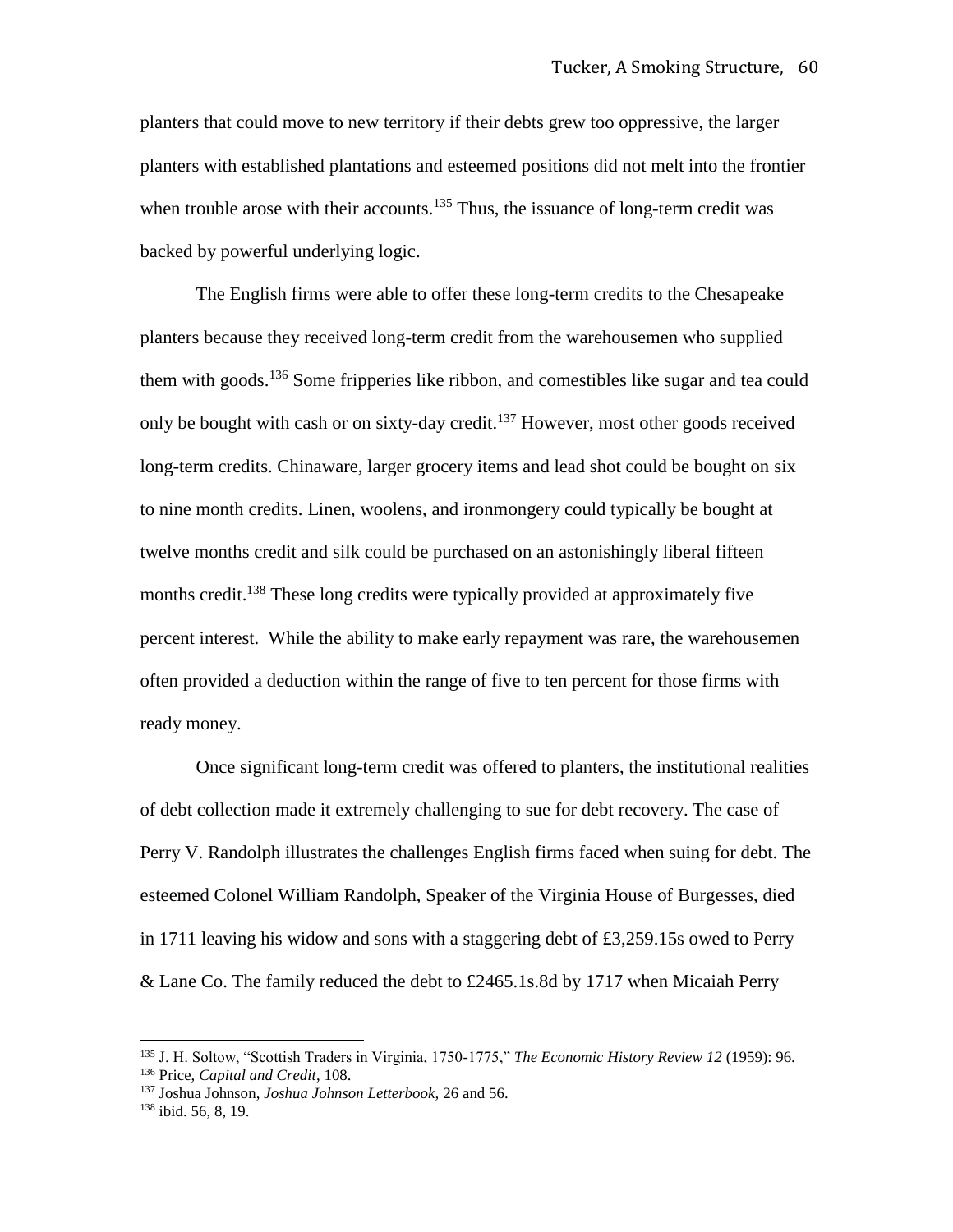seems to have stopped collections. However, when Micaiah Perry died in 1721 his executors, Sarah, Micajah III, and Phillip Perry, sued the executors of Colonel William Randolph's estate, Mary, William and Thomas Randolph, to recover the debt. This case was first argued in Virginia where, unsurprisingly, the General Court of Virginia, composed of the Council of Twelve and the Governor, ruled in favor of the Randolphs in October 1723, ordering that all interest on interest and insurance costs be dropped from the total, leaving the sum to be paid  $\pounds 80.8.1$ .<sup>139</sup> However, the Perrys appealed to the Privy Council Committee on Plantation Appeals, which ruled in favor of the Perrys on November 25, 1725, ordering that the Randolph estate pay the Perry estate £2,460 and £10 in court costs. On July 20, 1726, the Lord Justices in Council upheld the decision and the Randolph family was required to repay the debt of a man who had been dead for fifteen years. $140$ 

Virginia colonists' response to the decision was incensed and unified. The Virginians were appalled that the decision of their highest court was overturned, primarily because evidence from four London merchants suggested that collecting "interest and interest upon interest" was a just and reasonable practice in the transatlantic tobacco trade. In a letter of protest to the king they warned, "…your Majesty's subjects here will be liable to whatever charges and impositions their factors and correspondents in Great Britain think fitt to load them with to the great discouragement of their trade and industry."<sup>141</sup> The zealous tone of their admonishment and representation of their own

<sup>139</sup> Jacob M. Price, *Perry of London: A Family and Firm on the Seaborne Frontier, 1615-1753,* (Cambridge: Harvard University Press, 1992), 70-71.

<sup>140</sup> Edward Barradall and Sir John Randolph, *Virginia Colonial Decisions: The Reports of by Sir John Randolph and by Edward Barradall of Decisions of the General Court of Virginia, 1728-1741,* ed. R. T. Barton, (Boston: The Boston Book Company, 1909) B22-24.

<sup>&</sup>lt;sup>141</sup> "America and West Indies: July 1726" in Calendar of State Papers Colonial, America and West Indies, 1726-1727, ed. Cecil Headlam and Arthur Percival Newton (London: His Majesty's Stationery Office,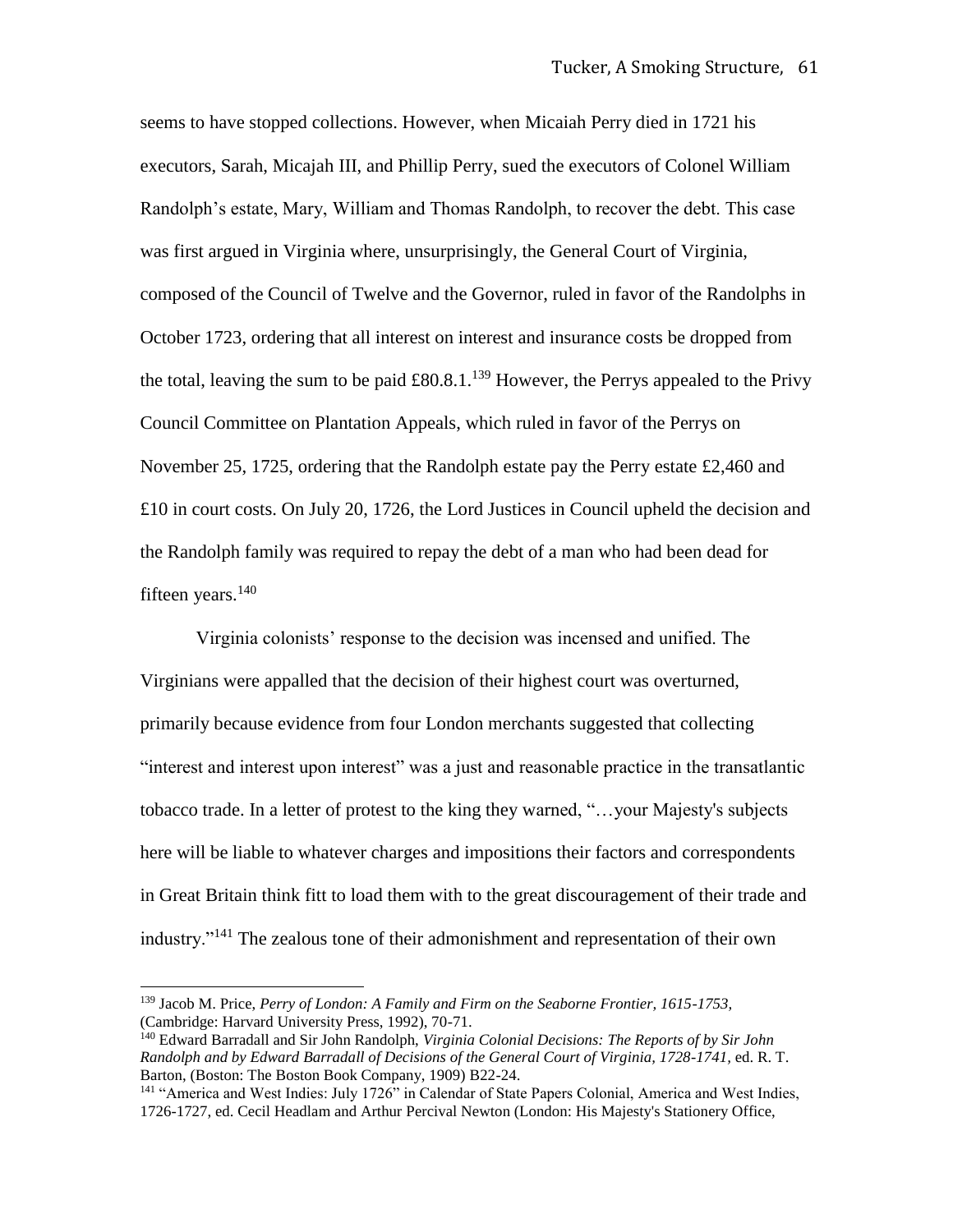interests foreshadows the future radical shift of the body from viewing their interests within the frame of Empire to seeing their interests as differing from those of the Empire. However, in the short run, the case led many large planters to believe that their interests conflicted with those of their merchant partners.

This belief was reinforced by the passage of the 1732 "Act for the More Easy Recovery of Debts in His Majesty's Plantations and Colonies in America<sup>"</sup> in which "houses, lands, negroes, and other hereditaments and real estates," could be used for the "satisfaction of debts."<sup>142</sup> The Act was monumental because under traditional English law the seizure and sale of land could not be used to repay debt. This rule protected not only the debtor, but also his sons who inherited the land, meaning that regardless of a family's solvency, their property would always remain in the family.<sup>143</sup> The rulings and passage of these laws initially seemed like a great victory for the merchants because the issuance of credit now seemed more secure. However, the actions of the British government were a mixed blessing because as one Virginian bitterly warned, "however you may flatter yourselves to bee gainers by that act [referring to debt recovery act] you will find that you have so incensed the Country; that you will force them as soon as convenient to have nothing to do with you."<sup>144</sup> While his warning did not accurately reflect the magnitude of the Act's impact, the point of his assertion was entirely valid.

When one considers that overseers made approximately £25 a year, the Perry victory's magnitude in monetary terms is staggering. However, given the degree to which

<sup>1936), 115-122,</sup> http://www.british-history.ac.uk/cal-state-papers/colonial/america-westindies/vol35/pp115-122.

<sup>142</sup> British Parliament, *An Act for the More Easy Recovery of Debts in His Majesty's Plantations and Colonies in America*, (London: John Baskett, 1732).

<sup>143</sup> Priest, "Creating an American Property Law", 387-388.

<sup>144</sup> Custis, *Letterbook of John Custis IV*, 122.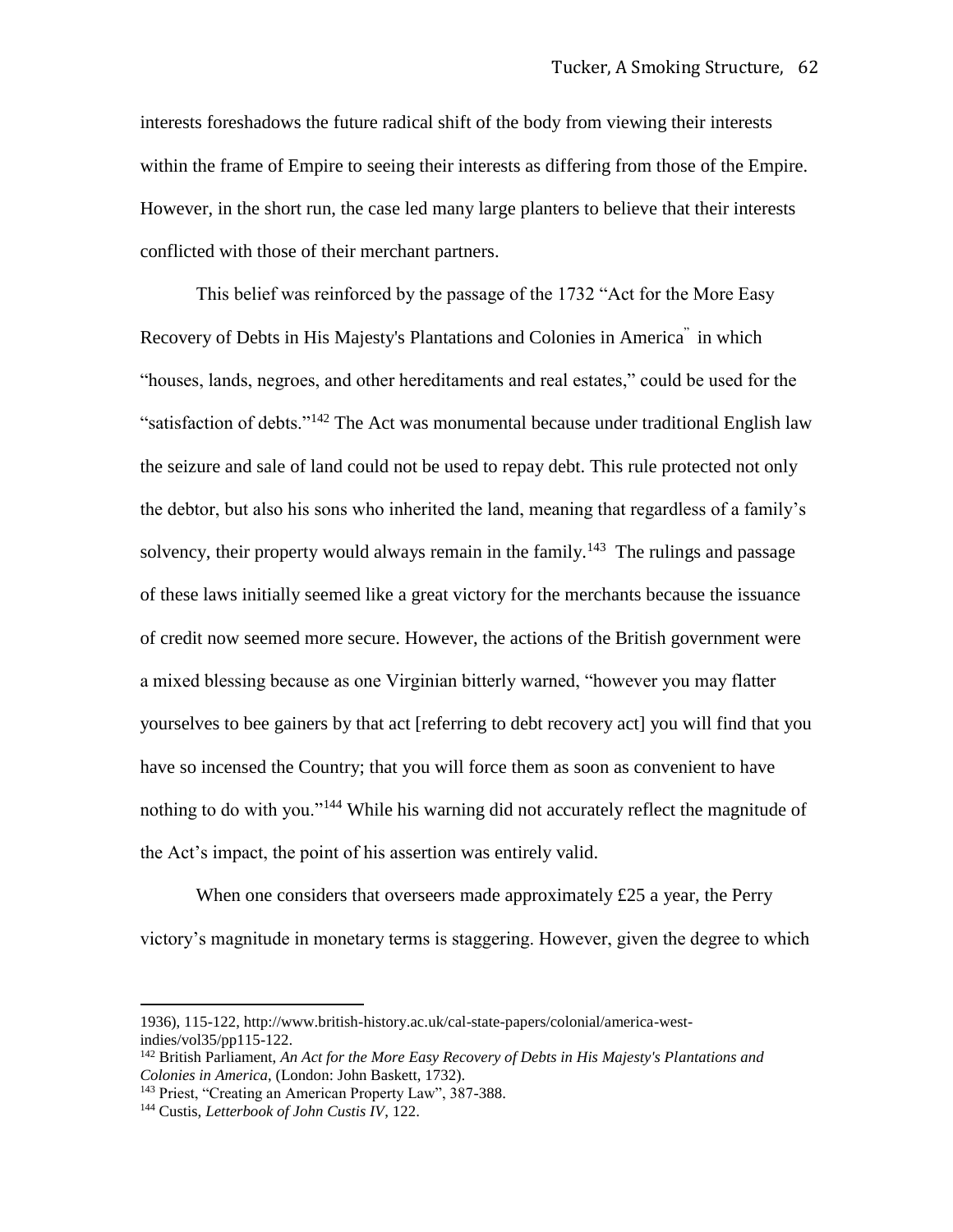receiving consignments of tobacco was contingent upon an English firm's reputation for the advancement of planters' interests, it is unclear whether the decision to sue was a positive or negative for the long-term solvency of the firm. William Byrd wrote to Perry and Lane eleven years after the Perry v. Randolph decision was rendered observing, "…alas! Your friends… are fallen off with a general defection. Had you taken the advice which the old councellors gave to Rehonoam, and sooth'd this people with good words, they would have been your servants for ever. But the Israelites were very stout and so are we Virginians."<sup>145</sup> Byrd's admonishment in the form of Biblical allusion refers to the story of Solomon's son, Rehonoam, who rejected the advice of his counselors when they encouraged him to lighten the Israelites' workload saying, "If today you will be a servant to these people and serve them and give them a favorable answer, they will always be your servants."<sup>146</sup> The Israelites responded to Rehonoam's lack of concern for their interests by rebelling and forming a new kingdom. Byrd's allusion implies that the Virginian equivalent of rebellion was transferring their business to a different firm, and that this defection could cause the destruction of the firm. By 1744-45 the firm Perry and Lane had become insolvent and the Chesapeake planters' loss of faith in the firm played a large role in its decline. $147$ 

The Debt Recovery Act, passed in 1732, limited the risk that debt would go unpaid permanently. However, the time required was significant. A merchant had to sue the indebted planter, receive a verdict, possibly have it appealed, and finally collect on debt though drastic measures that could include the sale of land.<sup>148</sup> The visible costs in

<sup>145</sup> Byrd, *The Correspondence*, 522.

<sup>146</sup> 1 Kings 12:7 (New International Version).

<sup>147</sup> Price, *Perry of London,* 87-88.

<sup>148</sup> Priest, "Creating an American Property Law", 431.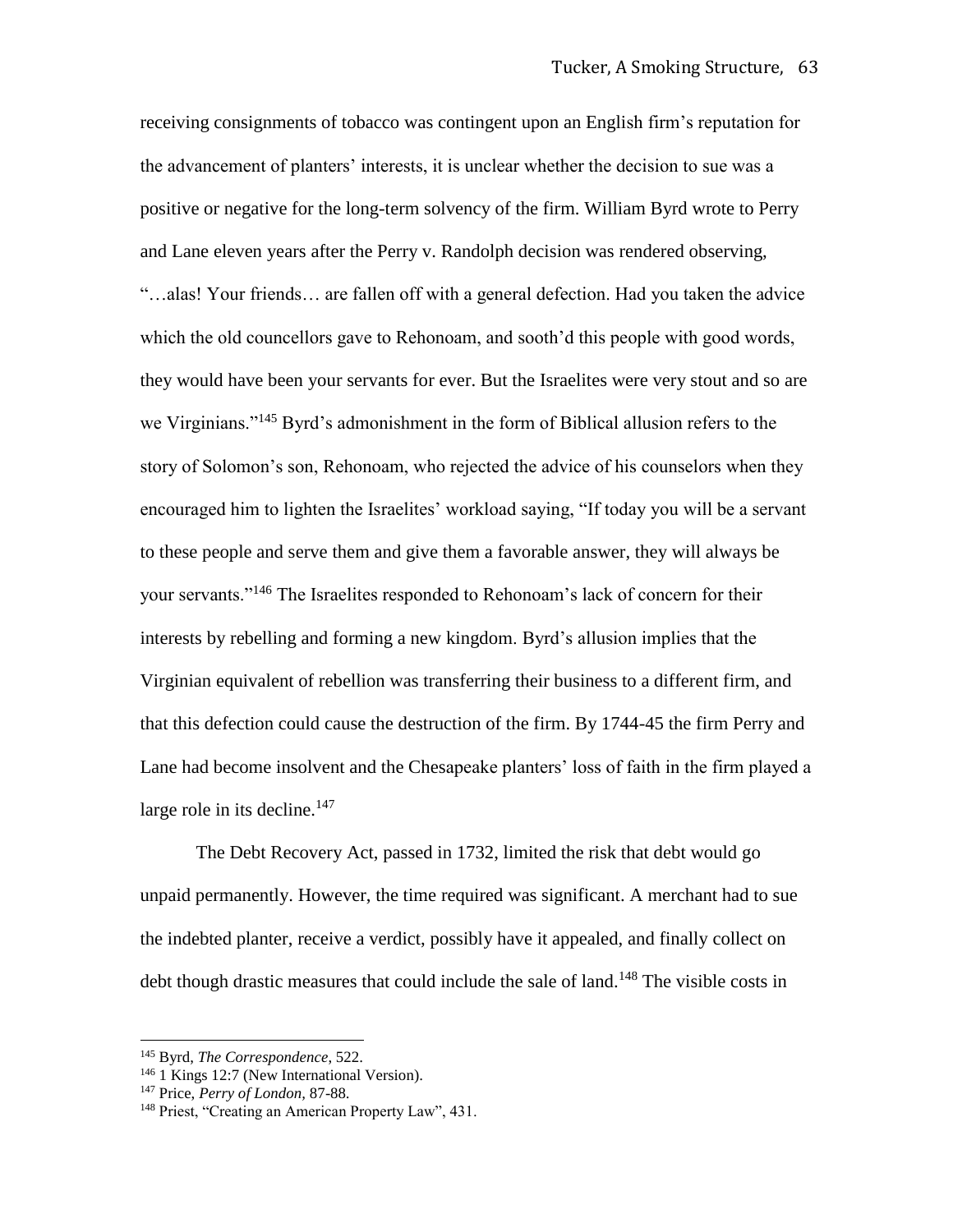time and court fees, coupled with the invisible costs associated with a damaged reputation for zealously advancing colonial interests, cautioned firms against drastic debt recovery measures. The firms were forced to choose between their short-term liquidity concerns when debt went unpaid and the long-term solvency of their firm if affronted planters ceased consigning tobacco to their firm. In some cases firms responded to these liquidity concerns by pressuring the planters to repay them quickly, but this could alienate the planters.<sup>149</sup> The other alternative was to continue to offer long credits, hoping that a planter's inability to repay his debt would be short-lived and the firm would be able to recoup the debt issued with interest and maintain the planter as a consignee. Thus, the inertia of credit reigned. Firms continued to offer credit after they should have ceased doing so in hopes of recouping the total without bearing the costs of a legal battle.

By the 1760s almost every force in the Atlantic world seemed to work toward the advancement of the consignment trade. The English consignment merchants had effectively created a system in which they marketed luxuries to wealthy, well-respected, and seemingly low-risk consumers. They developed personal relationships with these consigners and worked for the consigners' individual interests by working to find the best price and explaining the circumstances of the market in personalized letters. They provided the seemingly low-risk planters with a wide array of financial services including long credits at reasonable rates. Even when they became concerned about an individual planter's ability to pay his debts, they were loath to press him for repayment fearing he might alter his consignments. The option to sue for debt recovery was also unattractive because such suits typically harmed a merchant firm's reputation for advocacy, were

<sup>&</sup>lt;sup>149</sup> Richard Corbin to Mr. James Hunter, Sept 10, 1768, Richard Corbin Papers.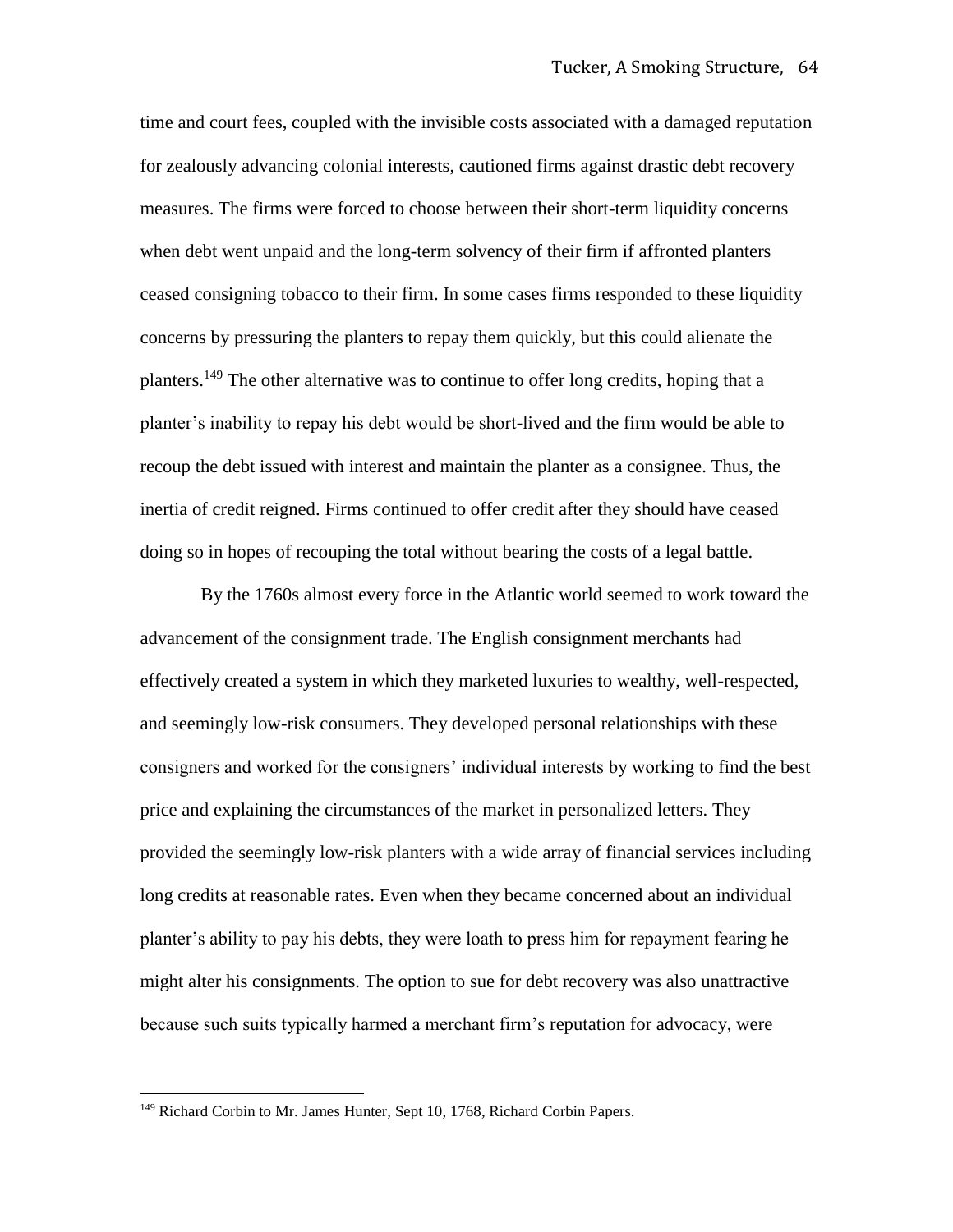costly, and could take years. However, after 1732 the laws for debt recovery strongly favored the interests of English merchants, and this reality provided a logical safety net for English merchants. While they were loath to call in debts, they knew that if they chose to do so the might of the British law and courts were on their side.

### *III. Cavorting Toward a Crash*

The consignment system worked beautifully to advance the British manufactures' interests. The manufacturers sold their goods to the colonies, the planters sold their tobacco to Europeans, and the consignment merchants made money from the exchange. However, it is astonishing how easily credit systems that have operated smoothly for decades can unravel as the fundamental circumstances upon which they are built change slightly. The slight change that shifted the transatlantic consignment trade began in the mid-eighteenth century when overly optimistic hopes for the future and a desire for luxuries seduced the Chesapeake elite. One contemporary observer described the credit situation perfectly when he wrote, "A merchant here may trust planters that are not punctual in their returns and be so far indebted to his tradesmen, as to not be able to answer their regular demands with his own stock. The manufacturer is then distressed, though he seldom meets with a total loss."<sup>150</sup> The writer points out two important features of the trade that perpetuated its existence despite the emergence of a less-risky model. First, the trade was premised on trust between the planters and their consignment firm, and that trust was reinforced by their personal relationship. Thus an alteration of the system typically was interpreted as a betrayal of trust on the behalf of the other party that disrupted the productive transfer of goods. Second, the observer points out that though

<sup>150</sup> Hope, *Letters on Credit*, 11.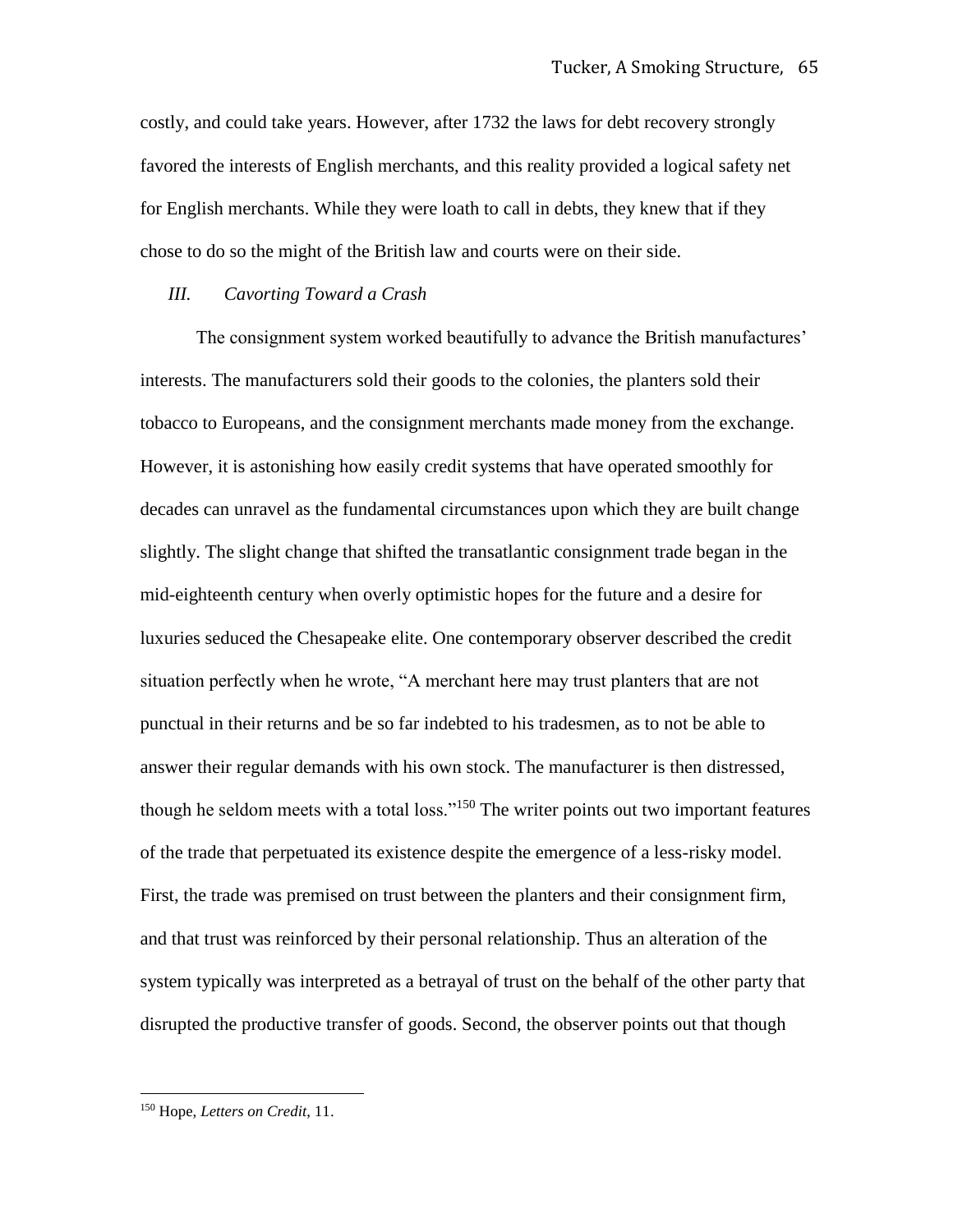the manufacturer might be concerned about the ultimate solvency of the system, "he seldom meets with a total loss." In this observation, John Hope illustrates perfectly how the inefficient consignment system, driven by the inertia of tolerable results, persisted until a shock forced change.

In the 1770s two major crises rocked the tobacco-trading world. The first was the credit crisis of 1772 in which a character of fear replaced the largely hopeful tone that had previously pervaded the system. By 1772, profligacy had come to characterize the market for bills of exchange. As a result, creditors began rejecting them in large quantity, corrupting the traditional system of credit based on trust and maintenance of interest payments.<sup>151</sup> Suddenly, the long credits offered by warehousemen that had been generous for decades began to dry up. The more overly-extended firms were forced to declare bankruptcy in large number. Between 1719 and 1775 the number of London and Bristol firms engaging in the tobacco trade declined by about half, falling from 117 to between 55 and 66 firms. <sup>152</sup> The Glasgow firms were not exempt from the contraction of credit, for they too relied on the warehousemen to provide them with goods on long credits. However, they seem generally to have escaped the harsh contraction relatively unscathed. Surprisingly, the number of Glasgow firms in the trade expanded around the time of the 1772 crisis, rising from 38 firms in 1770 to 46 firms in  $1775$ .<sup>153</sup>

The crisis of 1772 might have been a sufficient catalyst for the decline of the consignment trade and ascendance of the store trade. However, this is hard to establish

<sup>151</sup> Julian Hoppit, "Financial Crises in Eighteenth-Century England," *The Economic History Review 39*  (2008), 54.

<sup>152</sup> Paul G. E. Clemens and Jacob M. Price, "A Revolution in Scale in Overseas Trade: British Firms in the Chesapeake Trade, 1675-1775," *The Journal of Economic History 47* (1987), 24.  $153$  Ibid 32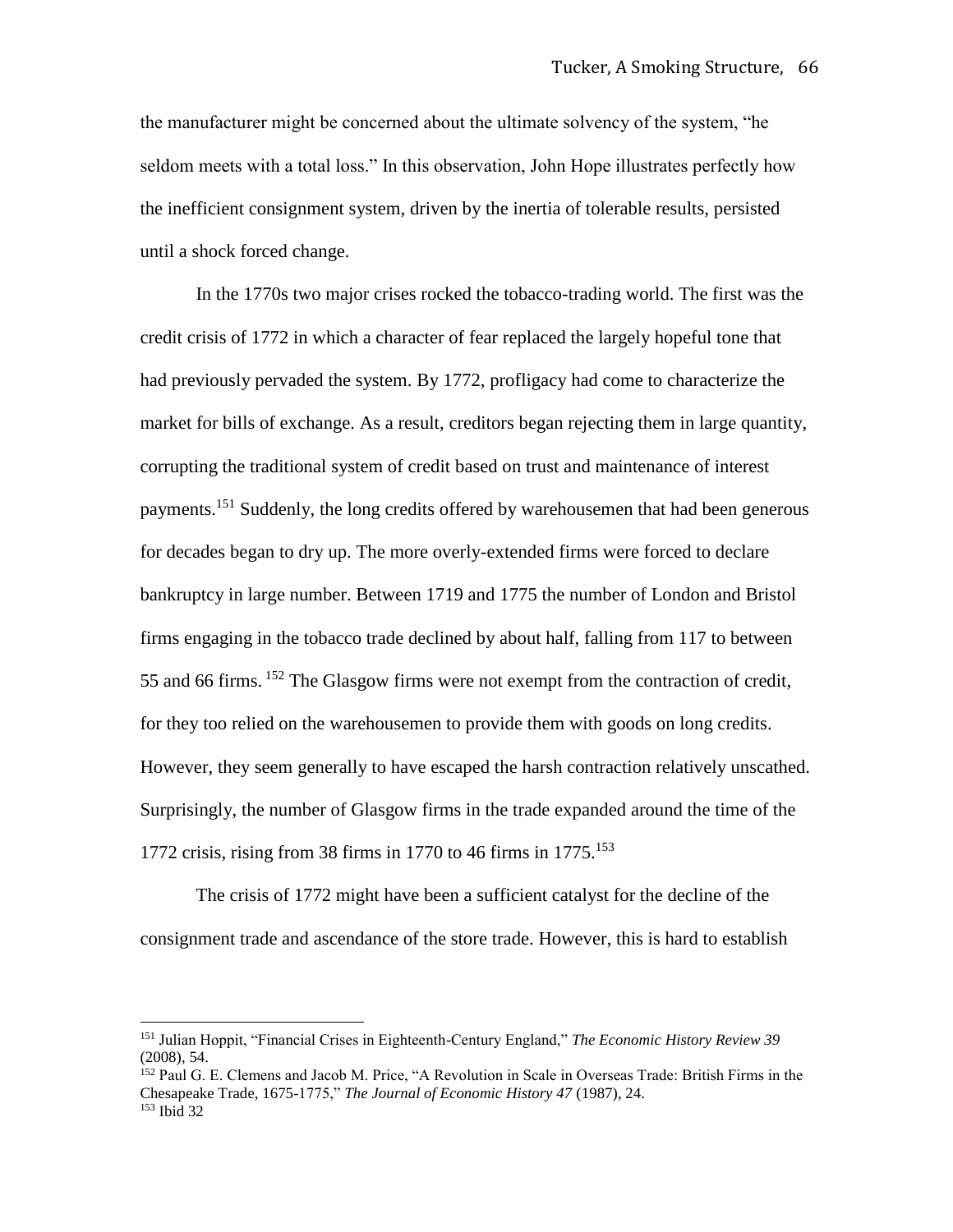with certainty because a greater shock than the contraction of credit hit the system in 1775 when the American Revolution began at Lexington and Concord. Most Scottish merchants fled the continent and the British blockade of the colonies, coupled with the colonial boycotts of British goods, completely shattered the networks developed during the eighteenth century. To some extent, this ending to the tale of the Chesapeake planters and the merchants of Glasgow and England seems unsatisfying. The post-1772 crisis but pre-war evidence seems to suggest that the more efficient Glasgow system was primed to continue its growth in market share to the detriment of the English consignment system. However, though this outcome seems less likely, it also seems possible that the luxuryoriented consignment trade might have contracted slightly, gained a more sensible credit base, and continued almost indefinitely. These compelling counterfactuals, however seductive, are ultimately unknowable. However, it is clear that intrepid Scottish capitalists took advantage of the inefficiencies of the consignment trade by providing the smaller planters with more diverse trading options and challenging the dominance of the English merchants.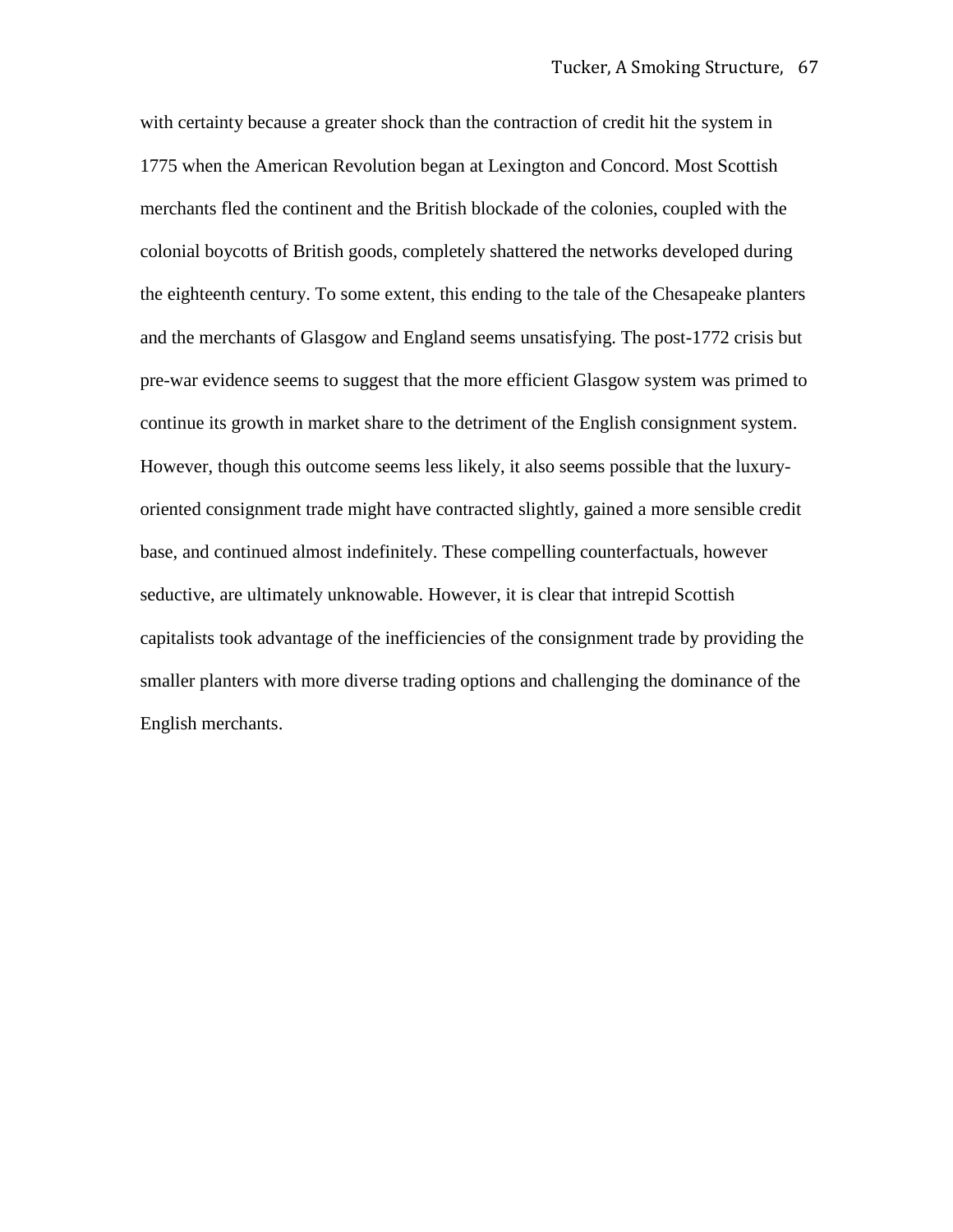# **Works Cited**

### Primary Sources

- "America and West Indies: July 1726" in Calendar of State Papers Colonial, America and West Indies, 1726-1727. Edited by Cecil Headlam and Arthur Percival Newton. London: His Majesty's Stationery Office, 1936. http://www.britishhistory.ac.uk/cal-state-papers/colonial/america-west-indies/vol35/pp115-122
- Barradall, Edward and Sir John Randolph. *Virginia Colonial Decisions: The Reports of by Sir John Randolph and by Edward Barradall of Decisions of the General Court of Virginia, 1728-1741.* Edited by R. T. Barton. Boston: The Boston Book Company, 1909.
- Beverly, Robert, Letterbook 1761-93. Library of Congress.
- Bogle, George, Papers 1696-1777. Mitchell Library, Glasgow.
- British Parliament. *An Act for the More Easy Recovery of Debts in His Majesty's Plantations and Colonies in America*. London: John Baskett, 1732.
- Buchanan and Simpson Business Books 1754-1773. Scottish Record Office.
- Byrd, William 1, II, and III. *The Correspondence of The Three William Byrds of Westover, Virginia, 1684-1776*. Edited by Marion Tinling. Charlottesville: The University Press of Virginia, 1977.
- Byrd, William. *The Secret Diary of William Byrd of Westover, 1709-1712*. Edited by Louis B. Wright and Marion Tinling. Richmond: The Dietz Press, 1941.
- Carter, Robert "King." "The Diary Correspondence and Papers of Robert "King" Carter of Virginia A Collection." Transcribed and Digitized by Edmund Berkeley Jr. (2014) http://carter.lib.virginia.edu/index.html
- Carter, Landon. *The Diary of Colonel Landon Carter of Sabine Hall, 1752-1778*. Edited by Jack P. Greene. Charlottesville: The University Press of Virginia, 1965.
- Carter, Robert, Letterbooks. John D. Rockefeller, Jr. Library Colonial Williamsburg Foundation.
- Corbin, Richard. *Plantation and Frontier Documents: 1649-1863, Illustrative of Industrial History in the Colonial & Ante-Bellum South*. Edited by Ulrich B. Phillips. Cleveland, Ohio: Arthur H. Clarke Company, 1909.
- Corbin, Richard, Papers. John D. Rockefeller, Jr. Library, Colonial Williamsburg Foundation.
- Cunninghame, William & Co Letterbook. National Library of Scotland.
- Custis, John IV. *The Letterbook of John Custis IV of Williamsburg, 1717-1742.* Edited by Josephine Little Zuppan. Latham: Rowman & Littlefield Publishers, 2005.
- Fitzhugh, William. *William Fitzhugh and His Chesapeake World 1676-1701: The Fitzhugh Letters and Other Documents.* Edited by Richard Beale Davis. Chapel Hill: The University of North Carolina Press, 1963.
- Franklin, Benjamin. "Observations Concerning the Increase of Mankind," in *Silence Dogood, The Busy-Body, and Early Writings*. Edited by J. O Leo Lemay (New York, Library of America, 2002) 367-374.
- Hope, John. *Letters on Credit with a Postscript and a Short Account of the Bank at Amsterdam*. London: J. Debrett, 1783.
- Jamieson, Neil, Daybook 1777-1782. New York Historical Society.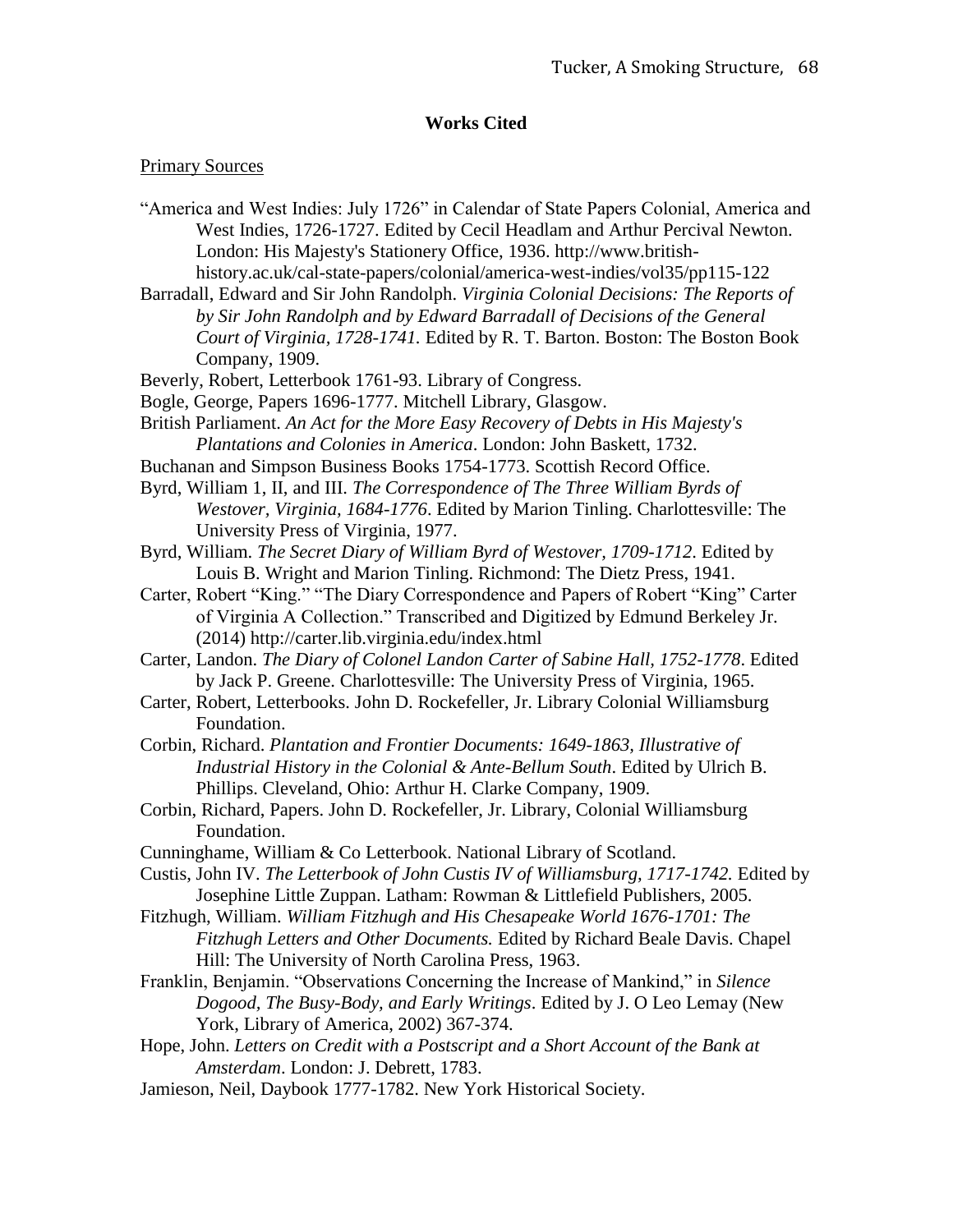Jamieson, Neil, Papers, 1757-1789. The Library of Congress.

John Glassford and Co. Account Books for Virginia, 1758-1817. Library of Congress.

- Johnson, Joshua. *Joshua Johnson Letterbook, 1771-1774: Letters From a Merchant in London to his Partners in Maryland.* Edited by Jacob M. Price. Chatham: W & J Mackay Ltd., 1979.
- Lee, Richard Henry. *The Letters of Richard Henry Lee.* Edited by James Curtis Ballagh. New York: Macmillan, 1911.
- Lee, William. *Letters of William Lee, Sheriff and Alderman of London; Commercial Agent of the Continental Congress in France; and Minister to the Courts of Vienna and Berlin, 1766-1783.* Edited by Worthington Chauncey Ford New York: Historical Printing Club, 1891, 73.
- Port of Glasgow Customs Accounts. Scottish Record Office.
- Raynal, Guillaume Thomas François. *A Philosophical and Political History of the Settlements and Trade of the Europeans in the East and West Indies*. (London: Printed for T. Cadell, 1776).
- Stuart, Charles Letterbooks. The Historical Society of Pennsylvania.

Secondary Sources

- Anderson, Terry L. and Robert Paul Thomas. "Economic Growth in the Seventeenth Century Chesapeake." *Explorations in Economic History 15* (1978) 368-387.
- Banerjee Abhijit V. and Esther Duflo*. Poor Economics: A Radical Rethinking of the Way to Fight Global Poverty.* New York: PublicAffairs, 2011.
- Baxter, William T. "Observations on Money, Barter and Bookkeeping." *The Accounting Historians Journal* 31:1 (2004) 129-139.
- Breen, T. H. *Tobacco Culture: The Mentality of the Great Tidewater Planters on the Eve of the Revolution.* Princeton: Princeton University Press, 1985.
- Brown, Kathleen M., *Good Wives, Nasty Wenches, and Anxious Patriarchs: Gender Race and Power in Colonial Virginia.* Chapel Hill: The University of North Carolina Press, 1992.
- Brown, S. E., Jr., and the *Dictionary of Virginia Biography*. Nathaniel Burwell, 1750– 1814. (2014, December 18). In *Encyclopedia Virginia*. Retrieved from http://www.EncyclopediaVirginia.org/Burwell\_Nathaniel\_1750-1814.
- Chandler, Alfred D. "Organizational Capabilities and the Economic History of the Industrial Enterprise." *Journal of Economic Perspectives 6* (1992), 79-100.
- Clemens, Paul G. E and Jacob M. Price. "A Revolution in Scale in Overseas Trade: British Firms in the Chesapeake Trade, 1675-1775." *The Journal of Economic History 47* (1987) 1-43.
- Coase, R. H. "The Nature of the Firm," *Economica* 4:16 (1937), 386-405.
- Cowden, Gerald Steffens. "The Randolphs of Turkey Island: A Prosopography of the First Three Generations." PhD diss, The College of William and Mary, 1977.
- Devine, T. M. *The Tobacco Lords: A Study of the Tobacco Merchants of Glasgow and their Trading Activities c. 1740-90.* Edinburgh: John Donald Publishers, 1975.
- Evans, Emory G. *A* "*Topping People": The Rise and Decline of Virginia's Old Political Elite, 1680-1790.* Charlottesville: University of Virginia Press, 2009.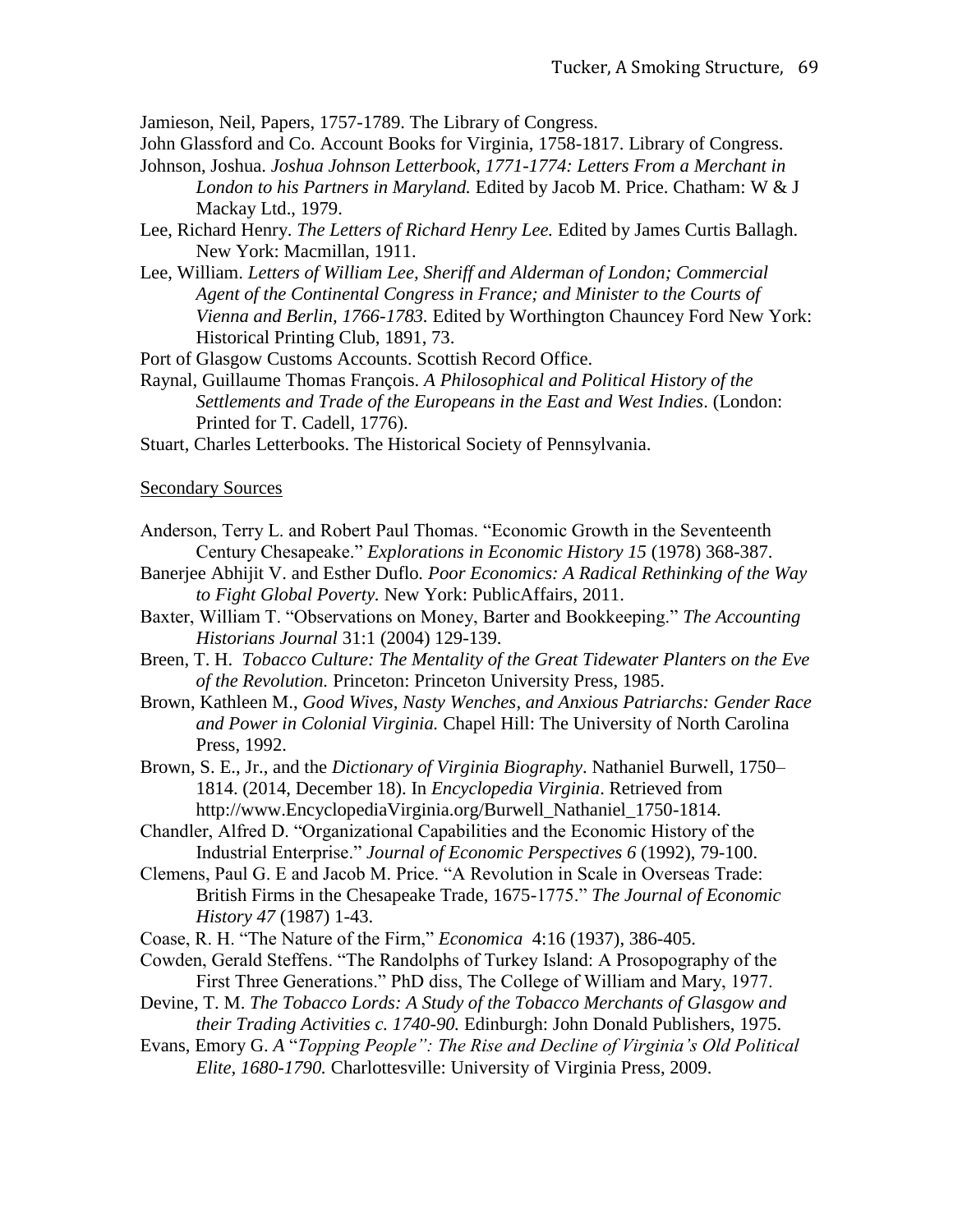- Galenson, David W. "The Market Evolution of Human Capital: The Case of Indentured Servitude." *The Journal of Political Economy 89* (1981): 446-467.
- Galenson, David W. "The Rise and Fall of Indentured Servitude in the Americas: An Economic Analysis." *The Journal of Economic History 44* (1984): 1-26.
- Gill, Harold B. "Virginia's Agricultural Economy," The Colonial Williamsburg Foundation (2000).

http://www.history.org/history/teaching/enewsletter/volume2/images/tobaccoecon omy.pdf .

Greene, Jack P. *The Foundations of America: Political Life in Eighteenth-Century Virginia.* Williamsburg: Colonial Williamsburg Foundation, 1986.

Grettler, David. "The "Other" Chesapeake: Family, Debt, and Tobacco on the Seventeenth-Century Delaware Frontier." *Delaware History 30:3* (2004): 161- 187.

- Hoppit, Julian. "Financial Crises in Eighteenth-Century England." *The Economic History Review 39* (2008): 39-58.
- Kulikoff, Allan. *Tobacco and Slaves: The Development of Southern Cultures in the Chesapeake 1680-1800*. Chapel Hill: University of North Carolina Press, 1986.
- McCusker, John J.. *Money and Exchange in Europe and America, 1600-1775: A Handbook.* Chapel Hill: The University of North Carolina Press, 1978.
- McCusker, John J. "Tobacco Imported Into and Re-exported from Great Britain: 1697– 1791." Table Eg1046-1053 in *Historical Statistics of the United States, Earliest Times to the Present: Millennial Edition.* Edited by Susan B. Carter, Scott Sigmund Gartner, Michael R. Haines, Alan L. Olmstead, Richard Sutch, and Gavin Wright. New York: Cambridge University Press, 2006.
- McCusker, John J. "Tobacco Imported into England, by Origin: 1697–1775." Table Eg1038-1045 in *Historical Statistics of the United States, Earliest Times to the Present: Millennial Edition.* Edited by Susan B. Carter, Scott Sigmund Gartner, Michael R. Haines, Alan L. Olmstead, Richard Sutch, and Gavin Wright. New York: Cambridge University Press, 2006.
- McCusker, John J. "Wholesale Tobacco Prices in Virginia and Maryland, by Region: 1647–1820." Table Eg275-284 in *Historical Statistics of the United States, Earliest Times to the Present: Millennial Edition.* Edited by Susan B. Carter, Scott Sigmund Gartner, Michael R. Haines, Alan L. Olmstead, Richard Sutch, and Gavin Wright. New York: Cambridge University Press, 2006.
- McCusker, John J. and Russell R. Menard. *The Economy of British America 1607-1789*. Chapel Hill: The University of North Carolina Press.
- Middleton, Arthur Pierce. *Tobacco Coast: A Maritime History of the Chesapeake Bay in the Colonial Era*. Richmond: Whittet & Sheppersonon, 1953.
- Morton, Louis. *Robert Carter of Nomini Hall: A Virginia Tobacco Planter of the Eighteenth Century*. Williamsburg: The Colonial Williamsburg Foundation, 1941.
- Muller, Jerry Z. *The Mind and the Market: Capitalism in Modern European Thought*. New York: Random House, 2002.
- Mullin, Gerald W. *Flight and Rebellion: Slave Resistance in Eighteenth-Century Virginia*. New York: Oxford University Press, 1972.
- Olson, Alison G. "The Virginia Merchants of London: A Study in Eighteenth-Century Interest-Group Politics." *The William and Mary Quarterly,* (1983).